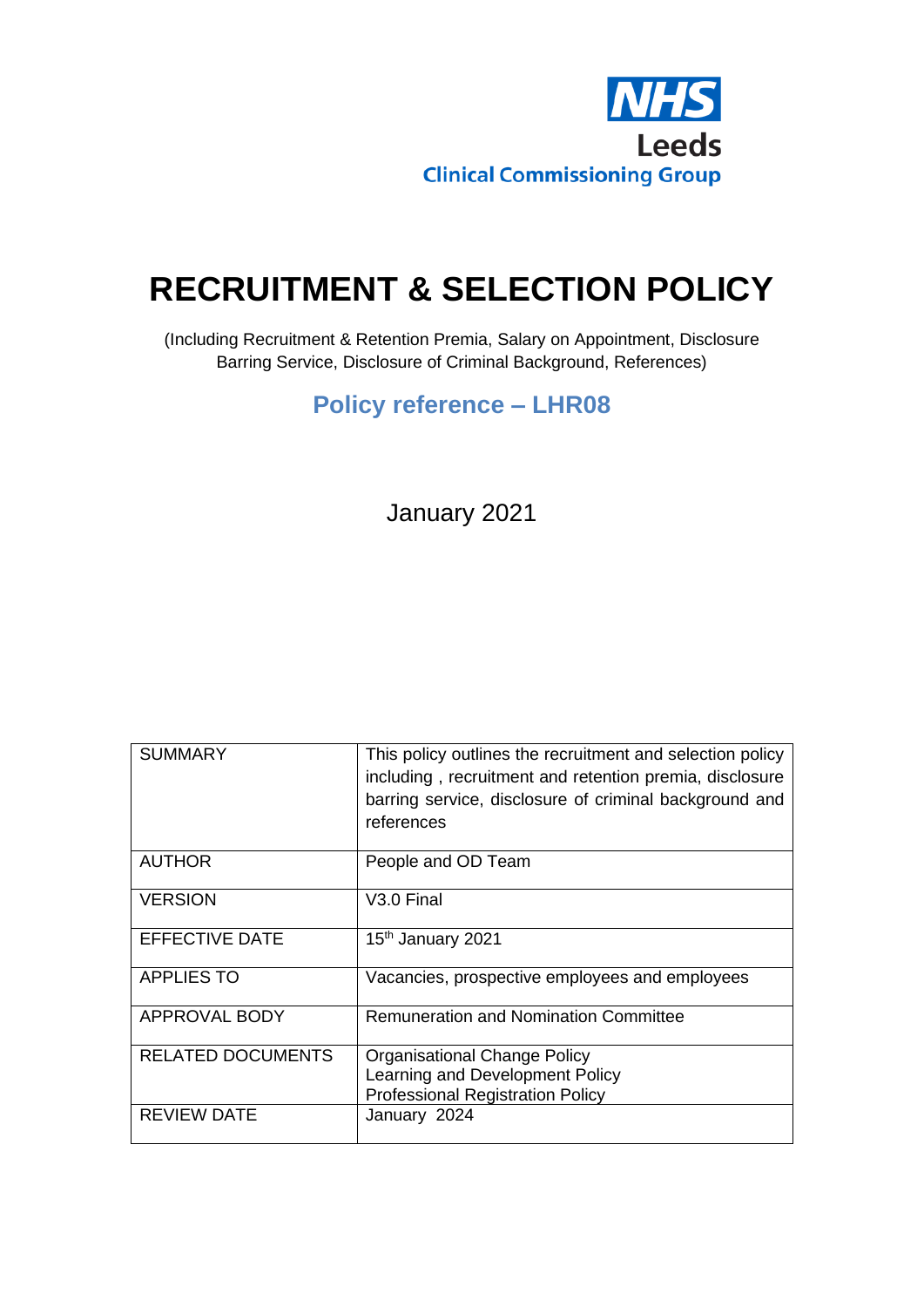# **VERSION CONTROL SHEET**

| <b>Version</b> | <b>Date</b>          | <b>Author</b>            | <b>Status</b> | <b>Comment</b>                                                                                                                                                                              |
|----------------|----------------------|--------------------------|---------------|---------------------------------------------------------------------------------------------------------------------------------------------------------------------------------------------|
| 1.1            | 21/11/13             | Liz Orton                | draft         |                                                                                                                                                                                             |
| 1.2            | 13/01/14             | Hannah<br><b>Morris</b>  | draft         | Social Partnership Forum                                                                                                                                                                    |
| 1.3            | 03/02/14             | Hannah<br><b>Morris</b>  | draft         |                                                                                                                                                                                             |
| 1.4            | 07/04/14             | Hannah<br><b>Morris</b>  | draft         | Amended the scope to include non-<br>directly employed staff for relevant<br>sections.                                                                                                      |
| 1.5            | 04/09/17             | <b>Stacey</b><br>Oglesby | draft         |                                                                                                                                                                                             |
| 2.0            | 04/12/17             | <b>Stacey</b><br>Oglesby | approved      |                                                                                                                                                                                             |
| 2.1            | 25/01/18             | Amanda<br>Johnson        | Approved      | Updated policy in line with GDPR<br>requirements.                                                                                                                                           |
| 3.0            | 12/09/20<br>14/01/20 | People and<br>OD Team    | Final         | Updated policy. Significant changes<br>made at sections 1 and 25 and at<br>appendices 1 and 2. The other<br>changes are minor amendments to<br>terminology.<br>Approved by RemNom Committee |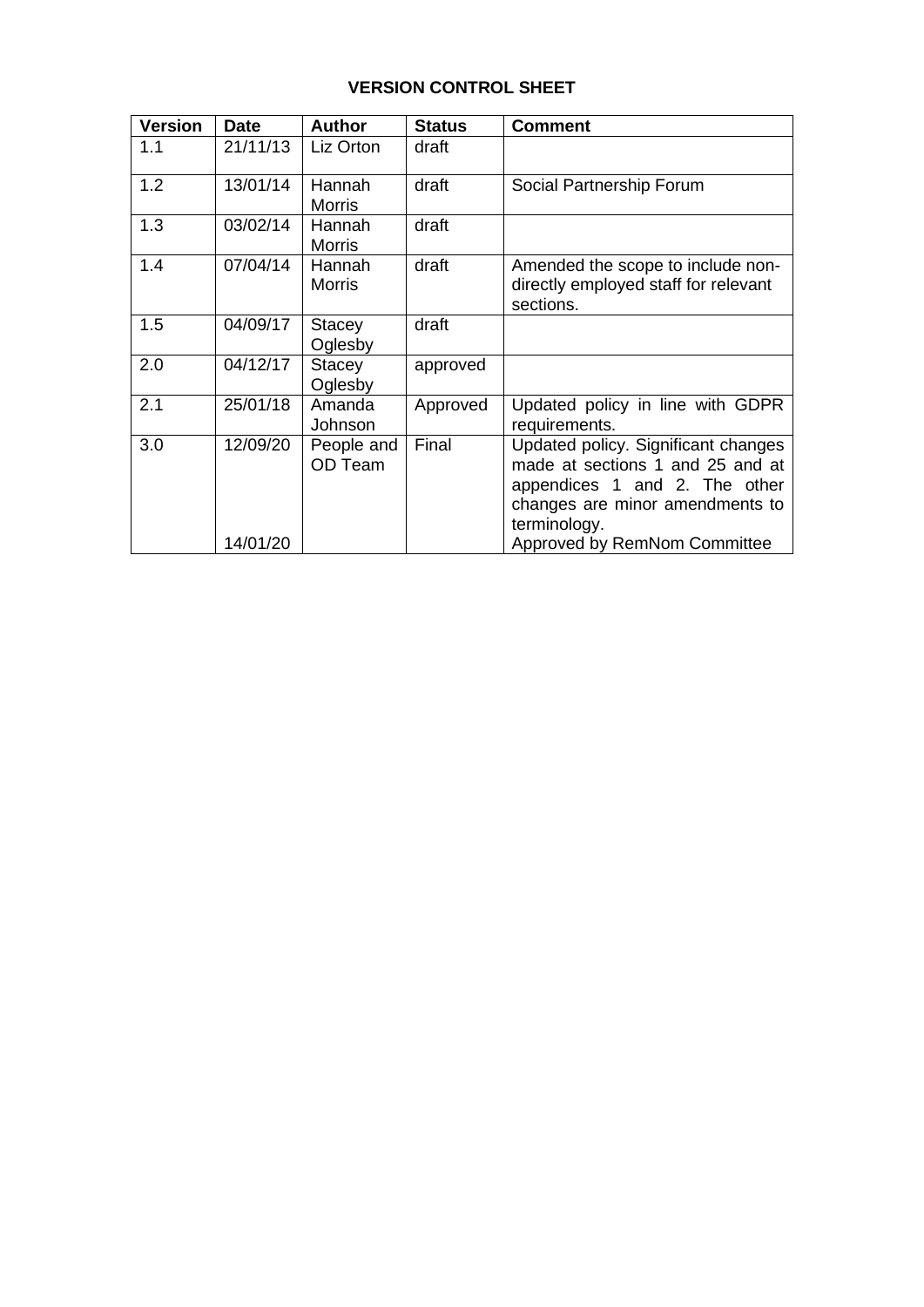# **CONTENTS**

| <b>Section</b>  |                      |                                                             | Page             |
|-----------------|----------------------|-------------------------------------------------------------|------------------|
| 1               | Purpose              |                                                             | 4                |
| 2               | Scope                |                                                             | 4                |
| 3               |                      | <b>Equality Statement</b>                                   | 4                |
| 4               |                      | Accountability                                              | 5                |
| 5               |                      | <b>Implementation &amp; Monitoring</b>                      |                  |
| 6               |                      | Responsibilities                                            | 5<br>5<br>5<br>5 |
|                 | 6.1                  | <b>Employees, Prospective Employees</b>                     |                  |
|                 | 6.2                  | <b>Recruiting Manager</b>                                   | 5                |
|                 | 6.3                  | People and OD Team                                          | 5                |
| 7               |                      | Identifying a vacant post                                   | 6                |
| 8               |                      | Appointing to a vacant post without advertising             | 6                |
| 9               |                      | <b>Job Evaluation</b>                                       | 6                |
| 10              |                      | Financial / Establishment Control                           | $\overline{7}$   |
| 11              |                      | Advertising a Vacancy                                       | $\overline{7}$   |
|                 | 11.2                 | <b>External Recruitment</b>                                 |                  |
| 12              | 11.3                 | <b>Internal Recruitment</b>                                 |                  |
| 13              | Shortlisting         | <b>Interview Assessment</b>                                 | 8<br>8           |
| 14              |                      | <b>Additional Assessment Methods</b>                        | 9                |
| 15              |                      | <b>Selection Decisions</b>                                  | 9                |
| 16              |                      | <b>Pre-employment Checks</b>                                | 9                |
| 17              | <b>Alert Letters</b> |                                                             | 10               |
| 18              |                      | <b>Starting Salary &amp; Incremental Dates</b>              | 10               |
| 19              |                      | <b>Recruitment &amp; Retention Premia</b>                   | 12               |
| 20              |                      | Appointing GB or Committee Members and Senior Staff         | 12               |
| 21              | Induction            |                                                             | 12               |
| 22              |                      | <b>Starter Documentation</b>                                | 12               |
| 23              |                      | <b>Managing Personal Relationships</b>                      | 12               |
| 24              |                      | <b>Secondary Employment</b>                                 | 13               |
| 25              |                      | <b>Safer Recruitment</b>                                    | 14               |
| <b>Appendix</b> |                      |                                                             |                  |
| Appendix 1      |                      | Establishment/Engagement Control Process                    | 15               |
| Appendix 2      |                      | Request for Approval to Vary from National T&C's            | 18               |
| Appendix 3      |                      | <b>Pre-employment Checks</b>                                | 27               |
| Appendix 4      |                      | <b>Recruitment &amp; Retention Premia</b>                   | 31               |
| Annandiv 5      |                      | Disclosure of Criminal Background & Recruiting Ex-Offenders | <b>ごろ</b>        |

| Appendix 5 | Disclosure of Criminal Background & Recruiting Ex-Offenders | 33  |
|------------|-------------------------------------------------------------|-----|
| Appendix 6 | <b>Risk Assessment</b>                                      | 36. |
| Appendix 7 | Managing Personal Relationships                             | .37 |
| Appendix 8 | Secondary Employment Declaration Form                       | 39  |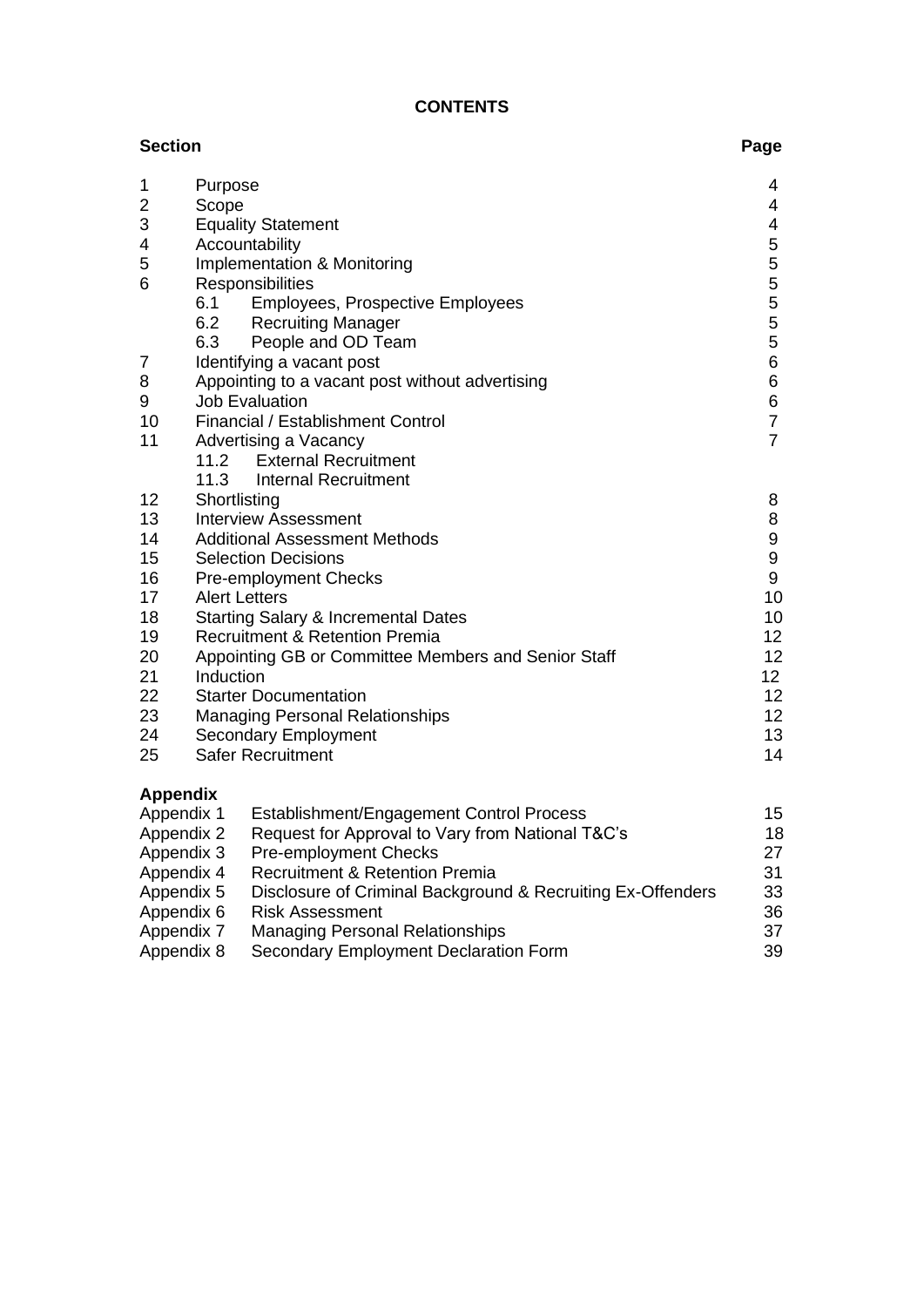# **1. PURPOSE**

- 1.1 The Recruitment and Selection Policy is designed to support managers in providing a fair, consistent and effective approach to the recruitment of all employees, in accordance with employment law and best practice.
- 1.2 The organisation actively promotes equality of opportunity for all and welcomes applications from a wide range of candidates. The organisation invites CCG network representatives from all groups (defined under protected characteristics in 3.1) to inform our processes and decision-making to help ensure that staffing reflects the diversity of the population of Leeds, the Yorkshire region and the country as a whole. The CCG has undertaken that non-white colleagues will be involved in the recruitment and selection of all Band 7 and above appointments.
- **1.3** The organisation complies fully with the NHS Employment Check Standards, data protection legislation, and the Disclosure & Barring Service (DBS) Code of Practice and undertakes to treat all applicants in the same way at each stage of the process.
- **1.4** After gaining their clear and explicit consent and in accordance with NHS Employment Check Standards the organisation will undertake document checks on every prospective employee and on staff in ongoing NHS employment. This includes permanent staff, staff on fixed term contracts, secondments, Governing Body and Lay member appointments, volunteers, students, trainees, and apprentices. Where temporary staff are engaged through an employment agency, the agency will be responsible for providing evidence that all checks have been carried out to meet the requirements of the NHS Employment Check Standards (see the Agency Worker Regulations Guidance for Managers).
- **1.5** The CCG is committed to ensuring that all personal information is managed in accordance with current data protection legislation, professional codes of practice and records management and confidentiality guidance. More detailed information can be found in the CCG Data Protection and Confidentiality and related policies and procedures.
- 1.6 The CCG actively encourages those who are seeking apprenticeships and NHS Returners to consider opportunities within the CCG.

## **2. SCOPE**

2.1 This policy applies to prospective employees and employees. Disclosure of Criminal Background appendices will also apply to non-directly employed staff engaged with the organisation.

# **3. EQUALITY STATEMENT**

3.1 In applying this policy, the organisation will have due regard for 1.2 of this policy and the need to eliminate unlawful discrimination**,** promote equality of opportunity**,** and provide for good relations between people of diverse groups, in particular on the grounds of the following characteristics protected by the Equality Act (2010); age, disability, gender, gender reassignment, marriage and civil partnership, pregnancy and maternity, race, religion or belief, and sexual orientation, in addition to offending background, trade union membership, or any other personal characteristic. A single Equality Impact Assessment is used for all policies and procedures.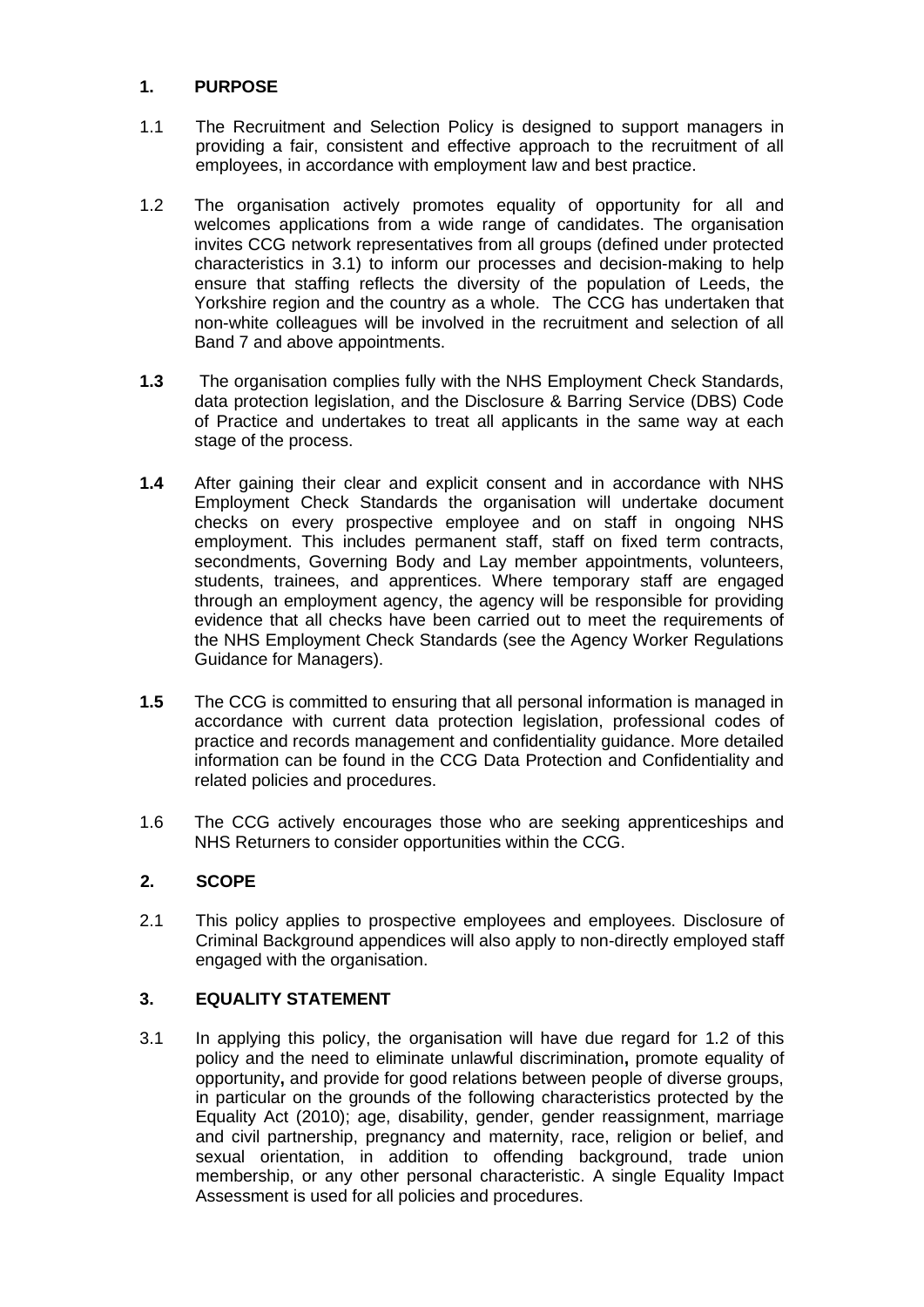# **4. ACCOUNTABILITY**

4.1 The Chief Executive Officer is accountable for this policy.

## **5. IMPLEMENTATION AND MONITORING**

- 5.1 The Remuneration & Nomination Committee is responsible for formal approval and monitoring compliance with this policy. Following ratification the policy will be disseminated to staff via the organisations intranet.
- 5.2 The policy and procedure will be reviewed periodically by the People and OD team in conjunction with managers and Trade Union representatives where applicable. Where review is necessary due to legislative change, this will happen immediately.

## **6 RESPONSIBILITIES**

Good working relations are vital for the organisation to operate successfully and provide services. There is a joint responsibility for management, trade unions and employees to accept the responsibility of working together on issues in good faith and with the shared intention of facilitating good working relations.

## **6.1 Employees and Prospective Employees**

- 6.1.1 It is the responsibility of the above to:
	- Provide all relevant information and documentation required by the organisation to comply with recruitment processes.
	- Advise their recruiting manager or line manager of any changes in their circumstances.
	- Inform their line manager should they be charged with an offence or if their status changes with regard to checks during their employment.

## 6.2 **Recruiting Manager**

- 6.2.1 It is the responsibility of the recruiting Manager to:
	- Comply with this policy and all related recruitment procedures.
	- Ensure all necessary pre-employment checks are carried out on prospective appointments, including temporary, secondment and agency staff.
	- Attend recruitment training and be aware of and apply all of the organisations recruitment procedures.
	- Ensure that the recruitment and selection policy is applied fairly to all.
	- Seek advice from a HR representative if information comes to light at any stage of the process which may impact on the employment offer.

# 6.3 **People and OD Team**

- 6.3.1 It is the responsibility of the service to:
	- Devise a policy and procedure on recruitment & selection of employees and to ensure that the policy and procedure is maintained and updated accordingly in line with any organisation or legislative changes.
	- Provide on-going support and training for all managers, in dealing with the recruitment and selection process, to ensure compliance with the relevant HR policies and procedures.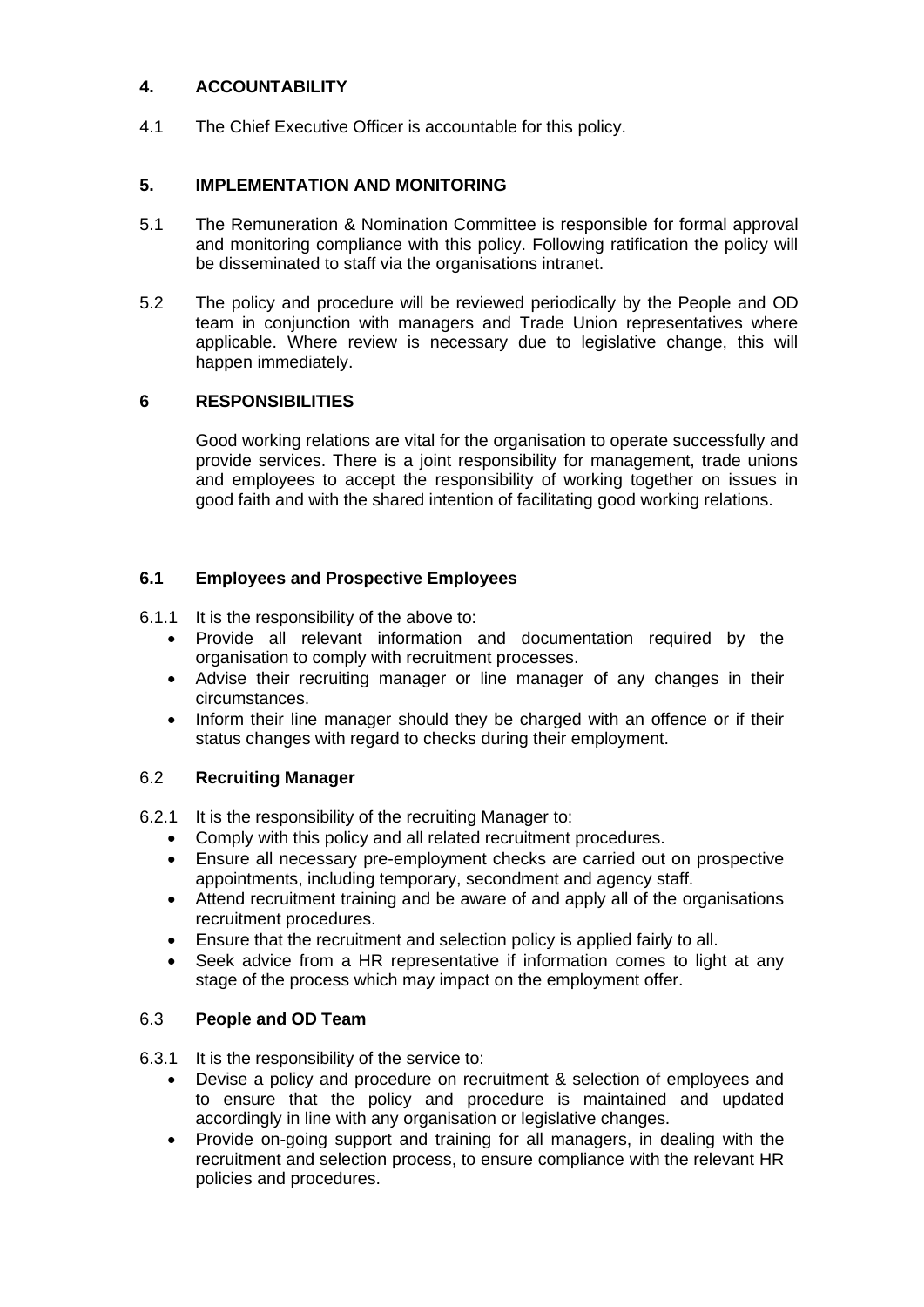- Monitor all recruitment to ensure all required pre-employment checks have been completed. Ensure that completed documentation is place on file and meets all audit requirements.
- Collect and report equality monitoring data for recruitment and selection. Identify potential inequalities and propose actions to address these.

## **7. Identifying a Vacant Post**

7.1 When a vacancy arises, managers will want to consider the most appropriate way to cover the work. Before a new or revised job description and job specification is drawn up, managers should review the staffing levels, skill mix and working patterns in their team to identify any potential redeployments.

## 7.2 The following question should be considered:

- Can the work itself be eliminated?
- Can the work be absorbed by re-organising existing resources?
- Is it the same job as was done previously?
- Do the hours need to be the same?
- Can skill mix be considered as an alternative?
- Will the job be permanent or temporary?
- What future service developments or changes might affect the post?

## **8. Appointing to a vacant post without advertising**

- 8.1 If a post becomes available on a temporary basis due to such reasons as maternity or long-term sickness cover, the recruitment and selection process must be followed when selecting an employee to cover the vacancy. In such circumstances, it may be appropriate to recruit to the vacancy from a specific group of staff, for example where the post is of a specialist nature.
- 8.2 The ring fencing of vacancies would normally only apply where certain jobs are at risk. Where managers are considering ring fencing vacancies for any other reasons it is recommended they discuss this with the workforce service.
- 8.3 Prior to any post being advertised the organisation should give consideration to any employees who are currently 'At Risk'. At risk employees need only meet the essential criteria in order to have a ring fenced interview and the Recruiting Manager will need to provide evidence of why they are not appointable.
- 8.4 The organisation will also ensure that any national or regional clearing house initiatives are followed prior to advertising any vacancies externally.

## **9. Job Evaluation**

- 9.1 Having established that a vacancy exists a job description and person specification should be completed for the post. If it is an existing post then the current job description and person specification must be reviewed and any necessary changes made.
- 9.2 The job description should summarise the role and responsibilities of the post in a concise and accurate way.
- 9.3 The person specification defines the qualifications, skills, experience, aptitudes that are required by a person to fulfil the role. The criteria must be categorised as either essential (the minimum standard to perform the role adequately) or desirable (the standards which will enable the person to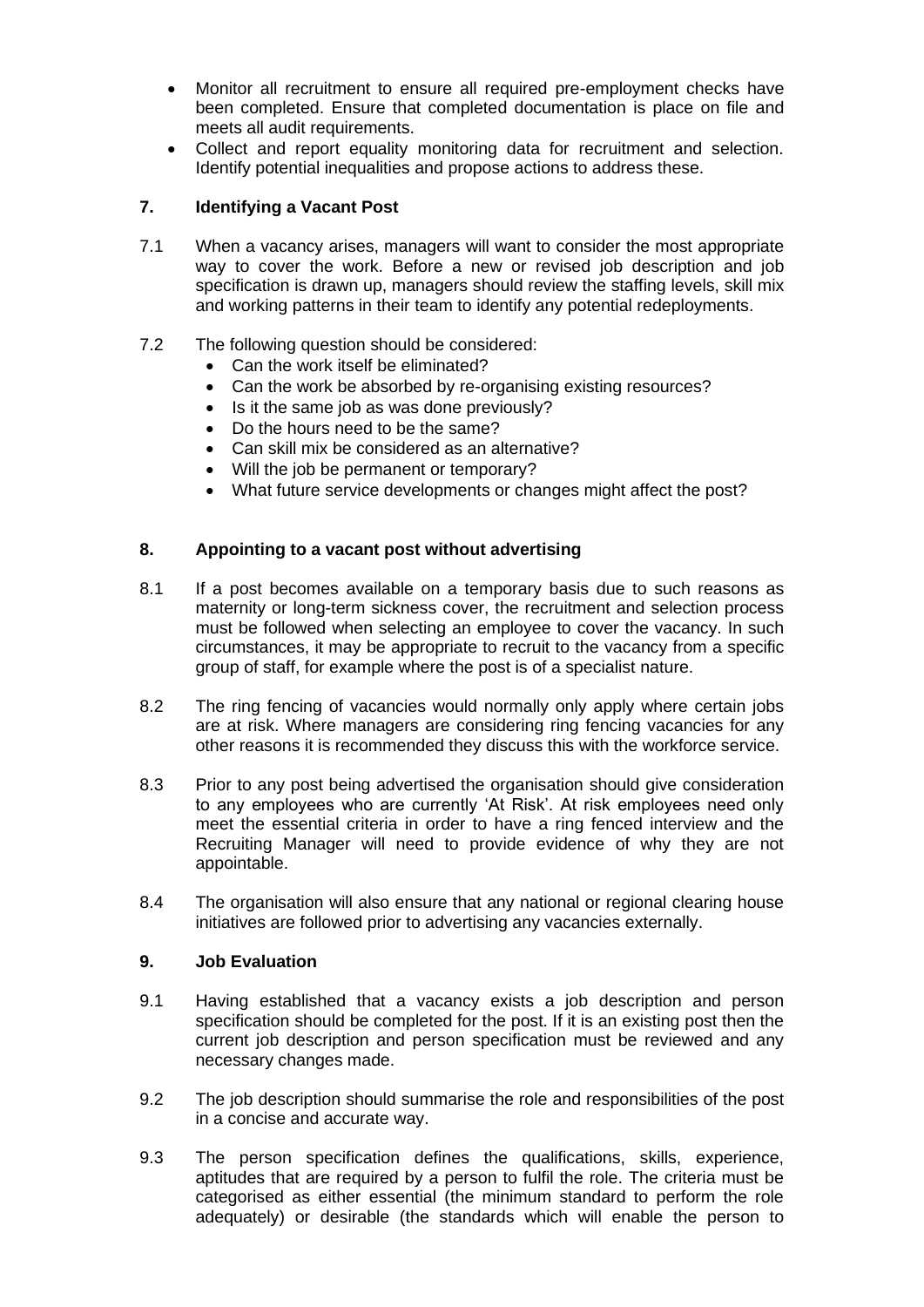perform the job more effectively). The criteria used should be competency based to enable candidates to demonstrate how they have used particular skills previously.

- 9.4 The job description and person specification should be prepared in a standard format agreed by the organisation. The Job Description Template will be provided by the workforce service.
- 9.5 All job descriptions and person specifications should be matched in line with the Agenda for Change job evaluation process. Any amendments to a previously banded job should be submitted to the workforce service who will evaluate whether the changes are sufficient to require the post to be rebanded. For positions that are not covered under the Agenda for Change terms and conditions advice on job evaluation should be sought from the People and OD team.. Posts may be advertised subject to evaluation if necessary.

#### **10. Financial / Establishment Control**

- 10.1 The Establishment Control Process ensures that decisions to meet workforce capacity and capability requirements are made with full consideration of management costs
- 10.2 The Establishment/Engagement Control Process (Appendix 1) must be followed when submitting any request for change in workforce establishment
- 10.3 If the changes are within current staffing budget allocation, then approval is given by the budget manager. If changes are in excess of current staffing budget allocation then further approval is required from budget holder and Chief Finance Officer or delegate

## **11. Advertising a Vacancy**

11.1. Adverts will be placed by the People and OD Team , usually for a period of two weeks unless alternative arrangements are agreed with the CCG and the HR Service.

#### 11.2 **External Recruitment**

- 11.2.1 External vacancies will normally be advertised on the NHS jobs website and applications are requested online. Under our responsibility to the Equality Act all applicants will be offered an application form in an appropriate format.
- 11.2.2 Where external advertising is appropriate local or national publications may be used or key community associations. Any advertising costs need to have prior approval from the organisations budget holder.
- 11.2.3 Where NHS jobs is not suitable, bespoke services should be discussed with a HR representative.

#### 11.3 **Internal Recruitment**

11.3.1 Vacancies can be advertised internally within the organisation, with only current employees of the CCG eligible to apply.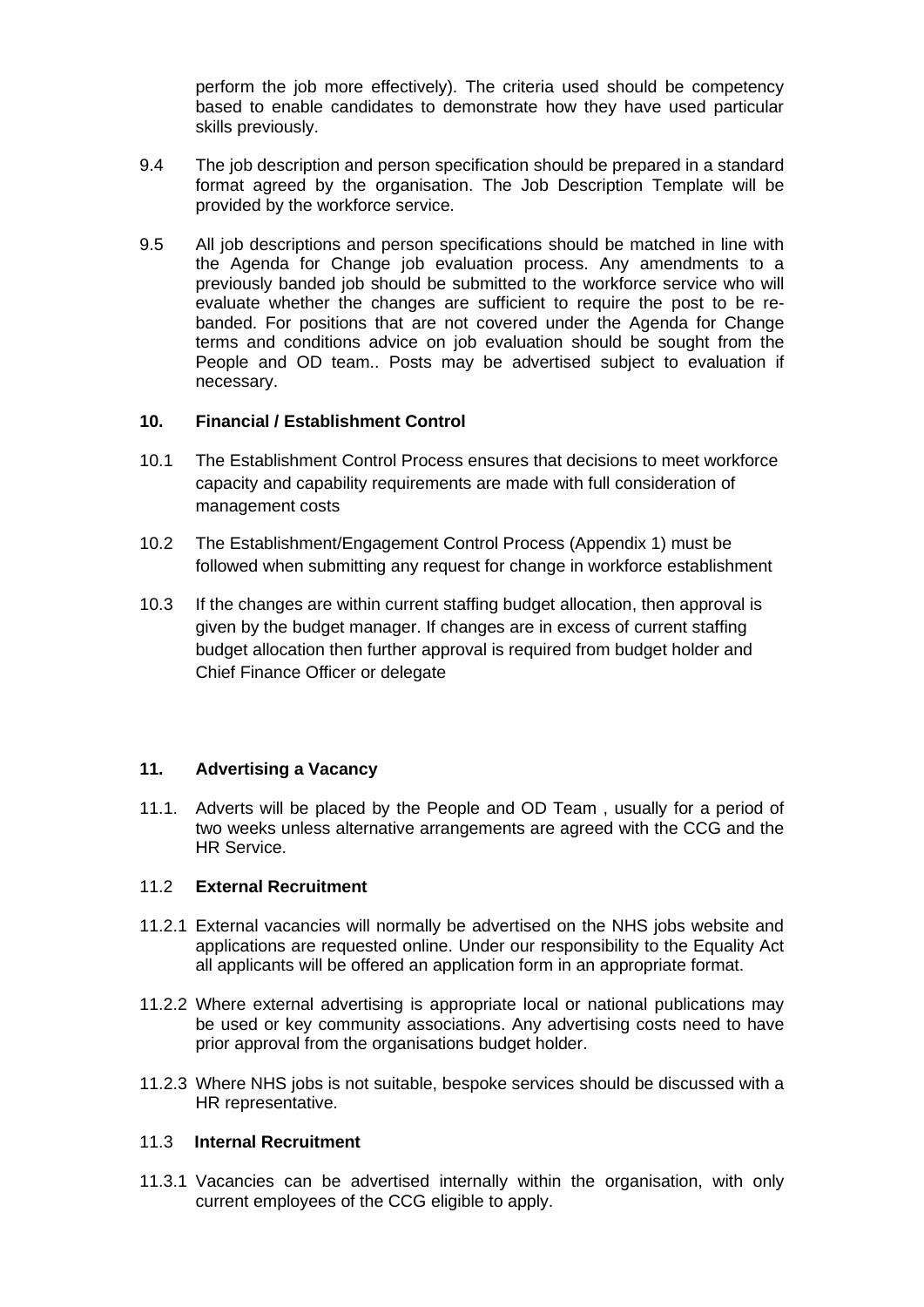- 11.3.2 Internal vacancies may be advertised via NHS jobs, the organisations newsletter, email system or intranet.
- 11.3.3 Applications will normally be requested online via NHS jobs. Alternative application processes may be available and should be discussed with a HR representative.

## **12. Shortlisting**

- 12.1 Shortlisting should be completed through the NHS Jobs site. A minimum of two shortlisting reviewers will be sent an email link once the vacancy closes. Where applications have not been via NHS Jobs the shortlisting matrix will be used.
- 12.2 Shortlisting must be carried out by examination of applications against the person specification and these must be applied consistently to all candidates on the basis of the information supplied in their applications. Where a large number of applicants satisfy the essential criteria other desirable criteria will be systematically applied to reduce the number of candidates. Under our commitment to the 'Disability Confident standard, all candidates who meet the essential criteria and indicated that they have a disability, will be automatically shortlisted. Consideration will also be given to any live agreements regarding "at risk" staff and the impact on shortlisting. Please see the Organisational Change Policy.
- 12.3 Recruiting managers will not have access to any person information until after the short listing process has been concluded. The reasons for decisions not to shortlist should be clearly recorded on the short-listing section of NHS jobs and the shortlisting matrix. This information will be required as evidence if allegations of unfair treatment are made.

#### **13. Interview Assessment**

- 13.1 Interview panels will consist of a minimum of two people, at least one panel member to have undertaken recruitment and selection training within the last three years. .For clinical posts, at least one panel member should be a clinician from the speciality to which the position relates. Any external assessors involved in the selection process will abide by the organisations recruitment and selection processes.
- 13.2 Shortlisted applicants will be invited to interview with reasonable notice before the interview date. Where possible the interview date should be included in the advert. The panel will take into consideration the timing of the dates of interview for any faith based date.
- 13.3 The recruiting manager will ensure that all panel members follow procedures and sound recruitment practices. Advice should be sought from the People and OD team if reasonable adjustments are requested for a disabled candidate.
- 13.4 Where previously advised bythe People and OD team, recruiting managers are required to make reasonable adjustments that are required by candidates to take part in an interview, so that they are not at a substantial disadvantage. The recruiting manager will be responsible for co-ordinating arrangements for the day, including room bookings, refreshments and facilitating any requests made by applicants with a disability.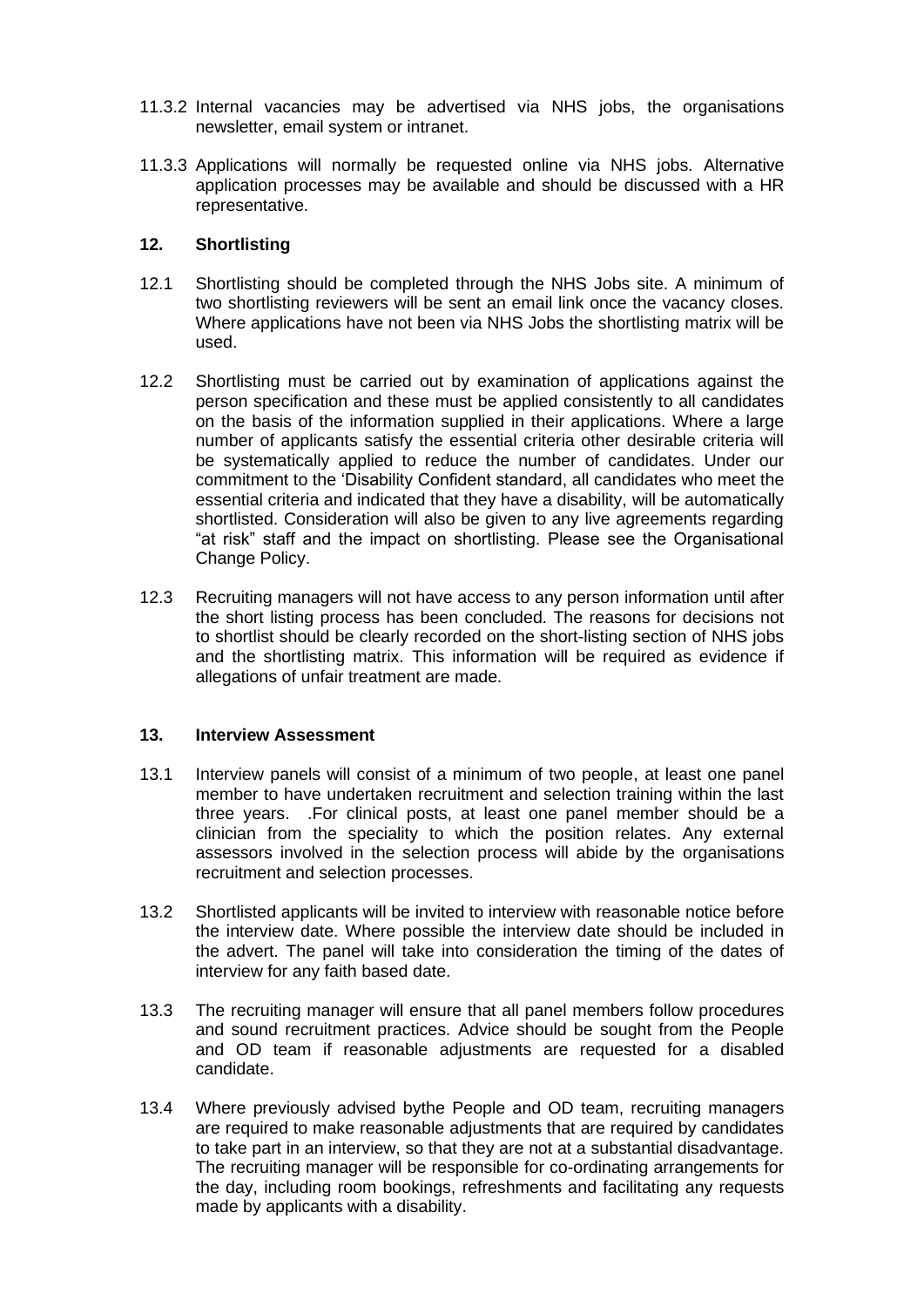- 13.5 The People and ODteam will supply the interview panel with an interview schedule along with contact details for the shortlisted candidates. They will also provide an interview score sheet and a candidate appointment form.
- 13.6 Each interview panel member is responsible for recording their own assessment of each candidate by completing the interview assessment form. Any additional papers should be attached. Applicants are legally entitled to view these documents and they can be used in Employment Tribunals.
- 13.7 All panel members will ask the same core questions of each candidate, using the interview evaluation form. These questions will be based on the criteria in the person specification and can be weighted if appropriate.

## **14. Additional Assessment Methods**

14.1 Selection tests are an excellent method of assessing a candidate's ability to perform the duties of the post, providing they are relevant, reliable, fair and unbiased and are recommended for recruitment exercises. It may be necessary to make reasonable adjustments to a test to accommodate a candidate with a disability.

#### **15. Selection Decisions**

- 15.1 Selection decisions must be objective and should only be made on the basis of how closely the candidates meet the person specification and interview assessment criteria.
- 15.2 Once a decision has been made the recruitment pack with all related documentation should be returned to the HR Service. The recruiting manager will be responsible for contacting candidates with the outcome and providing feedback.

## **16. Pre-employment Checks**

- 16.1 Following the recruitment process pre-employment checks will be obtained. These must satisfy the requirements of the NHS Employers pre-employment check standards as follows:
	- Verification of identity checks
	- Right to work checks
	- Registration and qualification checks
	- Employment history and reference checks
	- Criminal record checks
	- Occupational health checks
- 16.2 All pre-employment checks should meet these requirements prior to the candidate receiving an official offer letter confirming appointment. The organisation will withdraw any offer of employment to anyone who fails to meet these requirements.
- 16.3 Evidence of all pre-employment checks conducted will be stored on individual HR files with a record of the outcome entered and maintained by the HR Service on the Electronic Staff Record.
- 16.4 Temporary workers should only be obtained through recruitment agencies approved by the Government Procurement Service. These agencies are responsible for obtaining pre-employment checks on all workers in line with all the NHS Employment check standards.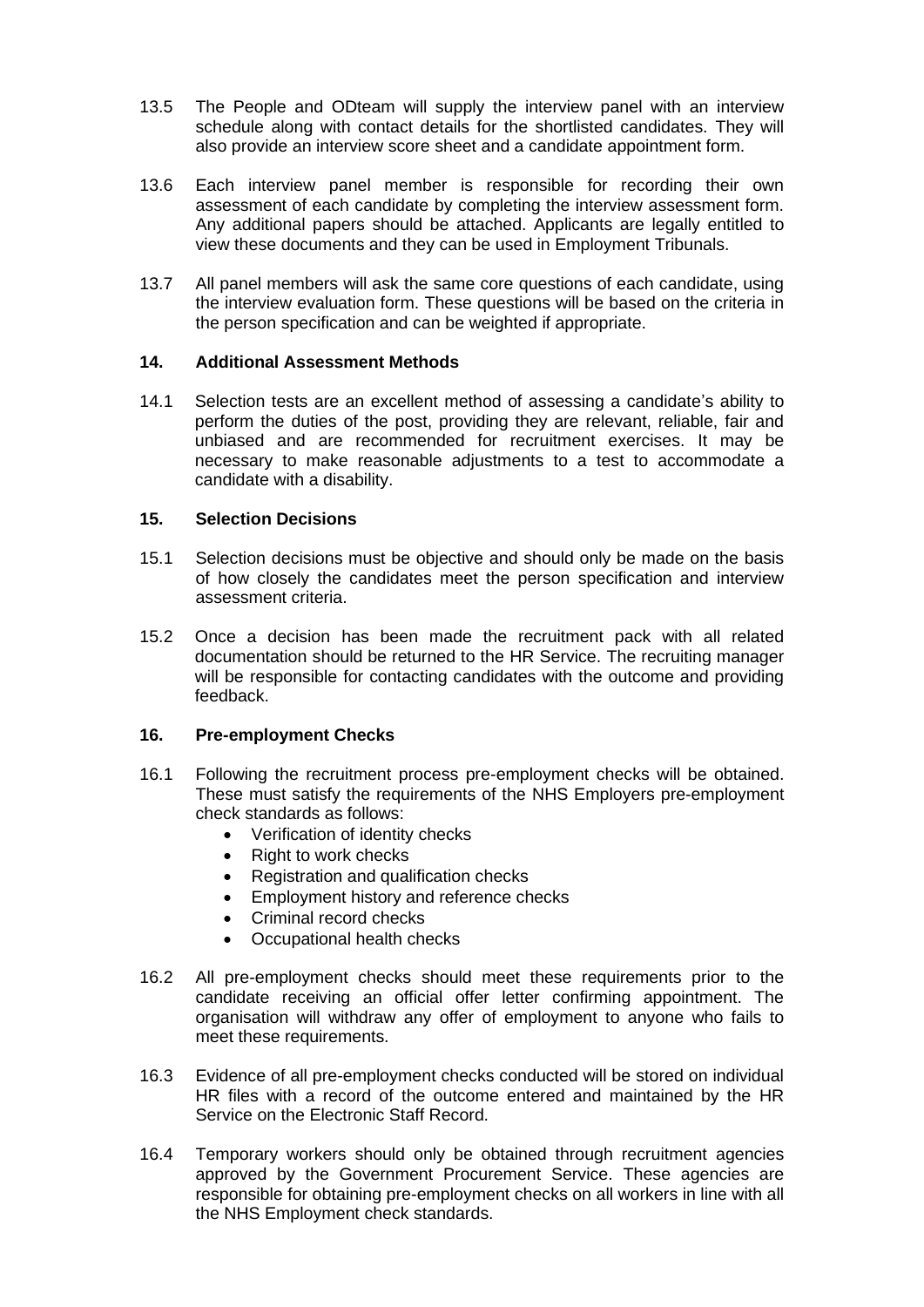- 16.5 Recruiting managers should not agree a start date prior to all pre-employment checks being completed. The organisation will withdraw any offer of employment to anyone who fails to meet these requirements.
- 16.6 Further information on the specific process for obtaining these checks and the process for the follow-up for those who fail to satisfy the checking arrangements is available in Appendix 1.

## **17. Alert Letters**

- 17.1 Alert Letters are issued to notify NHS organisations and others about health professionals whose performance or conduct could place patients or staff at serious risk.
- 17.2 Employees regulated by one of the following bodies are covered by this procedure and maybe subject to alert letters:
	- General Medical Council
	- General Dental Council
	- Nursing & Midwifery Council.
	- General Chiropractic Council
	- General Osteopathic Council
	- Health Professions Council
- 17.3 When Alert letters are received they are forwarded to the People and OD team to ensure that they can be checked against records of candidates going through the recruitment process and existing staff. Their names will be entered on a local alert list database against which any potential new employees or workers will be checked before an offer of employment is made.
- 17.4 If an applicant is identified as being on the alert letter database recruitment will be halted, relevant parties informed and appropriate action taken.

## **18. Starting Salary and Incremental Dates**

- 18.1 The general principle is that new starters should start on the bottom of the scale and thereafter progress through pay band 'gateways' in accordance with Agenda for Change.
- 18.2 Any deviation from this must be investigated on a case by case basis to ensure that the principles of fair pay both within equal pay legislation and within the National agreement on Terms and Conditions are followed. Each case should be discussed with HR to ensure consistency across the organisation.
- 18.3 Where there is a break in service, depending on the length of the 'gap', this service may be counted in full, in part or not at all towards incremental credit.
- 18.4 Where a recruiting manager believes there is sound business reason for appointing to a higher incremental point, they must provide clear, documented reasons for giving incremental credit and seek approval at Director level (Appendix 2 outlines the Salary on Appointment Business Case prior to the start date). Requests will not be considered after the start date.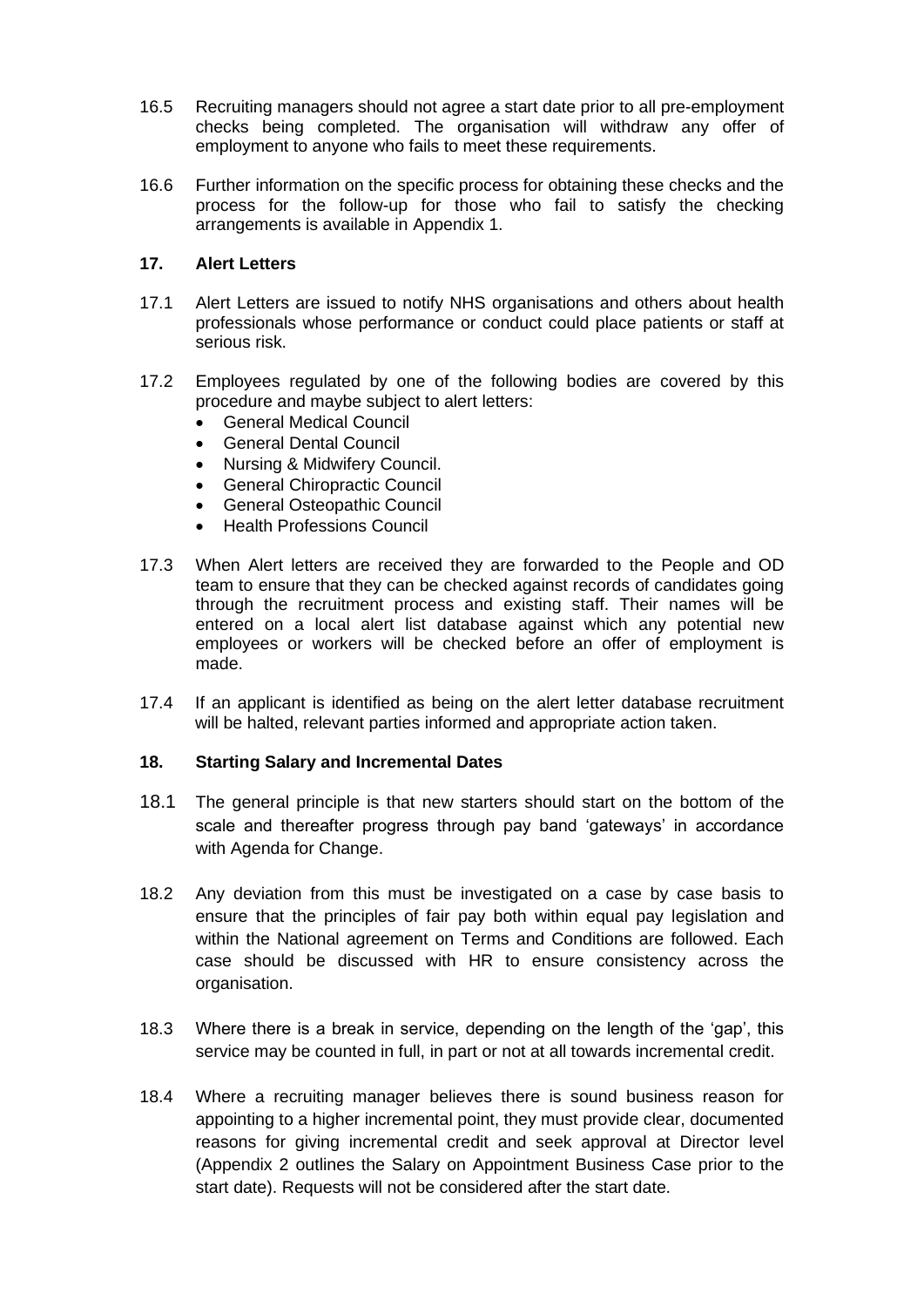- 18.5 Recruiting managers should ensure that the new starter is aware of the whole remuneration package, including pension scheme, other benefits, hours of work and generous annual leave allowance as particularly for non-NHS appointees, these factors will often make NHS employment more attractive. Verbal offers of employment should not commit to a starting salary above the bottom of the scale.
- 18.6 Any additional payments such as unsocial hours, overtime or recruitment and retention premia should NOT be taken into account in the determining of a starting salary.
- 18.7 Offers will normally be made at the minimum of the relevant pay band for those who have had no or less than 12 months' aggregated previous relevant experience of the role to which they are recruited.
- 18.8 Current salary should NOT be used as a way of determining starting salary, but may be a factor in deciding to take the level of any relevant previous experience into account.
- 18.9 Directly relevant experience, at the same level of responsibility as, or higher than the new post, may be taken into account in determining starting salary. Only whole years of experience should be credited when the knowledge, skills and experience are directly transferable. Experience at a higher level may not be directly relevant. Where experience is not like for like, e.g. a registered nurse working in a nursing home, it may be appropriate to consider the experience and assess what element is directly relevant to the post appointed to.
- 18.10 Documentary evidence must be provided for any periods of employment that count towards a higher than the minimum starting salary.
- 18.11 In all cases where a new member of staff is appointed on a starting salary above the minimum point of the pay band the recruiting manager must be able to justify the basis for incremental credit and must first obtain approval from the relevant Director. No employee will be put on the payroll above the minimum of the scale unless a signed Appendix 2 form is attached to the starter documentation.
- 18.12 Managers must also ensure that new starters are not placed on a point on the band that would put them in a better position than existing staff with the same or similar experience or those who have gained similar experience within the NHS.
- 18.13 New staff appointed from outside the NHS will have an incremental date of the anniversary of their NHS appointment.
- 18.14 Staff who transfer to a post on the same pay band will remain on the same salary point with the same incremental date.
- 18.15 Employees appointed to a higher pay band will start on the minimum of the pay band. If this point is lower or equal to their current salary, they will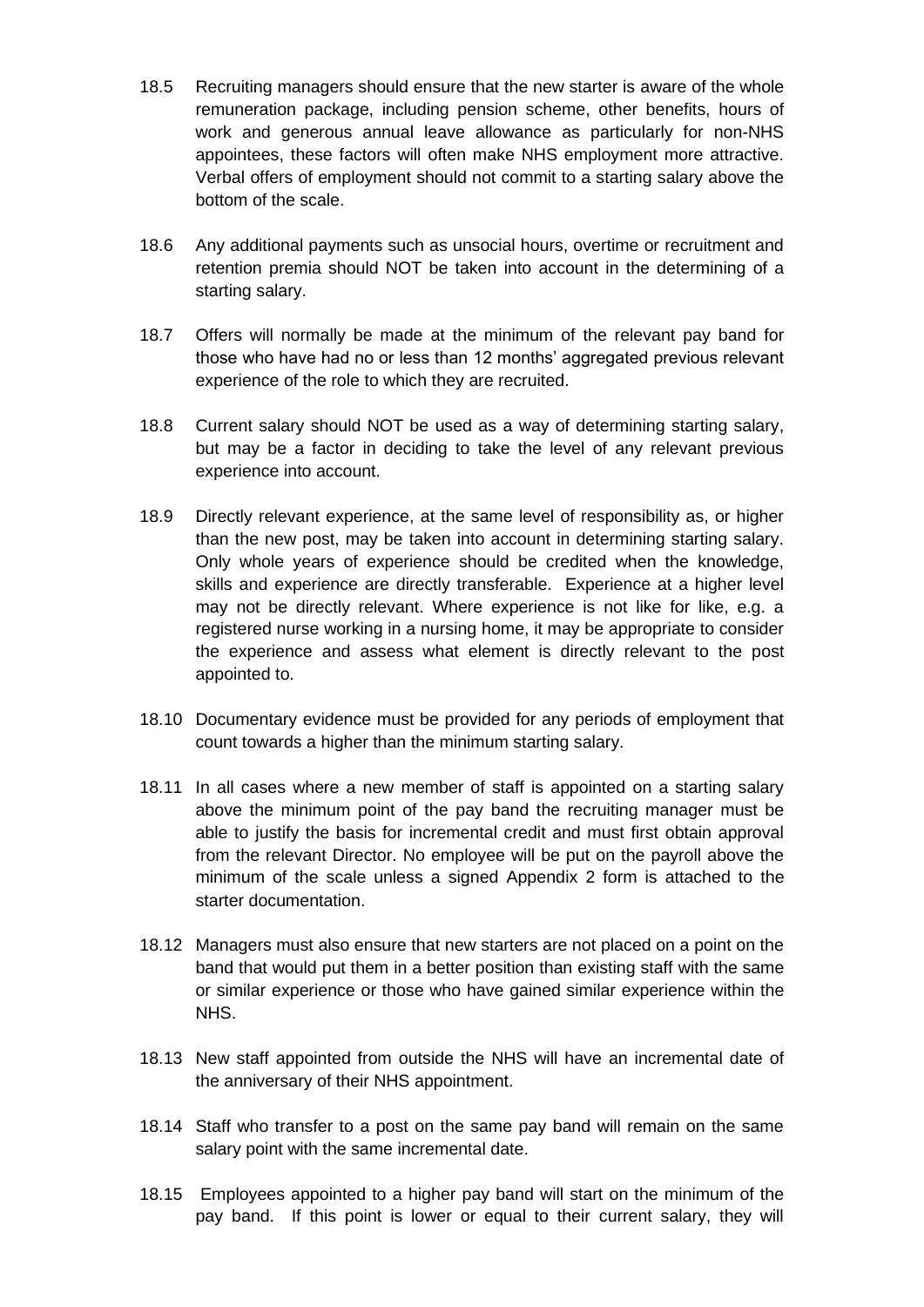receive a pay increase to the first point on the band which would deliver an increase to pay. The anniversary date of any promotion becomes the employee's incremental date.

18.16 Temporary Movement into a Higher Pay Band - Employees appointed to a higher band on a temporary basis should start at the minimum of the new pay band or, if this would result in no pay increase the first pay point in the band which would deliver an increase in pay. Refer to other relevant policies for further information.

### **19. Recruitment & Retention Premia**

The aim of a Recruitment and Retention premia is to ensure that the organisation remunerates all of its employees at a level at which recruitment and retention difficulties will not be encountered. Principles and Definitions can be found in appendix 4.

## **20. Appointing Governing Body or Committee Members and Senior Staff**

On appointing Board, committee or sub-committee members and senior staff, the CCG will consider whether conflicts of interest should exclude individuals from being appointed to the relevant role. The CCG will assess the materiality of the interest, in particular whether the individual (or any person with whom they have a close association could benefit (whether financially or otherwise) from any decision the CCG might make. This will be particularly relevant for Board, committee and sub-committee appointments, but should also be considered for all employees and especially those operating at senior level.

The CCG will also determine the extent of the interest and the nature of the appointee's proposed role within the CCG. If the interest is related to an area of business significant enough that the individual would be unable to operate effectively and make a full and proper contribution in the proposed role, then that individual should not be appointed to the role.

Any individual who has a material interest in an organisation which provides, or is likely to provide, substantial services to the CCG (whether as a provider of healthcare or commissioning support services, or otherwise) should recognise the inherent conflict of interest risk that may arise and should not be a member of the Board or of a committee or sub-committee of the CCG, in particular if the nature and extent of their interest and the nature of their proposed role is such that they are likely to need to exclude themselves from decision-making on so regular a basis that it significantly limits their ability to effectively perform that role.

#### **21. Induction**

All new employees must be fully inducted into the organisation following the Induction policy. (Please refer to the Training and Development Policy)

#### **22. Starter Documentation**

The recruiting manager or line manager (if different) is responsible for ensuring that all new starter paperwork is completed on the employees first day.

#### **23. Managing Personal Relationships**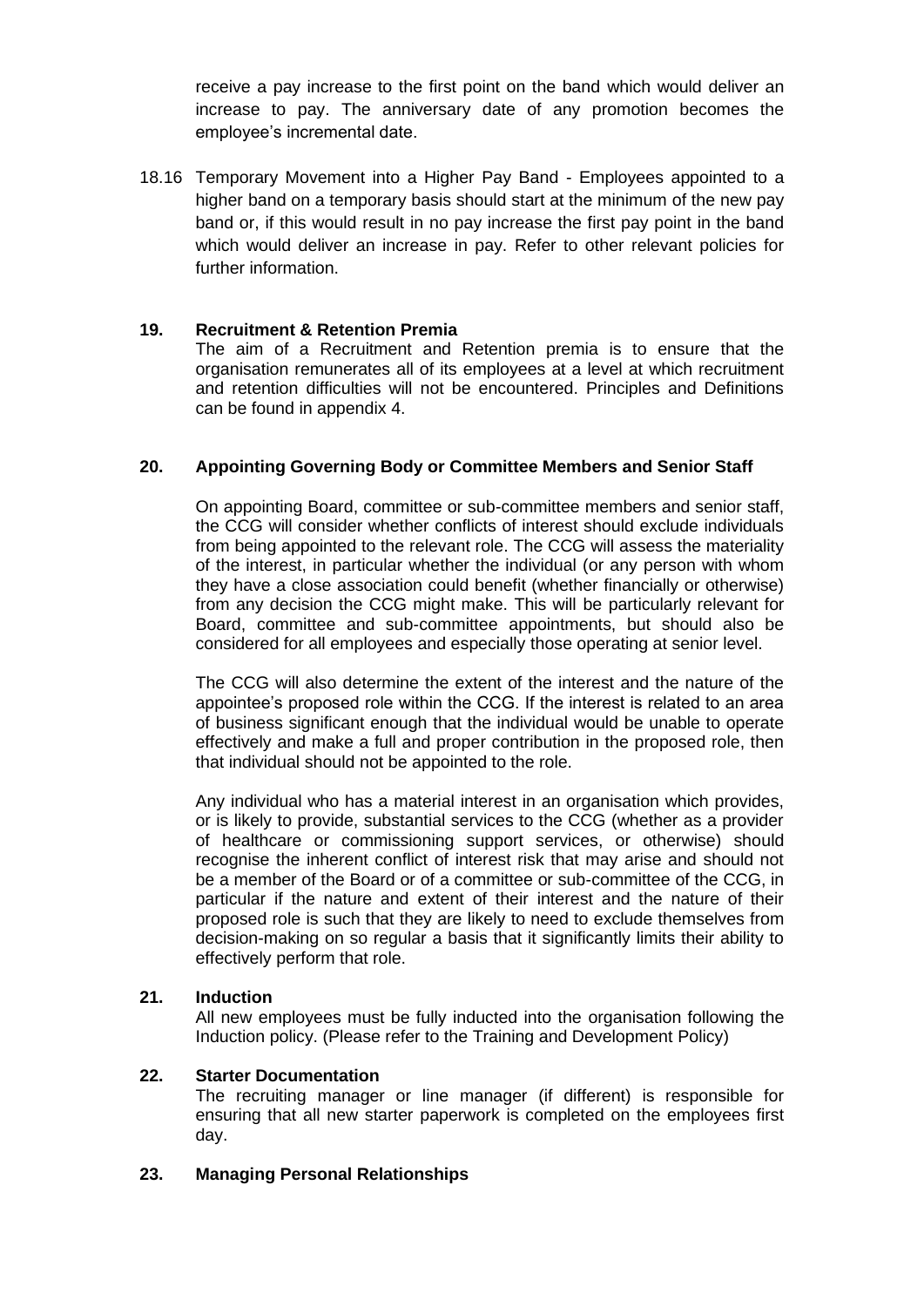Applicants will be required to declare on their application any personal/work relationship issue as this may cause a conflict of interest. Further information is included in Appendix 7.

## **24. Secondary Employment**

Employees may not engage in secondary employment (paid or voluntary) which conflicts with their work with the organisation, or which is detrimental to employees work with the organisation. Employees wishing to engage in secondary employment/voluntary work in addition to their primary post must refer to the working time regulations policy and declare their secondary employment to their line manager. Secondary Employment Declaration at Appendix 8.

## **25. Safer Recruitment**

Through our recruitment processes we aim to deter unsuitable applicants from applying for roles with vulnerable groups, and to identify and reject them if they do**.** At the heart of our commitment to safer recruitment are our preemployment checks and our relationship with the NHS Counter- Fraud Team. Our safer recruitment practices are designed to reduce the risk of harm to vulnerable groups. All those involved in the recruitment process are responsible for maintaining a robust system and for its continuous improvement. In regards to the safeguarding of children the CCG reminds staff:

- Under section 11 of the Children Act 2004 all NHS staff must ensure that their functions are discharged with regard to the need to safeguard and promote the welfare of children (Working Together to Safeguard Children 2018). <http://www.workingtogetheronline.co.uk/index.html>
- All staff need to ensure, as part of their work with children and families and with adults who are parents or carers who are experiencing personal problems, that the needs of the children are considered and that where necessary they are assessed and appropriate referrals are made. Staff need to be aware of the relevant parts of *What To Do If You're Worried A Child Is Being Abused* (DfE 2015) [https://www.gov.uk/government/publications/what-to-do-if-youre-worried-a](https://www.gov.uk/government/publications/what-to-do-if-youre-worried-a-child-is-being-abused--2)[child-is-being-abused--2](https://www.gov.uk/government/publications/what-to-do-if-youre-worried-a-child-is-being-abused--2)
- It is incumbent on all staff to ensure that they undertake child protection / safeguarding children training as per *Safeguarding Children and Young people: roles and competences for health care staff intercollegiate document (2019)* and their own organisation's Safeguarding Children Learning & Development Framework. [https://www.rcpch.ac.uk/resources/safeguarding](https://www.rcpch.ac.uk/resources/safeguarding-children-young-people-roles-competencies-healthcare-staff)[children-young-people-roles-competencies-healthcare-staff](https://www.rcpch.ac.uk/resources/safeguarding-children-young-people-roles-competencies-healthcare-staff)

In regards to Safeguarding Adults the CCG reminds staff:

• Under sections 42 to 47 of the Care Act (2014) chapter 14 of the statutory guidance states: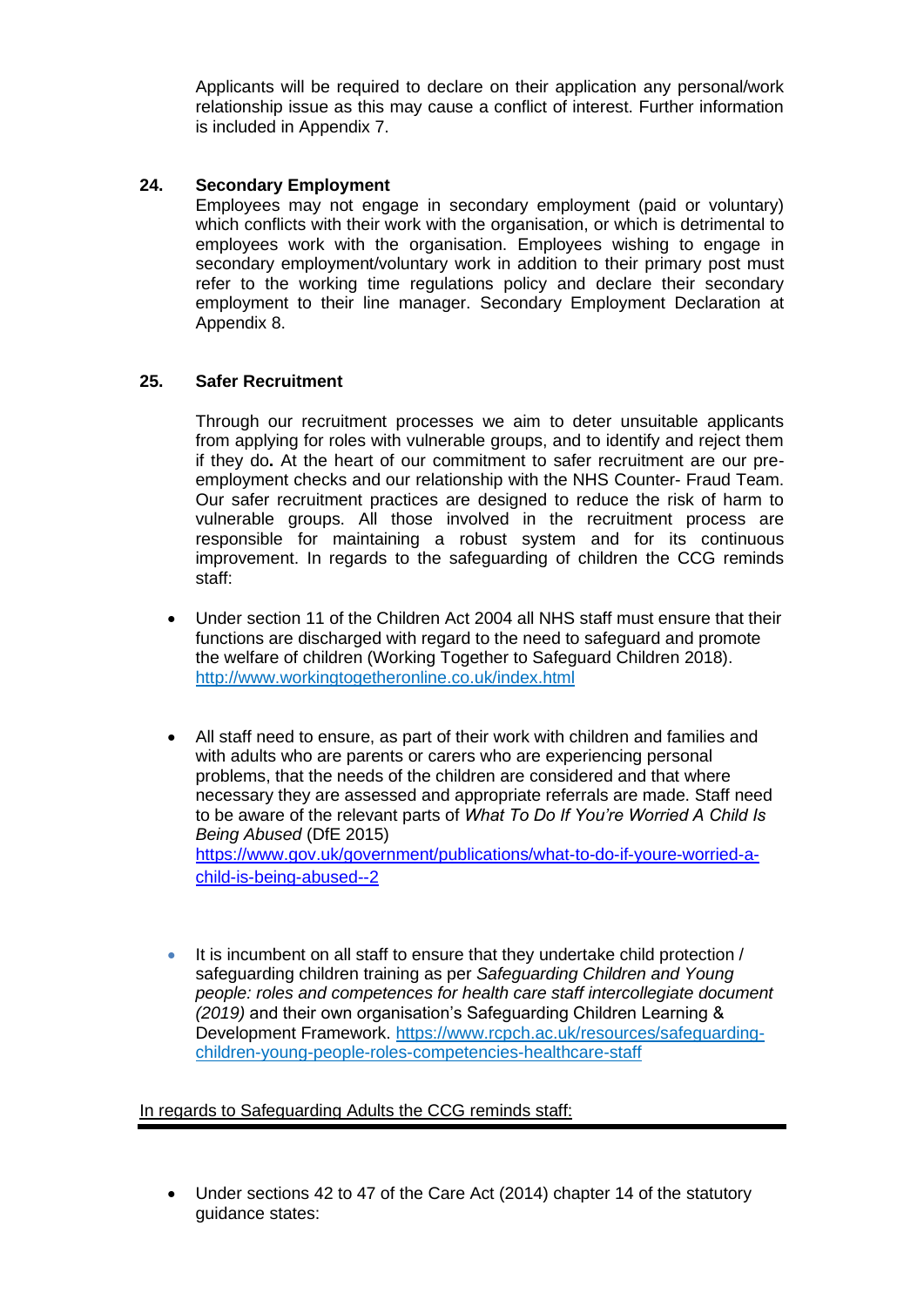*Safeguarding means protecting an adult's right to live in safety, free from abuse and neglect. It is about people and organisations working together to prevent and stop both the risks and experience of abuse or neglect, while at the same time making sure that the adult's wellbeing is promoted including, where appropriate, having regard to their views, wishes, feelings and beliefs in deciding on any action.* 

*Professionals should work with the adult to establish what being safe means to them and how that can be best achieved. <http://www.legislation.gov.uk/ukpga/2014/23/contents/enacted>*

• It is incumbent on all staff to ensure that they undertake Adult safeguarding training as per *Adult Safeguarding: roles and competencies for health care staff (2018)* and their own organisation's Safeguarding Children Learning & Development Framework. [https://www.rcn.org.uk/professional](https://www.rcn.org.uk/professional-development/publications/pub-007069)[development/publications/pub-007069](https://www.rcn.org.uk/professional-development/publications/pub-007069)

All staff must comply with mandatory training requirements and ensure that adult safeguarding is embedded as an essential part of their daily practice. Safeguarding is everyone's business and staff within the organisation have a particular responsibility to ensure all safeguarding concerns are responded to effectively and efficiently in accordance with the both the Local Safeguarding Children's Partnership (LSCP) and Local Safeguarding Adults Board (LSAB) Policies and Procedures.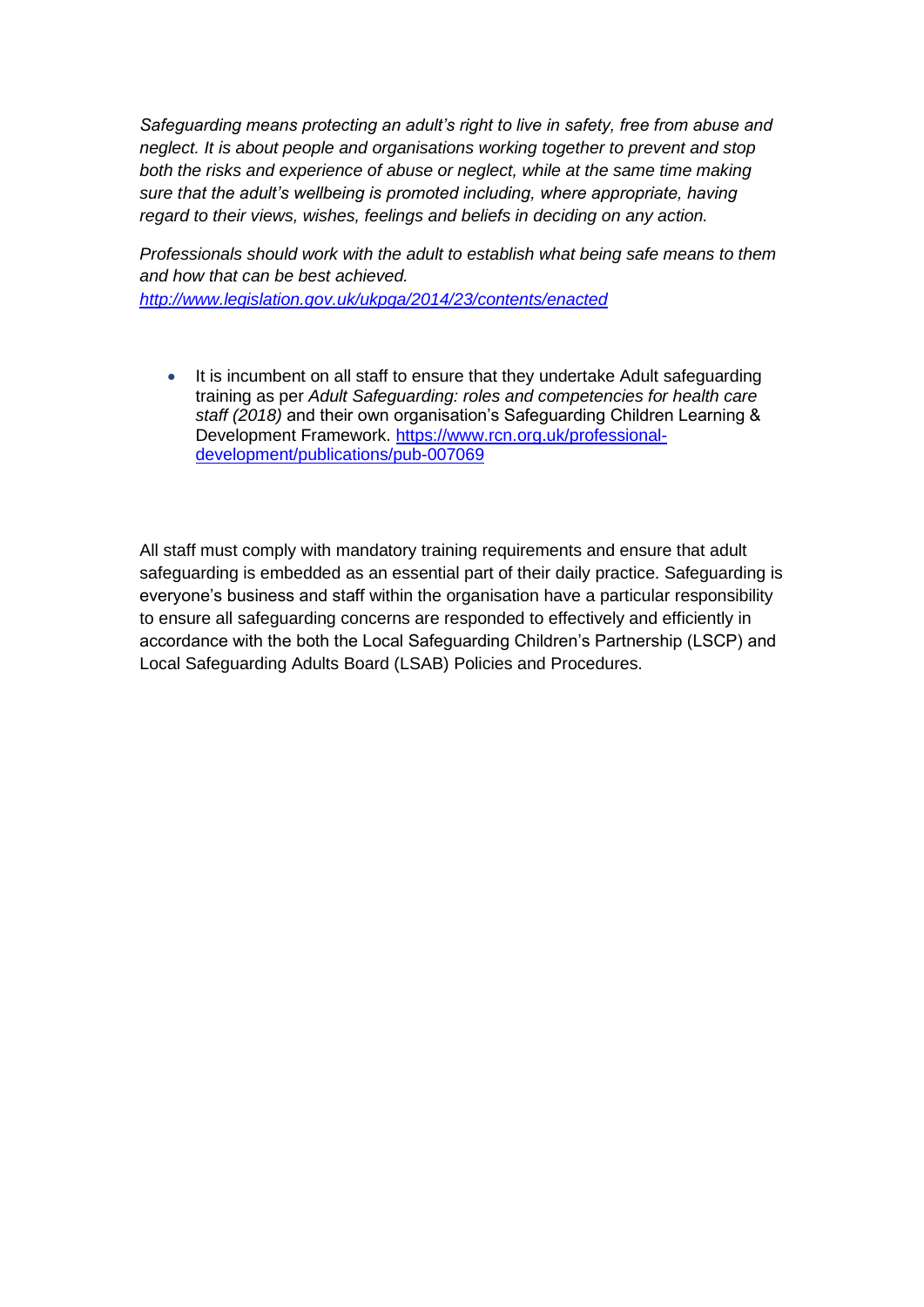#### **ESTABLISHMENT/ENGAGEMENT CONTROL POLICY**

#### **Leeds Clinical Commissioning Group**

## **VACANCY FILLING AND WORKFORCE CHANGES – GUIDANCE**

#### **Read this before completing the form**

- 1. If you are seeking to fill a vacant post or replacing someone who has left at the same level and it appears within your current staffing budget allocation, you just need that confirmed by your Budget Manager (we call this a category A approval). So you just need to do check with the Budget Manager (who is probably the person on the Senior Leadership Tier (SLT)) that the vacancy/post is listed on the Budget Report. Talk to the HR Team (email [Leedsccg.hrgeneral@nhs.net](mailto:Leedsccg.hrgeneral@nhs.net) ) if you need any help in how you should go about filling the post. But you'll usually need to advertise on NHS Jobs. And that means you'll need a job description, a person spec and an advert.
- 2. If you want to change the post in some way (e.g. a different pay band, different hours, different duties, making a temporary post permanent) you'll need to check with some people:
	- First, you should talk through the changes with your Budget Manager to make sure they support you.
	- Secondly, have a word with one of the People & OD Team to check that you have fully understood the implications of what you're proposing. If it's a single post, it should be fairly straightforward. But if you're planning a few changes, you might need to go through the Organisational Change process. If you want to make banding changes, or it is a new post, this will need to go through the job evaluation process. Speak to People & OD - you can contact P&OD at [Leedsccg.hrgeneral@nhs.net](mailto:Leedsccg.hrgeneral@nhs.net)
	- Thirdly, you'll need to make sure there is a staffing budget to support what you're doing. That will mean a conversation involving your Budget Manager and your finance lead. If there is sufficient funding within your current recurring budget, your Budget Manager will sign off the proposal. That's what we call a Category B approval.
	- You may also be asked to get further approval from your SLT manager or Director if P&OD or Corporate Finance think they need to be aware of your plans. That will probably depend on the changes you want to make, the implications for the team and/or the organisation, and the level of risk involved. For example, if you want to change a fixed term appointment to a permanent one, you will need to think about (i) how the post was initially filled – was it an open competition? If not, you'll probably have to re-advertise to ensure fairness; (ii) is there recurrent money available to cover in the medium and long term; (iii) what are the financial implications of retaining someone over two years, and their employment entitlements for redundancy. Also if you wish to engage a contractor off payroll, then you will need to consult with Finance with regard to the current IR35 regulations.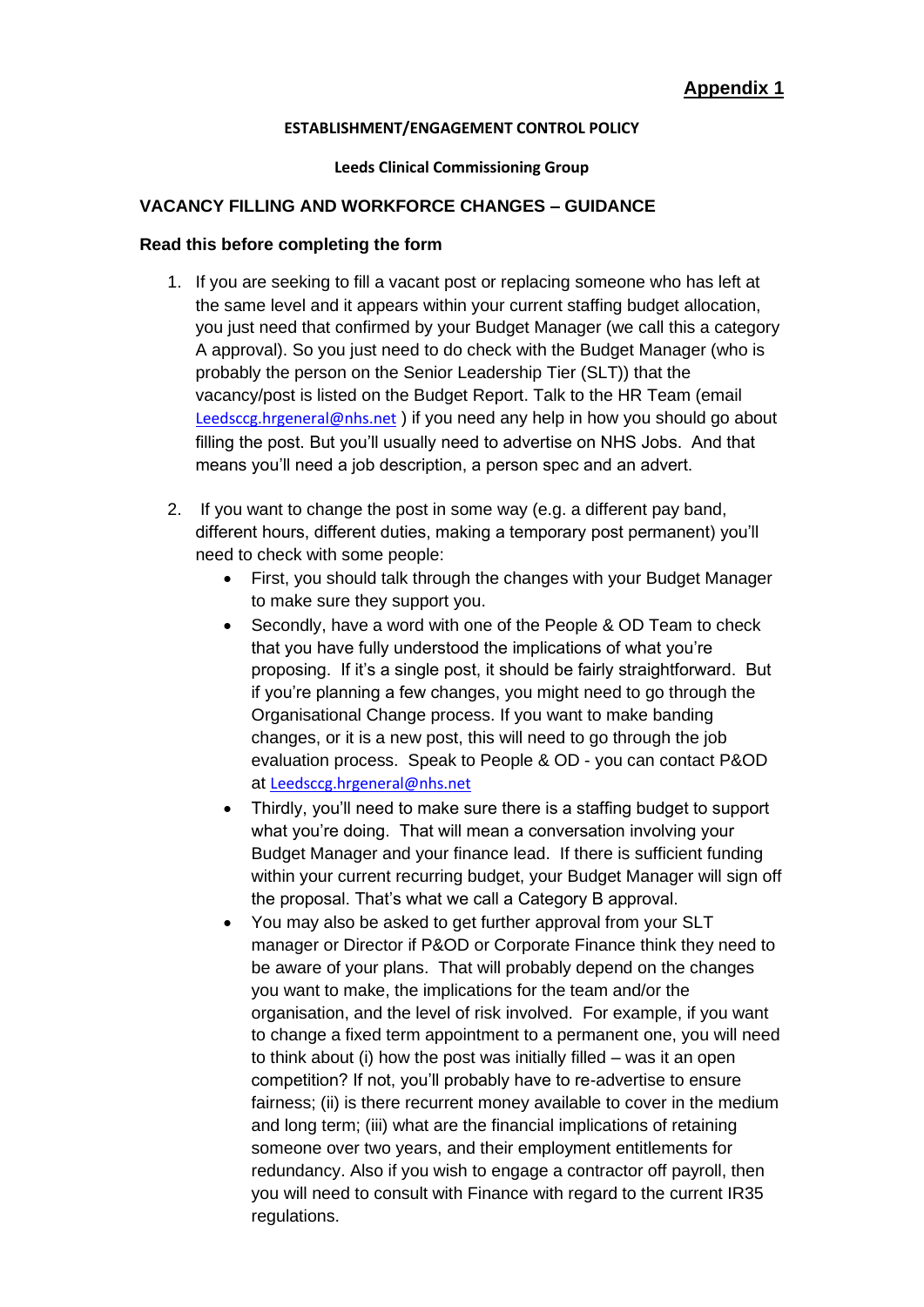If the changes result in additional funding required, then you will need further approval from the Budget Holder and Chief Finance Officer or delegate. That is a Category C approval if you are making changes to the current establishment in excess of recurring budget, or Category D if this is a new post. In both cases, the Finance team will need to make changes to your budget allocation.

Use the process map and form below to work through that process

Leeds CCG ECF Process Map

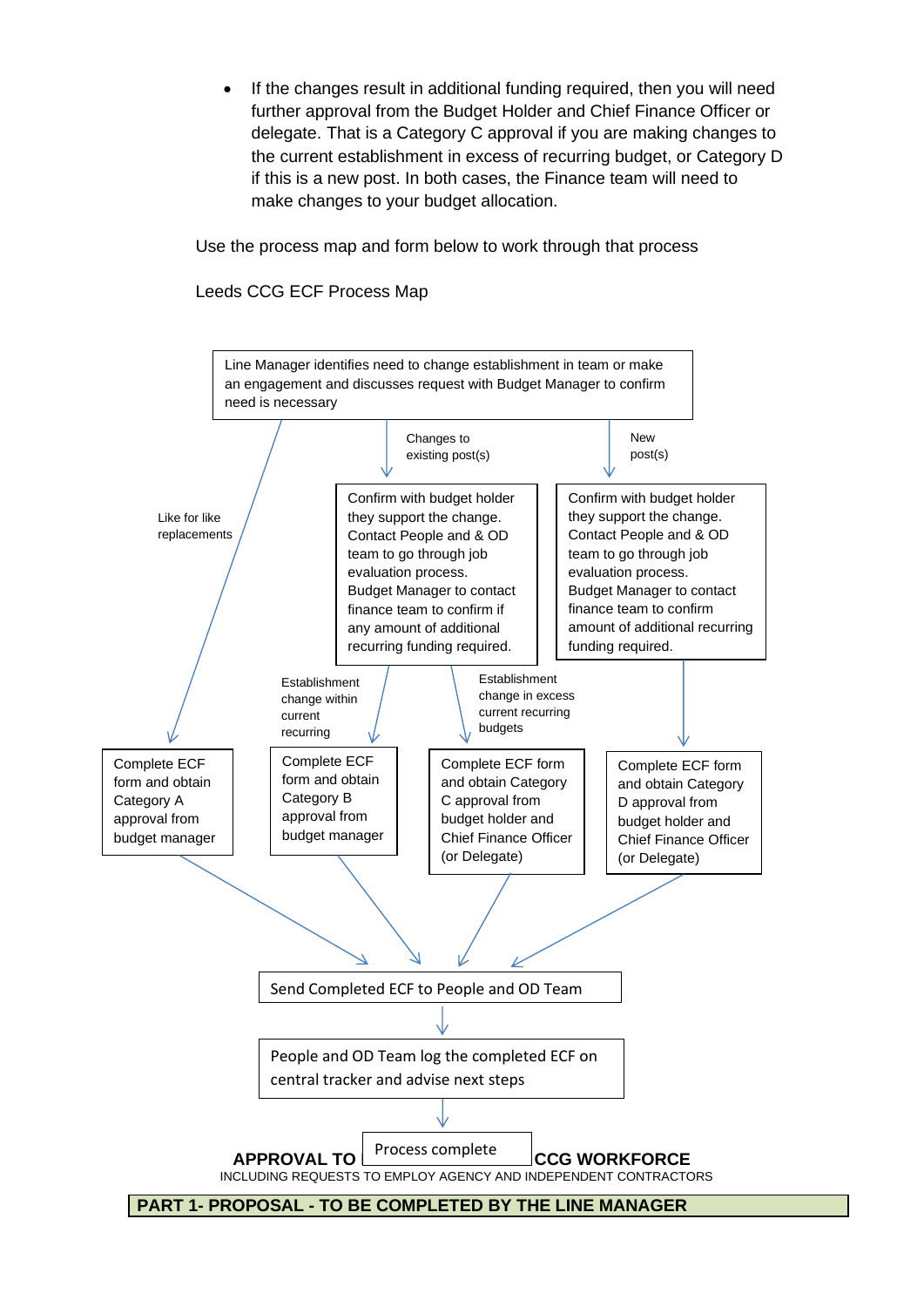| Post(s) /Job Title(s)                                                                                                                                                                                                                                     |                                   |                                                    |  |  |                                   |        |
|-----------------------------------------------------------------------------------------------------------------------------------------------------------------------------------------------------------------------------------------------------------|-----------------------------------|----------------------------------------------------|--|--|-----------------------------------|--------|
| Team                                                                                                                                                                                                                                                      |                                   |                                                    |  |  | Payband(s)                        |        |
| <b>Line/Recruiting Manager Name</b>                                                                                                                                                                                                                       |                                   |                                                    |  |  |                                   |        |
| <b>Manager's Tel No/Email</b>                                                                                                                                                                                                                             |                                   |                                                    |  |  |                                   |        |
| Has this change been discussed with the<br>People and OD Team                                                                                                                                                                                             |                                   | If yes with<br>Yes $\square$<br>whom?<br>No        |  |  |                                   |        |
| Has this change been discussed with the<br>Finance Team                                                                                                                                                                                                   |                                   | If yes with<br>Yes $\square$<br>whom?<br><b>No</b> |  |  |                                   |        |
| Please select change in establishment:                                                                                                                                                                                                                    |                                   |                                                    |  |  |                                   |        |
| IS THIS NEW RECRUITMENT? (select box)                                                                                                                                                                                                                     |                                   |                                                    |  |  |                                   |        |
| Replacement for budgeted recurrent post (existing funding)                                                                                                                                                                                                |                                   |                                                    |  |  |                                   |        |
| New post (new funding)                                                                                                                                                                                                                                    |                                   |                                                    |  |  |                                   |        |
| Agency                                                                                                                                                                                                                                                    |                                   |                                                    |  |  |                                   | П      |
| Independent contractor (includes a worker personally providing a service/ IR35)                                                                                                                                                                           |                                   |                                                    |  |  |                                   | ٦      |
| Maternity cover (complete category A approval only)                                                                                                                                                                                                       |                                   |                                                    |  |  |                                   | ┑      |
| Sickness Absence cover                                                                                                                                                                                                                                    |                                   |                                                    |  |  |                                   | H      |
| Other                                                                                                                                                                                                                                                     |                                   |                                                    |  |  |                                   |        |
|                                                                                                                                                                                                                                                           |                                   |                                                    |  |  |                                   |        |
| <b>CHANGE TO EXISTING STAFFING (select box)</b>                                                                                                                                                                                                           |                                   |                                                    |  |  |                                   |        |
| Permanent Increase/decrease in hours                                                                                                                                                                                                                      |                                   |                                                    |  |  |                                   | $\Box$ |
| Extension of fixed term contract up to 2 years                                                                                                                                                                                                            |                                   |                                                    |  |  |                                   | $\Box$ |
| Extension of fixed term contract beyond a total of 2 years continuous service for post-<br>holder. Do not progress- Apply to Terms and Conditions Panel using Terms and                                                                                   |                                   |                                                    |  |  |                                   |        |
| Conditions on Appointment Guidance application)                                                                                                                                                                                                           |                                   |                                                    |  |  |                                   |        |
| Fixed term post made permanent                                                                                                                                                                                                                            |                                   |                                                    |  |  |                                   | ப      |
| Change in banding                                                                                                                                                                                                                                         |                                   |                                                    |  |  |                                   | $\Box$ |
| Secondment request (internal/external-complete category A approval only)                                                                                                                                                                                  |                                   |                                                    |  |  | $\Box$                            |        |
| Other<br>П                                                                                                                                                                                                                                                |                                   |                                                    |  |  |                                   |        |
| How will they be paid?                                                                                                                                                                                                                                    |                                   |                                                    |  |  |                                   |        |
| On payroll<br>Off payroll                                                                                                                                                                                                                                 |                                   |                                                    |  |  |                                   |        |
| Information about the post/change                                                                                                                                                                                                                         |                                   |                                                    |  |  |                                   |        |
| Give full details of the reason for the request so include, as appropriate:<br>Is this replacement of existing post<br>٠<br>Is this a change to the current staffing budget? (post/change in hours/change in<br>banding etc.) and, if so, confirm details |                                   |                                                    |  |  |                                   |        |
| If you plan to remove roles/posts, please confirm details                                                                                                                                                                                                 |                                   |                                                    |  |  |                                   |        |
|                                                                                                                                                                                                                                                           |                                   |                                                    |  |  |                                   |        |
|                                                                                                                                                                                                                                                           |                                   |                                                    |  |  |                                   |        |
|                                                                                                                                                                                                                                                           |                                   |                                                    |  |  |                                   |        |
|                                                                                                                                                                                                                                                           |                                   |                                                    |  |  |                                   |        |
| TERMS AND CONDITIONS OF THE PROPOSED POST/ RE-BANDING (select box)                                                                                                                                                                                        |                                   |                                                    |  |  |                                   |        |
| State no. of hours per week<br>Permanent                                                                                                                                                                                                                  |                                   |                                                    |  |  |                                   |        |
| Fixed term/ Secondment/ Other<br>If so, state fixed term duration                                                                                                                                                                                         |                                   |                                                    |  |  |                                   |        |
| <b>BUDGET IMPLICATIONS (select box)</b>                                                                                                                                                                                                                   |                                   |                                                    |  |  |                                   |        |
| Category A or B approval required<br>Existing budget covers recurring costs of post(s)                                                                                                                                                                    |                                   |                                                    |  |  |                                   |        |
| External funding available                                                                                                                                                                                                                                | Category C or D approval required |                                                    |  |  |                                   |        |
| Category C or D approval required<br>Establishment Change(s) (Skill mix) in excess of current budget                                                                                                                                                      |                                   |                                                    |  |  |                                   |        |
| New post(s) in excess of current budget                                                                                                                                                                                                                   |                                   |                                                    |  |  | Category C or D approval required |        |
| Details of changes to                                                                                                                                                                                                                                     |                                   |                                                    |  |  |                                   |        |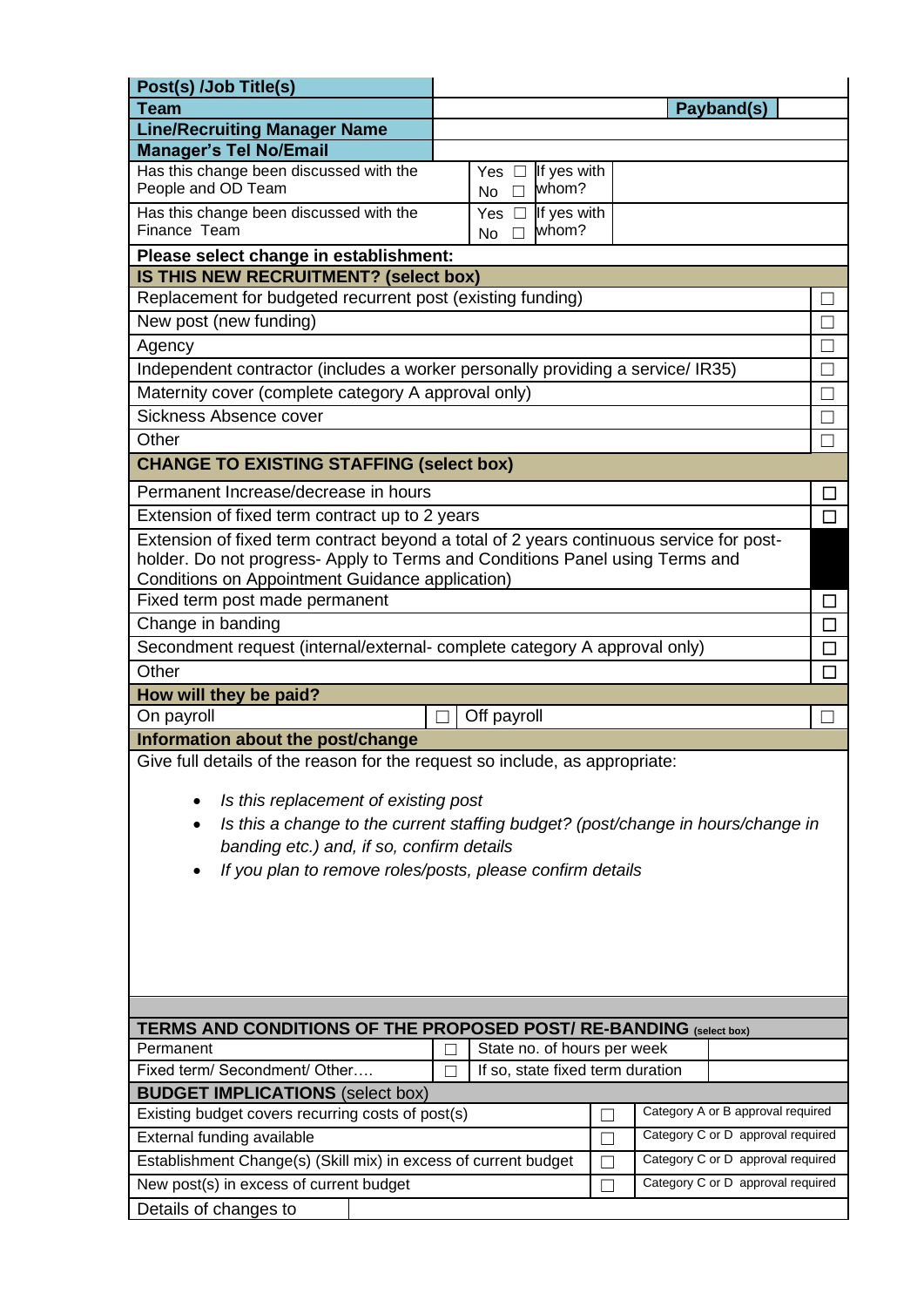| structure by grade                                                                                                                                                         |                                                                                |
|----------------------------------------------------------------------------------------------------------------------------------------------------------------------------|--------------------------------------------------------------------------------|
| Additional recurring cost as advised by Finance<br>team (for category C or D approval only)                                                                                | £                                                                              |
| Cost Code & Subjective Code                                                                                                                                                |                                                                                |
| Line Manager Name                                                                                                                                                          |                                                                                |
| Line Manager Signature and Date                                                                                                                                            |                                                                                |
| <b>APPROVAL</b>                                                                                                                                                            |                                                                                |
| <b>CATEGORY A - LIKE-FOR-LIKE APPOINTMENTS (For recurrent posts)</b><br><b>WITHIN RECURRENT ESTABLISHMENT BUDGETS</b><br><b>REQUIRES APPROVAL FROM BUDGET MANAGER ONLY</b> | <b>CATEGORY B - ESTABLISHMENT CHANGES, SKILL MIXING &amp; MINOR CHANGES</b>    |
| <b>Budget Manager Signature and Date</b>                                                                                                                                   |                                                                                |
| <b>Supporting Comments</b>                                                                                                                                                 |                                                                                |
| <b>CATEGORY C/D- NEW FUNDING REQUIRED</b><br><b>CATEGORY C SKILL MIXING IN EXCESS OF CURRENT BUDGET</b><br><b>CATEGORY D NEW POST NEW FUNDING</b><br>(OR DELEGATE)         | REQUIRES APPROVAL FROM BUDGET MANAGER, BUDGET HOLDER AND CHIEF FINANCE OFFICER |
| <b>Budget Manager Signature and Date</b>                                                                                                                                   |                                                                                |
| <b>Supporting Comments</b>                                                                                                                                                 |                                                                                |
| <b>Budget Holder Signature and Date</b>                                                                                                                                    |                                                                                |
| <b>Supporting Comments</b>                                                                                                                                                 |                                                                                |
| Chief Finance Officer Signature and<br>Date                                                                                                                                |                                                                                |
| <b>Supporting Comments</b>                                                                                                                                                 |                                                                                |

*Process Complete – Please return to* [Leedsccg.hrgeneral@nhs.net](mailto:Leedsccg.hrgeneral@nhs.net) *Originating Manager where approved please contact the People and OD Team for advice* 

# **For Office Use**

| <b>New Recruitment</b>     | Tick | <b>Change to Existing Sta</b> |
|----------------------------|------|-------------------------------|
| <b>ECF Authorised</b>      |      | <b>ECF Authorised</b>         |
| No at risk staff confirmed |      | <b>Change Form Received</b>   |
| JD Received                |      |                               |
| <b>Advert Received</b>     |      |                               |

| <b>New Recruitment</b>     | Tick | <b>Change to Existing Staff</b> | Tick |
|----------------------------|------|---------------------------------|------|
| <b>ECF Authorised</b>      |      | <b>ECF Authorised</b>           |      |
| No at risk staff confirmed |      | <b>Change Form Received</b>     |      |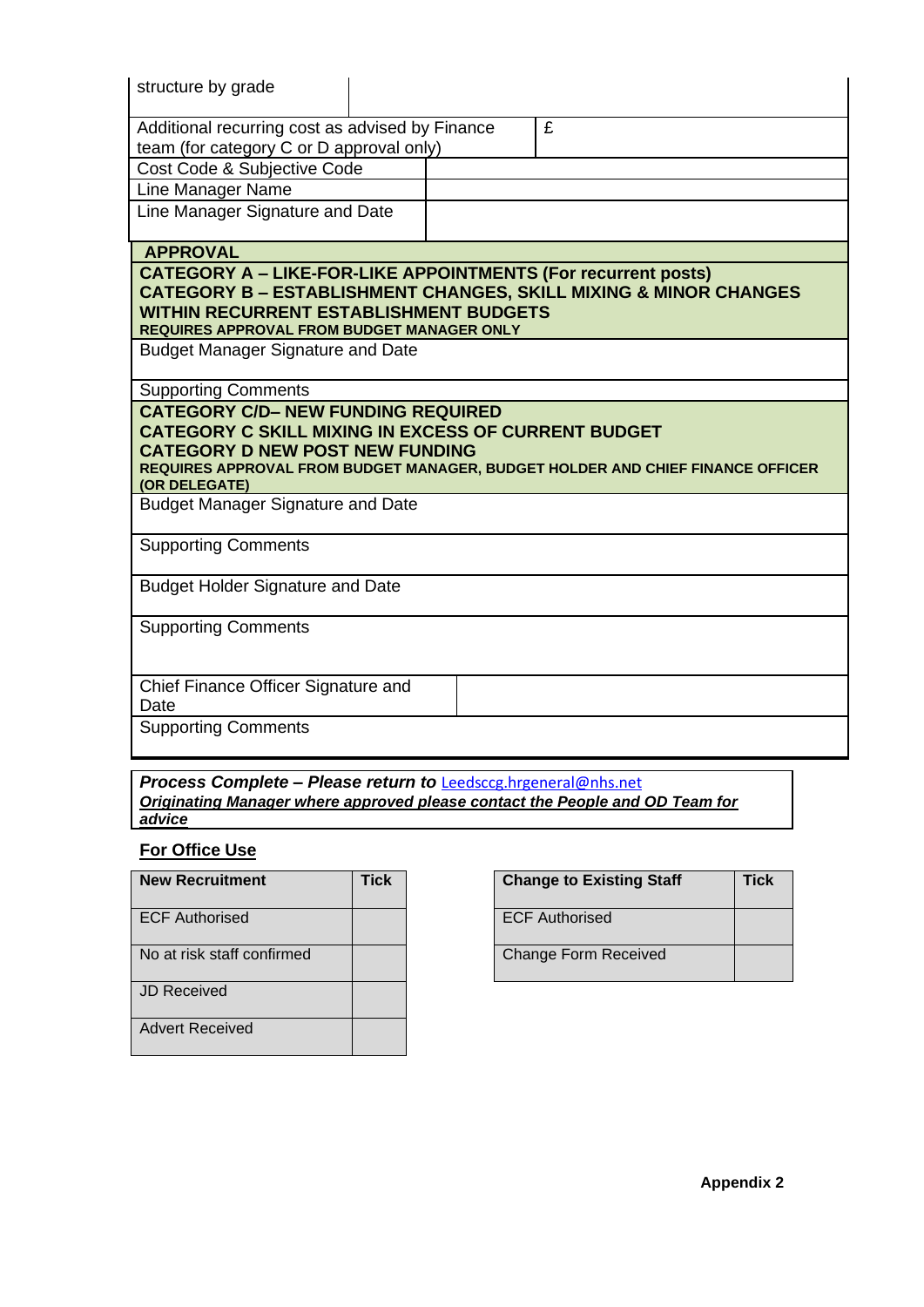

## Local Guidance Note 3A

# TERMS AND CONDITIONS ON APPOINTMENT (INCLUDING SALARY)

## **1. Introduction**

This guidance has been developed in line with the NHS Terms and Conditions of Service [Handbook.](http://www.nhsemployers.org/tchandbook) It describes the arrangements both for people moving posts within the NHS and for new appointments for people with no previous NHS employment.

As soon as the preferred candidate is identified at the conclusion of the selection process, i.e. interview day, recruiting managers should consider what terms the individual will be eligible for including salary, and whether it is necessary to offer the candidate a salary above the normal pay increment or recognise non-NHS service for other conditions.

# *Managers should not make any commitments regarding salary or terms and conditions of service on appointment until they have checked this guidance and, where necessary, received approval.*

# *2.* **Key principles when making appointments**

- Leeds CCG policy is to appoint to the minimum of the relevant pay band other than in exceptional circumstances where up to and including the mid-point of the payscale can be considered.
- Appointment above the minimum point is subject to approval at Director Level following consideration of a Terms and Conditions on Appointment Business Case (attached at Appendix A).
- Leeds CCG will only recognise previous NHS employer service for employment benefits i.e. sickness pay, maternity pay, redundancy entitlement. Recognition of non-NHS service will be by exception and on completion of the Terms and Conditions on Appointment Business Case.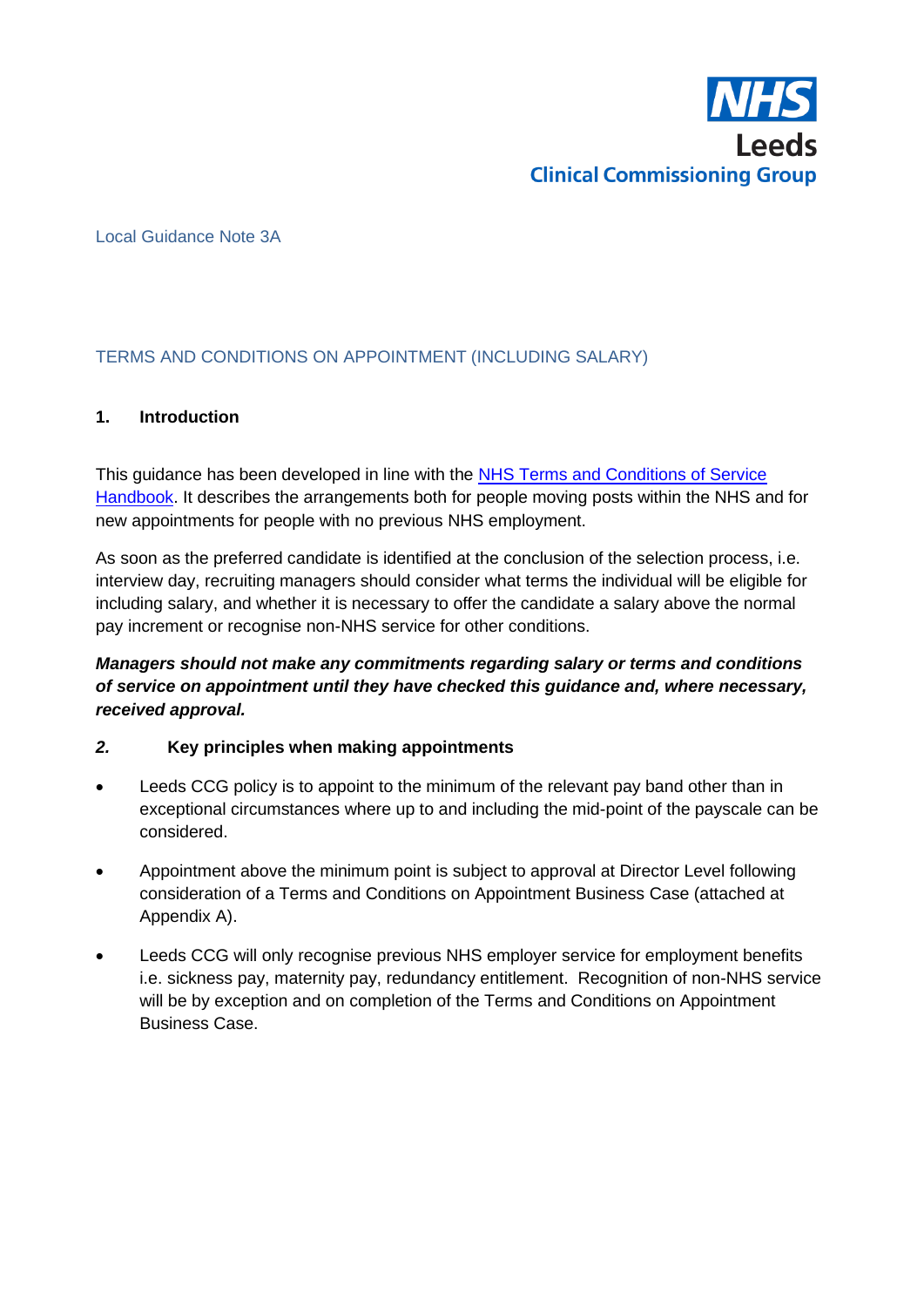# **3. Pay on Appointment**

The following table provides detail on the circumstances of prospective employees entering into employment with Leeds CCG and the pay rules which apply.

| <b>EXAMPLE</b>                                                              | <b>PAY POINT</b>                                                         | <b>PAY STEP DATE</b><br><b>/INCREMENTAL DATE</b> | <b>DISCRETION/ NOTES FOR</b><br><b>MANAGERS</b>                                                                                                                                                                                   | <b>PROCESS TO FOLLOW</b>                                                                                                                                             |
|-----------------------------------------------------------------------------|--------------------------------------------------------------------------|--------------------------------------------------|-----------------------------------------------------------------------------------------------------------------------------------------------------------------------------------------------------------------------------------|----------------------------------------------------------------------------------------------------------------------------------------------------------------------|
| <b>Moving from</b><br>same pay band<br>within the NHS                       | Same as at<br>present                                                    | Retain existing date                             | Watch for breaks in service                                                                                                                                                                                                       | Recruitment team will receive a transfer record<br>to inform offer letter and contract                                                                               |
| <b>Promotion from</b><br>within the NHS -<br>to a higher Pay<br><b>Band</b> | Pay band<br>minimum or<br>nearest pay<br>point to achieve<br>a promotion | Date of appointment to<br>new post               | If no increase in salary, move to<br>point on scale where increase<br>occurs                                                                                                                                                      | Recruitment team use payslip, transfer details<br>from previous employer and Appointment<br>Confirmation details from manager to inform<br>offer letter and contract |
| Moving to a lower<br>Pay Band within<br>the NHS                             | Pay band<br>minimum                                                      | Date of appointment to<br>new post               | In exceptional circumstances<br>managers may consider placing<br>individuals no higher than the mid-<br>point of the pay scale in recognition<br>of previous completed years of<br>NHS service in an equivalent or<br>higher band | Managers need to consider the relevance of<br>previous service to the new post<br><b>Business Case required</b>                                                      |
| Ex-NHS but with a<br>break in service<br>of more than a<br>year             | Pay band<br>minimum                                                      | Date of appointment to<br>new post               | In exceptional circumstances<br>managers can place at a higher<br>point in recognition of previous<br>completed years of NHS service in<br>an equivalent or higher band                                                           | Managers need to consider the relevance of<br>previous service to the new post<br>Requires prior approval from Director<br><b>Business Case required</b>             |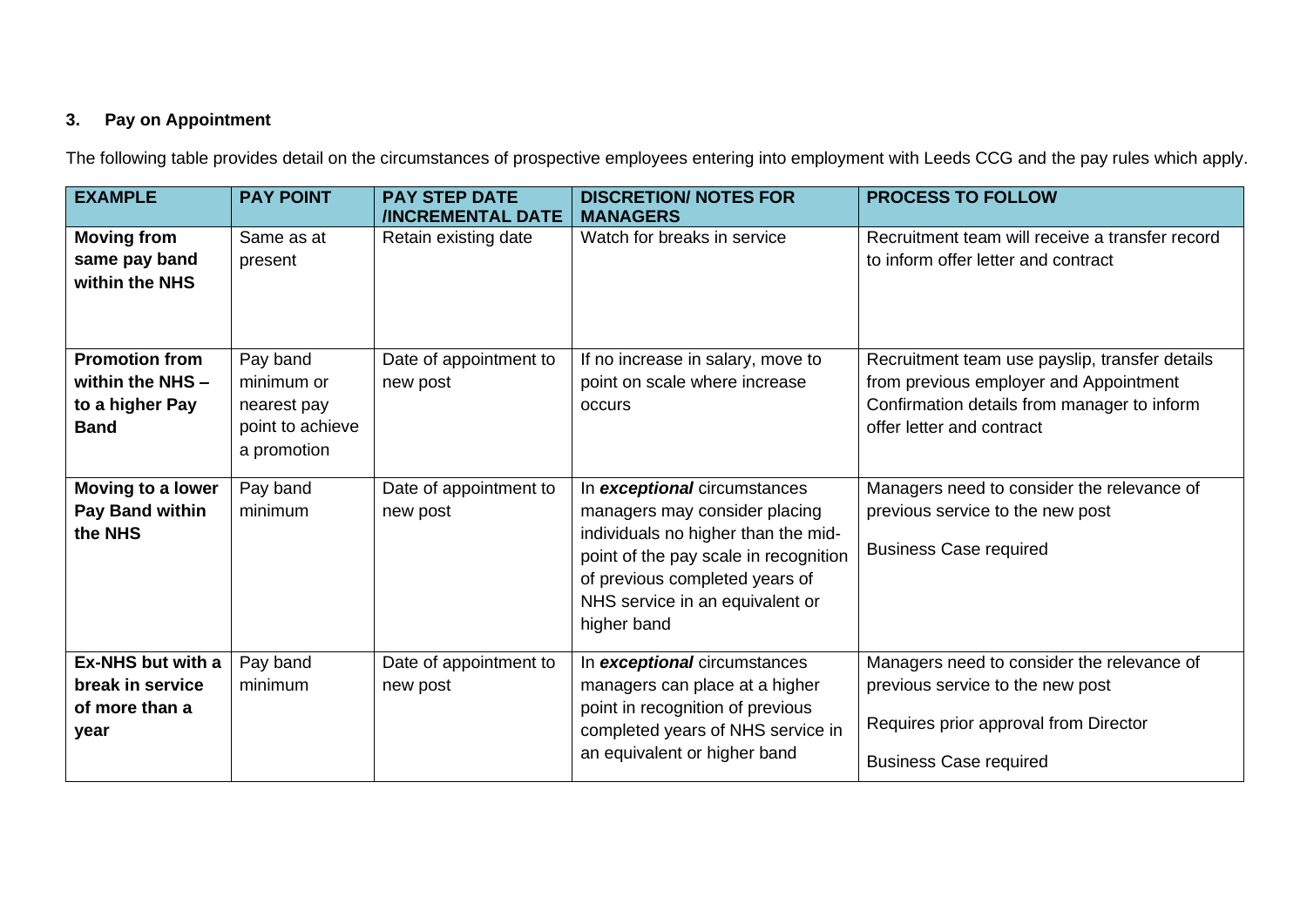| <b>No previous NHS</b> | Pay band | Date of appointment to | In exceptional circumstances                                                                                                                                                                                                                                                                                                                                                                                                                        | Documentary evidence will be required to                                                                                                                                          |
|------------------------|----------|------------------------|-----------------------------------------------------------------------------------------------------------------------------------------------------------------------------------------------------------------------------------------------------------------------------------------------------------------------------------------------------------------------------------------------------------------------------------------------------|-----------------------------------------------------------------------------------------------------------------------------------------------------------------------------------|
| employment             | minimum  | new post               | managers may consider placing                                                                                                                                                                                                                                                                                                                                                                                                                       | support any application                                                                                                                                                           |
|                        |          |                        | individuals no higher than the mid-<br>point of the pay scale taking<br>account of previous equivalent<br>service outside the NHS deemed to<br>be relevant to the NHS and the<br>post. That might include previous<br>employment abroad or in the health<br>services of another Member State<br>of the European Union, GP<br>practices, Nursing homes, Civil<br>Service, Social Services, Local<br>government, Voluntary and<br>independent sector. | Typically, each year of relevant experience<br>could warrant moving up a pay step on the pay<br>band (no higher than the mid-point of the scale)<br><b>Business Case required</b> |

The CCG will normally pay at minimum of pay scale, but does have the discretion in exceptional circumstance to appoint above the minimum (up to the midpoint of pay scale); if you do this you will also need to think of the impact on existing staff. So talk to your HR Business Partner.

When comparing against previous salary, you will need to consider the total reward benefits package offered by the NHS (so think about annual leave, sick leave entitlements, occupational pension scheme and any additional allowance relevant to the post).

You must complete the Terms and Conditions on Appointment Business Case (Appendix A) and submit this to the advisory panel before any decision on starting salary is made by the Executive Director and before exercising discretion in this area.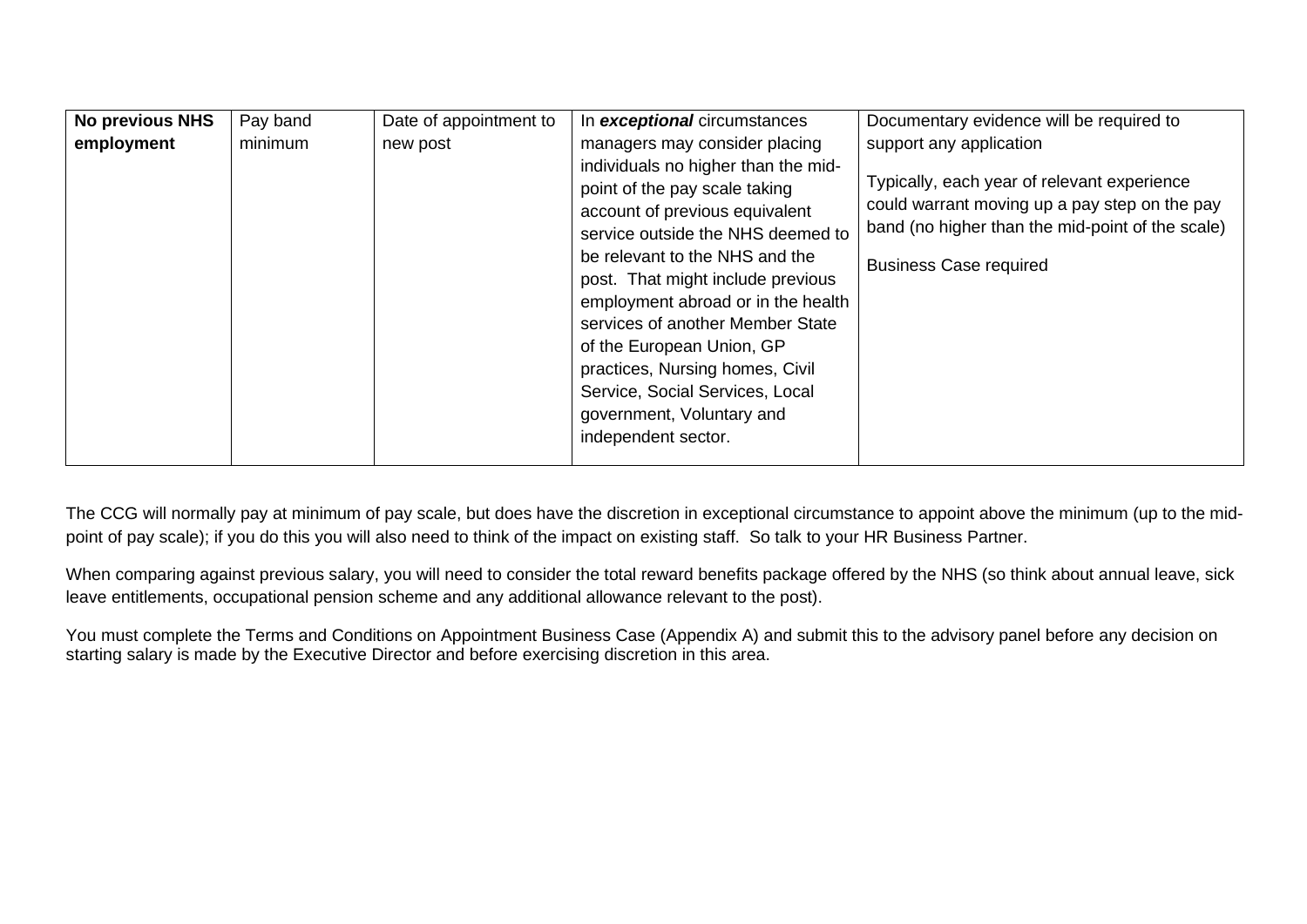# **4. Recruitment and Retention Premium**

If managers are finding it difficult to secure an appointment, they can also consider the use of a [Recruitment and Retention Premium.](http://www.nhsemployers.org/tchandbook/annex-4-to-10/annex-10-local-recruitment-and-retention-premia) Talk to your HR Business Partner about this if you think there is a case for crediting equivalent experience and expertise gained outside of the NHS (but see Reckonable Service below). Any requests to consider a premia in this area should be submitted to the T&Cs on Appointment Panel for review.

# **5. 'Reckonable Service'**

As outlined in the NHS Terms and Conditions of Service Handbook, any *continuous* previous service with another NHS employer counts as reckonable service in respect of NHS agreements on redundancy, maternity, sick pay and annual leave.

The CCG also has discretion to recognise relevant experience/service outside the NHS, (e.g. working abroad or in the health services of another Member State of the European Union, GP practices, Nursing homes, Civil Service, Social Services, Local government, Voluntary and independent sector). There are also particular rules if they have been subject to TUPE transfers into and out of the NHS. Your HR Business Partner can advise you on this.

It is important that any decision is made in a fair, transparent and non-discriminatory way. The CCG should be able to demonstrate that it has given due consideration to any equivalent service.

To ensure consistency of decision making for all appointments, managers must complete the Terms and Conditions on Appointment Business Case (Appendix A) and submit this to the advisory panel before any decision is made by the Executive Director and before exercising this discretion. Managers must not confirm any NHS contractual benefit to prospective employees until approval has been given.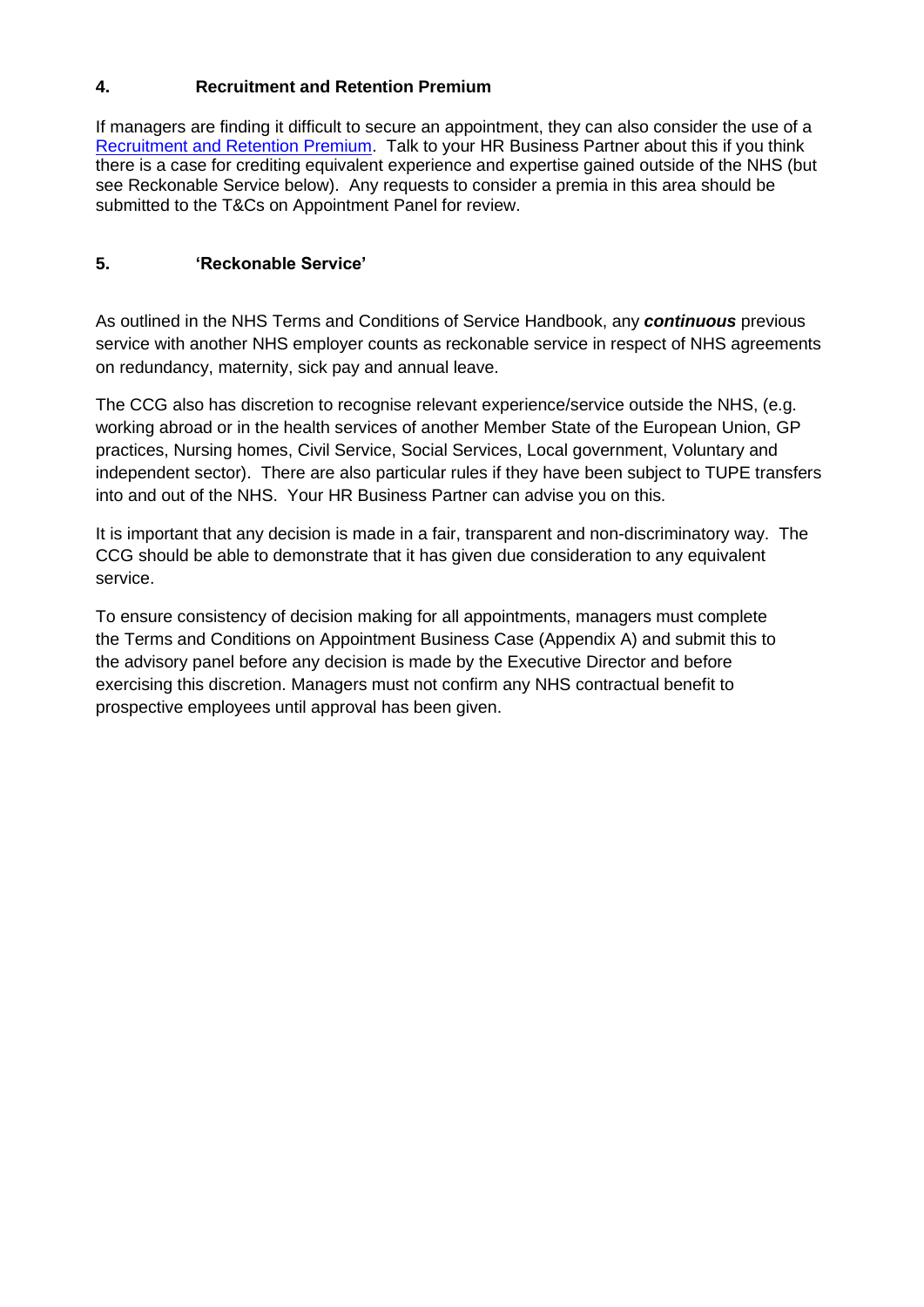# **6. Decision Tree – Terms & Conditions on Appointment (T&Cs)**

To help managers and recruiting officers when appointing individuals into employment the below decision tree is a useful guide to follow and will help determine whether a business case is required at the appointment stage of any level of recruitment.



\*Should further clarification be required please contact the HR Team.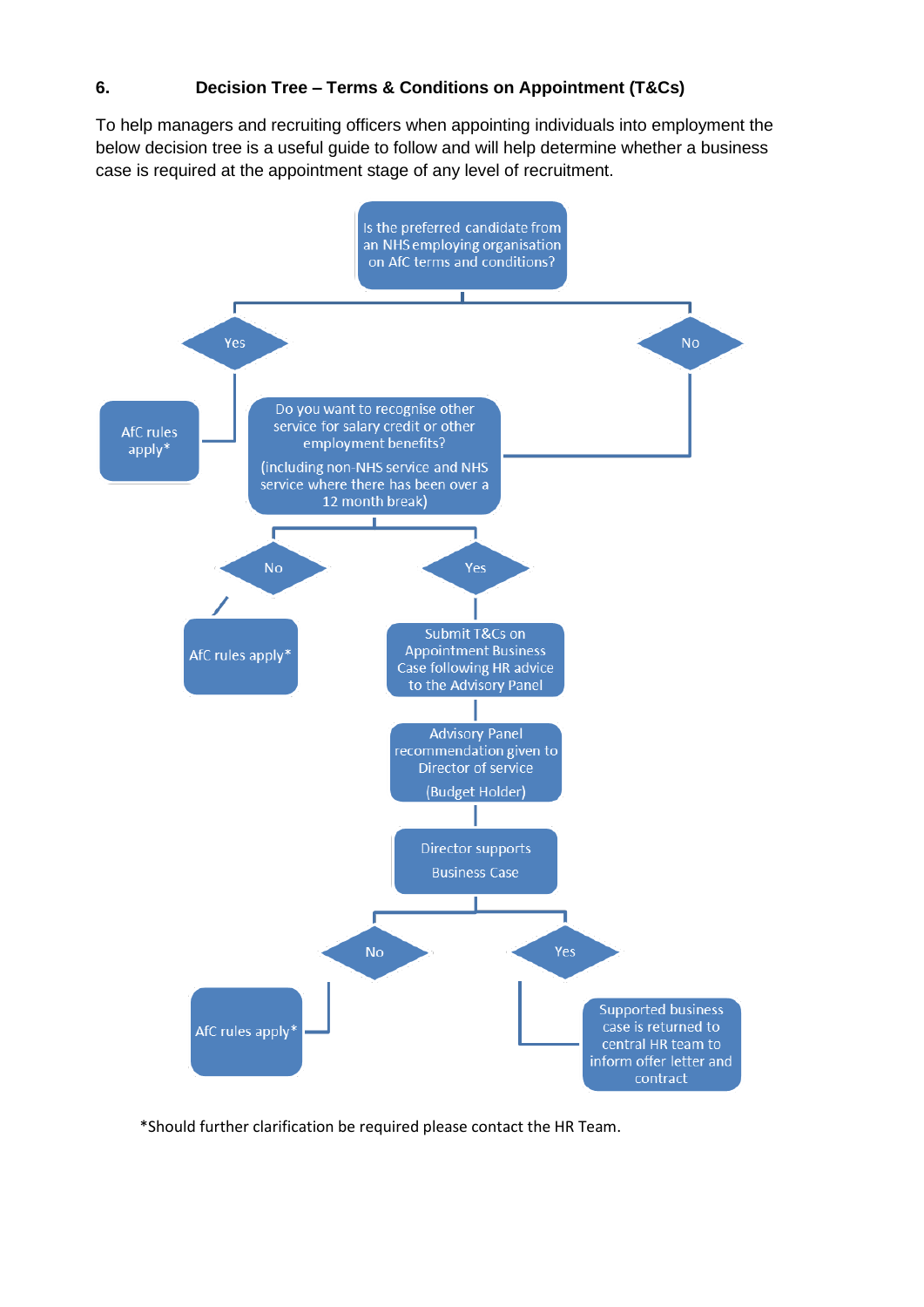

# **APPENDIX A**

**TERMS AND CONDITIONS ON APPOINTMENT TO THE CCG - BUSINESS CASE APPROVAL FORM** 

**This form should be used in conjunction with the terms and conditions on appointment guidance. Attach the job description and person specification and any other evidence to support your business case.** 

**You should talk to your HR Business Partner before completing this form.**

| <b>APPOINTING OFFICER:</b>           |  |                                         |   |
|--------------------------------------|--|-----------------------------------------|---|
| DATE:                                |  |                                         |   |
| <b>CONTACT TELEPHONE NUMBER:</b>     |  |                                         |   |
| <b>CONTACT E-MAIL ADDRESS:</b>       |  |                                         |   |
| <b>NAME OF CANDIDATE:</b>            |  |                                         |   |
| <b>INTERVIEW DATE:</b>               |  |                                         |   |
| <b>APPOINTMENT DATE:</b>             |  |                                         |   |
| (IF KNOWN)                           |  |                                         |   |
| <b>VACANCY JOB TITLE:</b>            |  |                                         |   |
| <b>POST BAND/LOCAL PAYSCALE:</b>     |  |                                         |   |
| <b>WTE CURRENT SALARY:</b>           |  | <b>PART-SALARY</b>                      |   |
| (should be the persons current or    |  | (IF APPLICABLE)                         | £ |
| most recently employed role)         |  |                                         |   |
| <b>WTE PROPOSED STARTING</b>         |  |                                         |   |
| <b>SALARY:</b>                       |  | <b>PART-SALARY</b>                      |   |
| (based on current pay scales for the |  | (IF APPLICABLE)                         | £ |
| role – Finance or Human Resources    |  |                                         |   |
| can advise)                          |  |                                         |   |
| <b>CURRENT EMPLOYER:</b>             |  |                                         |   |
|                                      |  |                                         |   |
| <b>CURRENT ANNUAL LEAVE</b>          |  | <b>PROPOSED NEW ANNUAL LEAVE</b>        |   |
| <b>ENTITLEMENT:</b>                  |  | <b>ENTITLEMENT WITH LEEDS CCG BASED</b> |   |
|                                      |  | <b>ON SERVICE RECOGNITION:</b>          |   |
|                                      |  |                                         |   |
| <b>BUSINESS CASE:</b>                |  |                                         |   |
|                                      |  |                                         |   |
| Identify the length of service and   |  |                                         |   |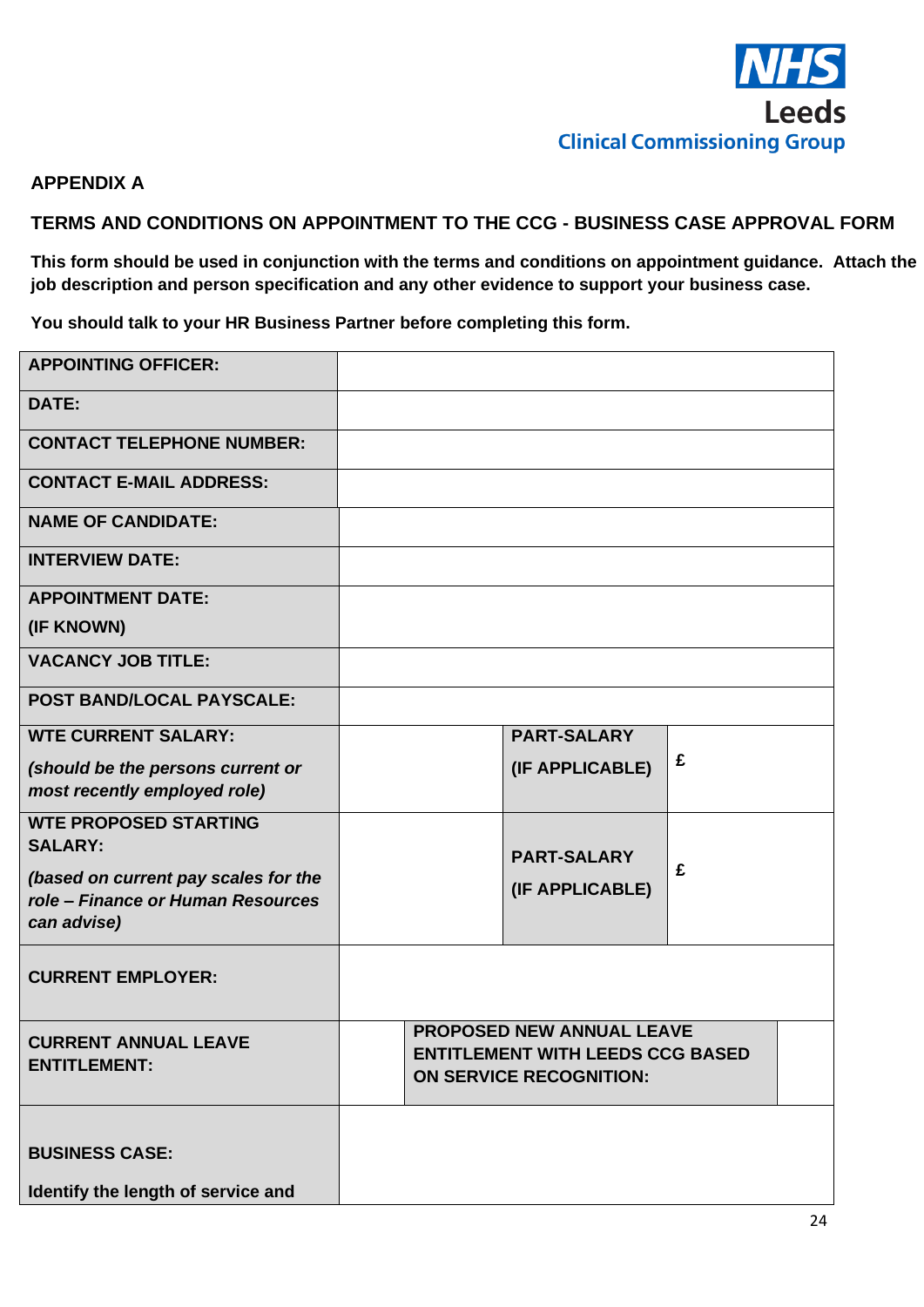| with whom; include how many years<br>equivalent NHS service this would<br>equate to.<br>Demonstrate the following:<br>$\triangleright$ the exceptional circumstances<br>presented by this case<br>$\triangleright$ the benefits provided by the NHS<br>conditions of service<br>$\triangleright$ the relevance of the experience<br>to the NHS and the role<br>$\triangleright$ that there is no unfavourable<br><b>NHS comparator</b><br>$\triangleright$ Include the job application of the<br>person to support the case<br>$\triangleright$ Include the job description and<br>person specification |                                                                                 |
|---------------------------------------------------------------------------------------------------------------------------------------------------------------------------------------------------------------------------------------------------------------------------------------------------------------------------------------------------------------------------------------------------------------------------------------------------------------------------------------------------------------------------------------------------------------------------------------------------------|---------------------------------------------------------------------------------|
|                                                                                                                                                                                                                                                                                                                                                                                                                                                                                                                                                                                                         | <b>Annual Leave Entitlement</b><br><b>Local Recognition Date:</b>               |
| <b>SERVICE TO ALSO BE CONSIDERED</b><br>FOR:                                                                                                                                                                                                                                                                                                                                                                                                                                                                                                                                                            | <b>Sickness Absence Pay Entitlement</b><br><b>Local Recognition Date:</b>       |
| Please tick as appropriate and<br>specify local recognition service<br>date being requested                                                                                                                                                                                                                                                                                                                                                                                                                                                                                                             | <b>Redundancy Entitlement</b><br><b>Local Recognition Date:</b>                 |
|                                                                                                                                                                                                                                                                                                                                                                                                                                                                                                                                                                                                         | <b>Occupational Maternity Pay Entitlement</b><br><b>Local Recognition Date:</b> |

# **Once complete please submit to:**

**[\(ian.corbishley@nhs.net](mailto:ian.corbishley@nhs.net) [leedsccg.hrgeneral@nhs.net\)](mailto:leedsccg.hrgeneral@nhs.net)**

# **For Office Use only**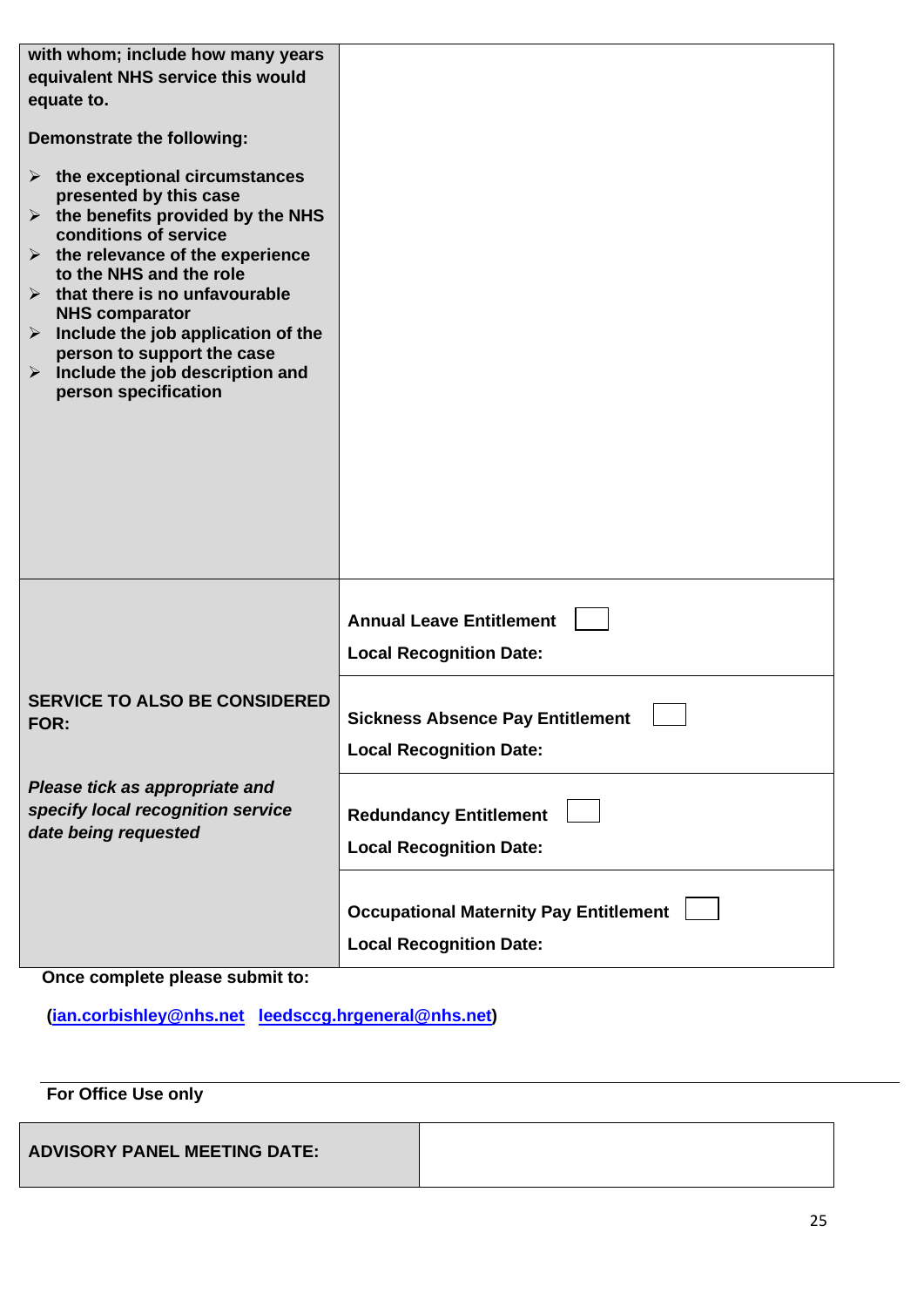| <b>BUSINESS CASE RECOMMENDATION:</b>          |  |
|-----------------------------------------------|--|
| Support, reject, further information required |  |
| <b>RATIONALE:</b>                             |  |
| <b>RESPONSIBLE DIRECTOR NAME:</b>             |  |
| <b>RESPONSIBLE DIRECTOR ROLE:</b>             |  |
| <b>SIGNED:</b>                                |  |
| DATE:                                         |  |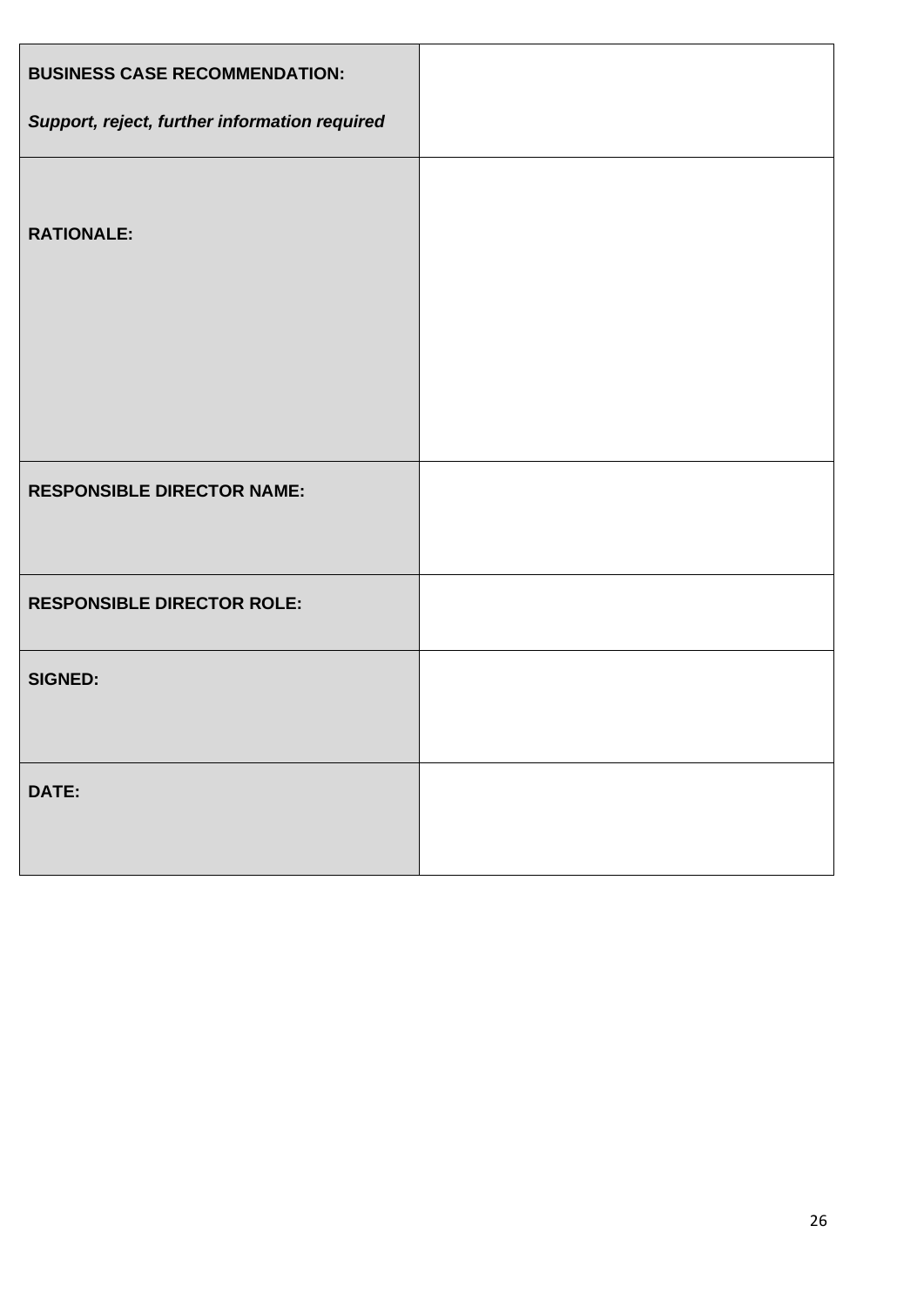## **1. Pre-Employment Checks**

#### 1.1 **Six NHS Employment Check Standard**

NHS Employers have published a series of standards that detail the legal and mandated employment checks that NHS organisations must carry out to meet the Department of Health's core standards outlined within the Standards for Better Health. These checks will be carried out on all prospective employees including temporary, fixed term and voluntary workers.

#### 1.2 **Verification of Identity**

The identity of all prospective employees must be reliably verified and recorded before any appointment can be made. Verification of identity checks are designed to determine that the identity is genuine and relates to a real person and to establish that the individual is rightfully using that identity.

All applicants are required to provide at interview, evidence of identity.

#### 1.3 **Right to Work Checks**

The Trust has a responsibility to prevent illegal migrant working in the UK. An individual must produce documents to prove they are permitted to work in the UK and that their identity is genuine.

If an individual is not subject to immigration control, has no restrictions on their stay in the UK or is a UK citizen, then they will still be required to produce a document or a specified combination of documents prior to commencing employment.

Where the individual has limited leave to be in the UK the checks will be repeated on that employee by the Recruitment team at least 3 months before expiry, until they provide specified documents indicating that they can remain permanently in the UK or until they leave the organisation's employment.

All documents provided by individuals must be checked following guidance on [www.ukba.homeoffice.gov.uk.](http://www.ukba.homeoffice.gov.uk/) A certified copy of the documents is to be kept on the personal file.

Certain documentation is accepted as proof of an individual's identity and this must be produced prior to commencement of employment.

#### 1.3.1 **Work permits/Certificates of Sponsorship - Tier 2**

If a prospective employee is not a British Citizen or a citizen of one of the EEA countries, they are likely to require a sponsorship certificate which will be applied for by the organisation to undertake employment. There are certain exceptions including:

- Swiss nationals
- a family member of an EEA or Swiss national who is in the UK exercising their treaty rights or a family member of an EEA or Swiss national who intends to join them in, or is travelling with them to, the UK
- a citizen of Gibraltar
- a Commonwealth citizen with permission to stay in the UK on the basis of UK ancestry.

If a recruiting manager has questions about the likelihood of their post being suitable for a Tier 2 sponsorship certificate they should contact the Recruitment team for further information.

Where successful applicants require a sponsorship certificate, the application process will be managed by the workforce service.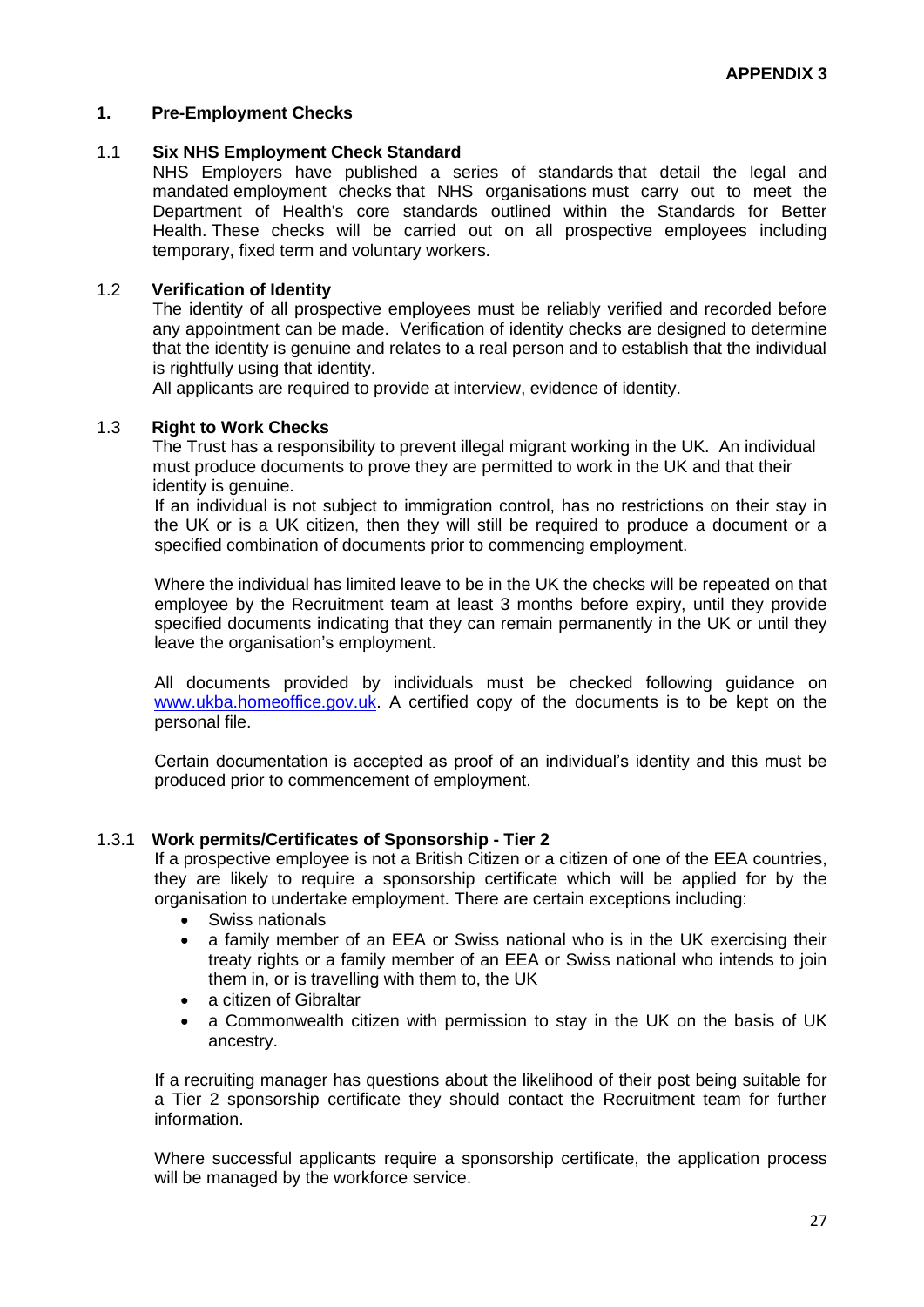The organisation will have to demonstrate that the resident labour market has been tested appropriately by national advert for up to 4 weeks. This means that no EU/EEA Nationals were suitable to fill the post.

The individual applicant/employee is responsible for securing their leave to remain and entry clearance. They must also ensure they have appropriate documentation to support their leave to remain (passport stamps or Identity Card). Certified copies of these must be held on the employee's personal file for the duration of their employment.

The organisation will pay the sponsorship fee. The individual will be responsible for the payment for their leave to remain.

#### 1.3.2 **Refugees and Asylum Seekers**

A refugee has rights under the Geneva Convention to be treated no less favourably than citizens of the host nation. In the UK refugees have the right to work.

Since 2003 asylum seekers do not have the right to work in the UK. Only a very small number of asylum seekers will have the right to work and if so it will state 'employment permitted' on their Application Registration Card (ACR).

#### 1.4 **Employment History and Reference Checks**

Before any appointment is made it is essential to check the accuracy of a prospective employee's previous employment and/or training history. It is also necessary to receive assurance of an individual's qualifications, integrity and track record.

Recruiting managers should check the suitability of the supplied references at interview for all applicants and document any alternatives, if appropriate, on the preferred applicant's candidate confirmation form. The HR Service will then contact the referees for the preferred candidates by e-mail.

Reference should always be obtained in writing and will be requested using the organisation's standard proforma, although it may be necessary to further clarify information with the referee over the phone. Always obtain confirmation of employment and/or training in writing, either via post, email, fax, or using the organisation's preferred recruitment software (such as NHS Jobs or Health Jobs UK for instance). Electronic confirmation must come from a company email address (private email addresses such as Yahoo, Hotmail etc are not acceptable). Employers, including agencies providing staff to the NHS, will need to satisfy themselves that both the referee and the organisation are bona fide. This could include checking that the organisation exists (using the phone book, internet or business directories). All references should include the referee's name, job title, a mainline switchboard number.

References should be appropriate in order to provide the best possible evidence on the suitability of an individual for a position. References should cover at least the last three years of previous employment and/or training history and they should include the applicant's current or most recent employer or training provider. Where an individual has been with one employer for five years or more, one reference may be sufficient. Where a prospective employee has changed employment frequently within the last three years, a sufficient number of confirmations must be obtained to cover the continuous three years history.

For Internal appointments a reference should be sought from the applicant's current/last NHS manager. Employers must assess whether any additional references are required to provide adequate assurances.

If the manager has any concerns regarding the reference they should seek advice from a HR Representative.

#### 1.5 **[Registration and qualification checks](http://www.nhsemployers.org/Aboutus/Publications/Documents/Registration%20and%20qualification%20checks.pdf)**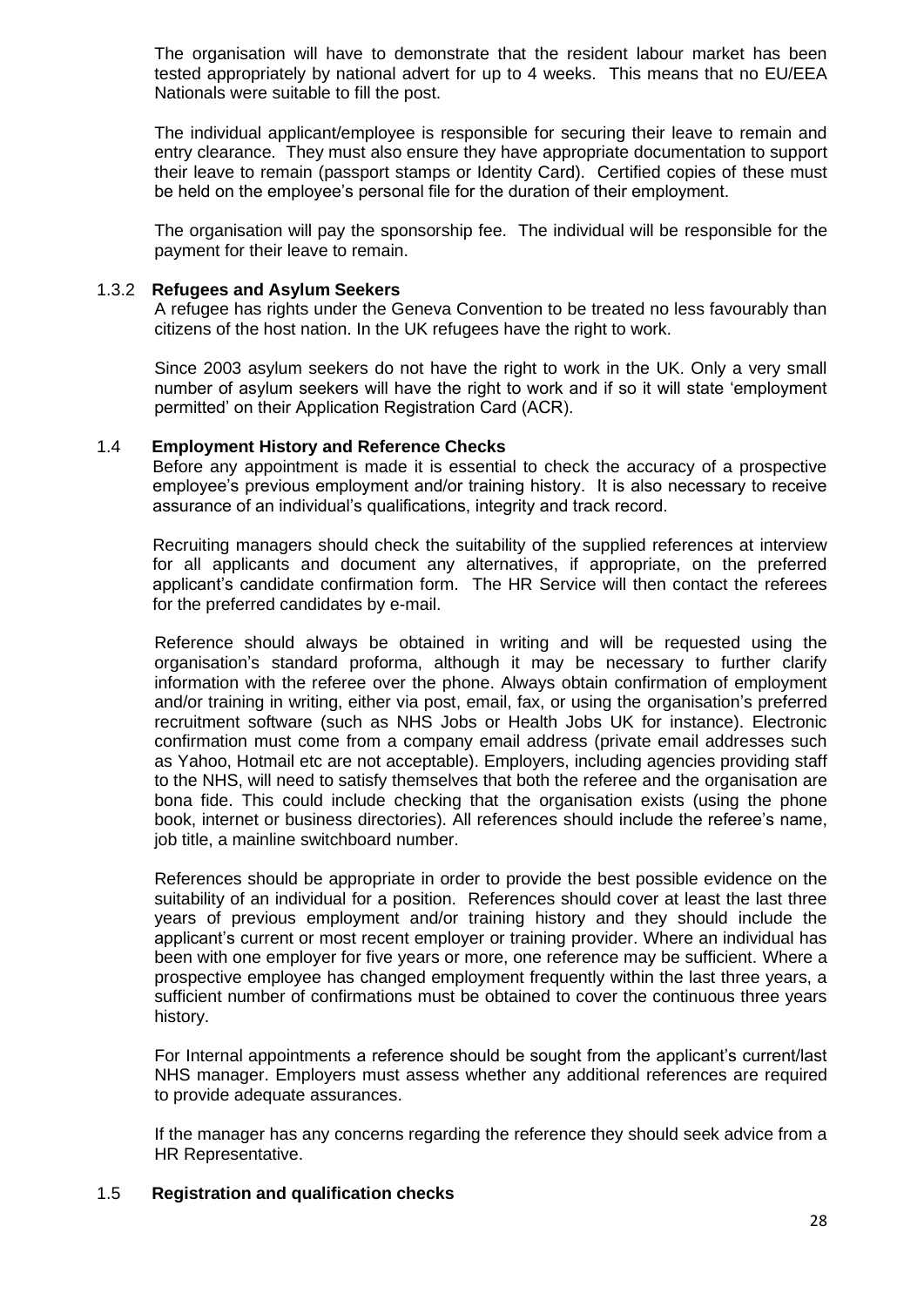The purpose of registration and qualification checks is to ensure that all prospective employees are recognised by the appropriate regulatory body and that they have the right qualifications to do their job. (Please refer to appendix 3 on Professional Registration)

## 1.6 **Registration Checks**

Before any unconditional offer letter is issued the HR Service will confirm the individual is registered with the appropriate professional body. The individual is asked for a copy of their professional registration and this is placed on their personal file and documented on the starter checklist. This will also be checked on the professional bodies website. Professionally registered staff are required to maintain their professional registration throughout their employment. Further information is available in appendix 3.

## 1.7 **Qualification Checks**

The organisation must ensure that all employees have the required qualifications to perform the role for which they are appointed. All applicants are required to provide at interview, evidence of any qualification that is required for the role. These must then be photocopied by the recruiting manager (or nominated deputy) and retained with all the recruitment documentation.

## 1.8 **Occupational Health Checks**

Occupational Health checks ensure that employees are physically and psychologically capable of doing their role, taking into account any current or previous illness. It is designed to identify anyone likely to be at excess risk of developing work-related diseases from hazardous agents present in the workplace and to ensure, as far as possible, that they do not represent a risk to others and that they will be doing work that is suitable and safe for them.

Occupational health checks should be carried out when a member of staff is first appointed to a position within the organisation or if they change positions, where this involves a significant change of duties.

Applicants successful at interview and who are defined as 'healthcare workers' are required to complete a full occupational health pre-employment questionnaire. Those that do not fit this definition are required to complete a work health declaration form asking whether they have either:

- Are you aware of any health conditions or disability which might impair your ability to undertake effectively the duties of the position which you have been offered?
- Do you have a health condition or disability which might affect your work and which might require special adjustments to your work or at your place of work?

The questionnaire or health declaration is sent to the successful applicant. A work health declaration form will only be submitted to the occupational health department if the applicant has answered yes to either of the above questions. Health questionnaires are sent directly to be reviewed by the Occupational Health department.

All checks must take into account the requirements of the Disability Discrimination Act 1995 (DDA) and Equality Act (2010) and reasonable adjustments must be made to ensure that people can work in the NHS regardless of physical impairment or learning disabilities. Occupational health checks should only be made once a job offer has been made.

Results of prospective candidate occupational health checks will be confidentially filed and stored in the occupational health department.

Once the Occupational Health department have reviewed all the information from the individual they will either issue a fit to work clearance certificate or provide a more report detailing the applicant's suitability for the role and advising of any adjustments that would need to be made to the working environment in order to facilitate employment.

It may be necessary for individuals to attend the Occupational Health Department in their first week of starting the new role in order to obtain any immunisation updates.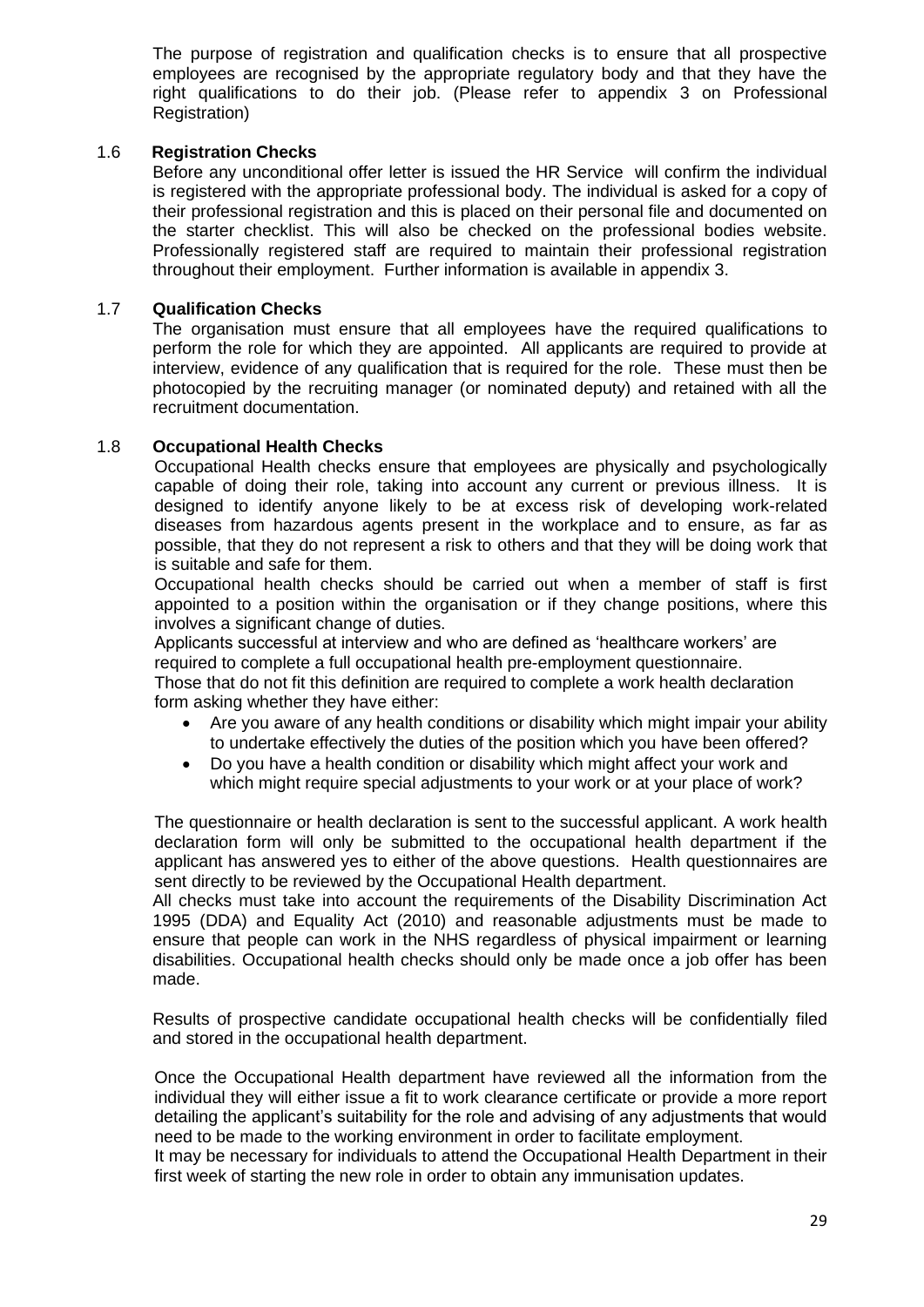## 1.9 **Criminal Background Checks / Disclosure Barring Service (DBS)**

Guidance on the procedure for dealing with a disclosure check and the recruitment of exoffenders is attached in appendix 4

### 1.10 **Recording Checks**

Evidence of all pre-employment checks conducted will be stored on individual HR files with a record of the outcome entered and maintained by the HR Service on ESR.

#### 1.11 **Temporary/Agency/Contingent Workers**

Temporary workers should only be obtained through recruitment agencies approved by the Government Procurement Service. These agencies are responsible for obtaining pre-employment checks on all workers in line with all the NHS Employment check standards.

#### **2. Follow-up for those who fail to satisfy the checking arrangements**

Individuals will not be able to commence employment with the organisation until satisfactory pre-employment checks have been received.

If unsatisfactory check(s) are received, the matter will be escalated to the recruiting manager and the following processes will apply:

#### 2.1 **Eligibility to work in the UK & Identity Checks**

Failure by an applicant or employee to provide accurate information in regard to their eligibility to work in the UK or their identity checks will result in their immediate suspension from work without pay. At the same time the NHS Fraud team and the Home Office will be informed and an investigation undertaken by the recruitment/line manager and workforce service.

## 2.2 **Employment History & Reference Checks**

In the event of unsatisfactory employment history or reference checks being received, the recruiting manager will be informed, enabling them to make a full review of the facts and circumstances and make a decision to recruit or withdraw the job offer.

#### 2.3 **Disclosure & Barring Service (DBS) Checks (Previously CRB)**

In the event that conviction or other information is contained on a disclosure, the recruiting manager will be informed and with the support of the HR Service they must be assured that all relevant facts have been considered prior to make a decision as to whether it would be appropriate for the applicant to be recruited to that position. It may be necessary to meet with the individual to discuss this further as well as refer to other declarations the applicant may have made throughout the recruitment process, i.e. on the application forms and at interview. Once all the facts and circumstances are determined a decision must be made as to whether to recruit or withdraw the job offer.

#### 2.4 **Occupational Health**

In the event of an unsuccessful Occupational Health check, the recruiting manager will be informed and with the support of the People and OD Team and Occupational Health team they must reassure themselves that all facts and options for reasonable adjustment on the grounds of health have been considered, prior to any offer of employment being withdrawn.

The recruiting manager/People and OD Team must confirm in writing the reasons for withdrawing the offer of employment and this will be kept in the applicants recruitment file.

2.5 Any deliberate omission, falsification or misrepresentation in the application form will be grounds for rejecting the application or subsequent dismissal if employed by the organisation.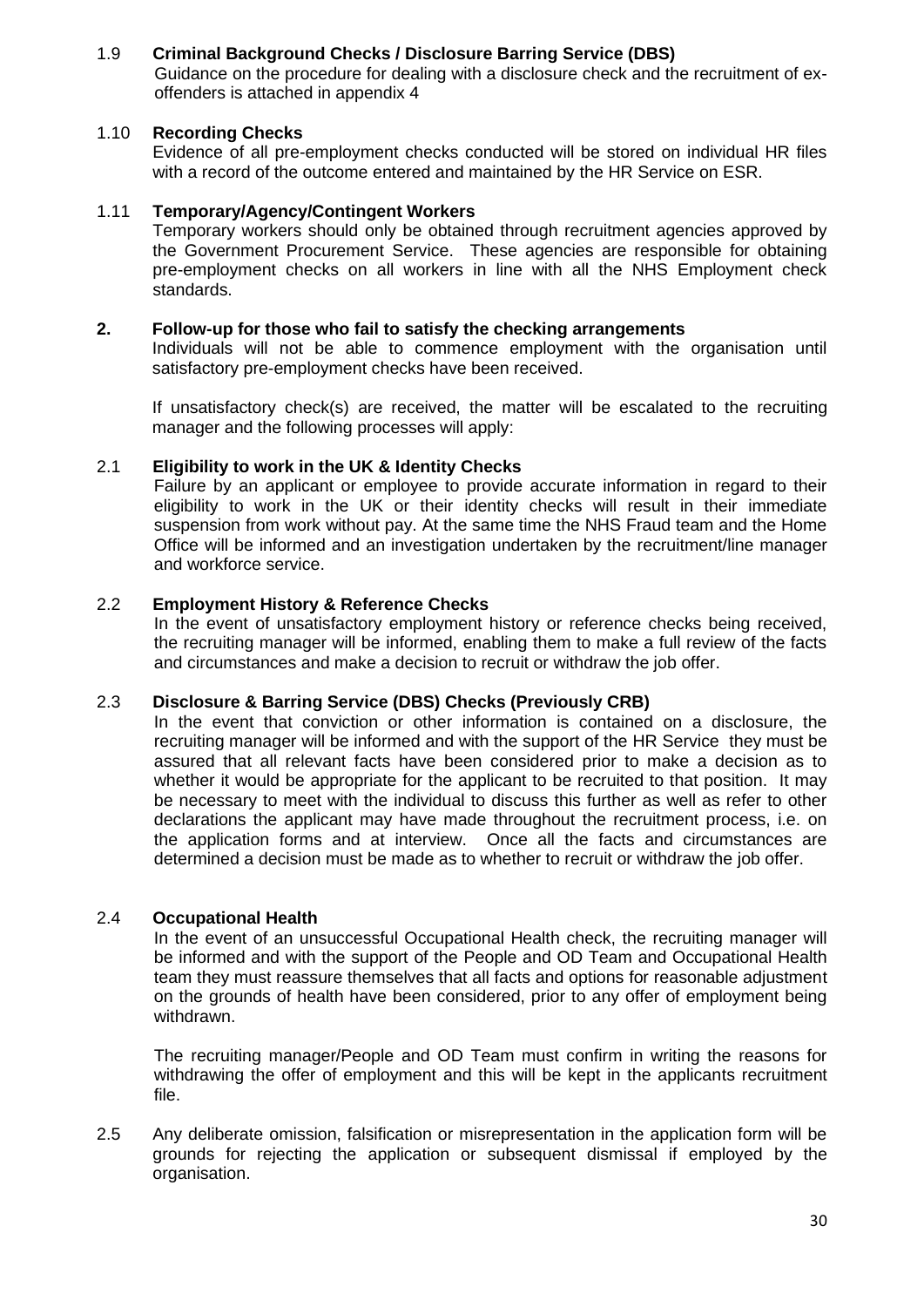## **Recruitment & Retention Premia**

#### 1. **Definition**

- 1.1 Recruitment and Retention Premia (RRP) is an additional payment to the basic pay of an individual post or specific group of posts.
- 1.3 Recruitment and Retention Premia may be paid in circumstances "where market pressures would otherwise prevent the employer from being able to recruit staff to and retain staff in sufficient numbers for the posts concerned at the normal salary for a job of that weight".
- 1.4 Recruitment and Retention Premia is a supplementary payment over and above the basic pay that the post holder receives by virtue of their position on their pay band, any high cost area supplements, or any payments for unsocial hours or on-call cover.
- 1.5 Recruitment and Retention Premia will apply to posts rather than to employees. Where an employee moves to a different post that does not attract a recruitment and retention premium, either within the same organisation or elsewhere in the NHS, their entitlement to any previous recruitment and retention premium will cease and pay protection will not apply.
- 1.6 Both long-term and short-term Recruitment and Retention Premia will be expressed as cash sums and will be separately identifiable from basic pay, any high cost area supplement, and any other component of pay.
- 1.7 Any locally awarded recruitment and retention premium for a given post shall not normally exceed 30% of basic salary. It will be the responsibility of the organisation to ensure that any premium awarded locally do not normally result in payments in excess of this amount. In the event that, following review and subject to a 6 month notice period the Recruitment and Retention Premia is withdrawn, pay protection arrangements will not apply.

# *2. Short Term Premia*

- 2.1 Short-term Recruitment and Retention Premia will apply where the labour market conditions giving rise to recruitment and retention problems are expected to be shortterm and where the need for the premium is expected to disappear or reduce in the foreseeable future. Short term premia will normally be applied for a period of no longer than two years.
- 2.2 Short-term Recruitment and Retention Premia:
	- may be awarded on a one-off basis or for a fixed-term;
	- will be regularly reviewed (not less than annually);

• may be withdrawn, or have the value adjusted, subject to a notice period of six months; and

• will not be pensionable, or count for purposes of overtime, unsocial hours payments or any other payments linked to basic pay.

## *3. Long Term Premia*

- 3.1 Long-term Recruitment and Retention Premia will apply where the relevant labour market conditions are more deep-rooted and the need for the premium is not expected to vary significantly in the foreseeable future.
- 3.2 Long-term Recruitment and Retention Premia:
	- will be awarded on a long-term basis;
	- will be regularly reviewed (not less than annually);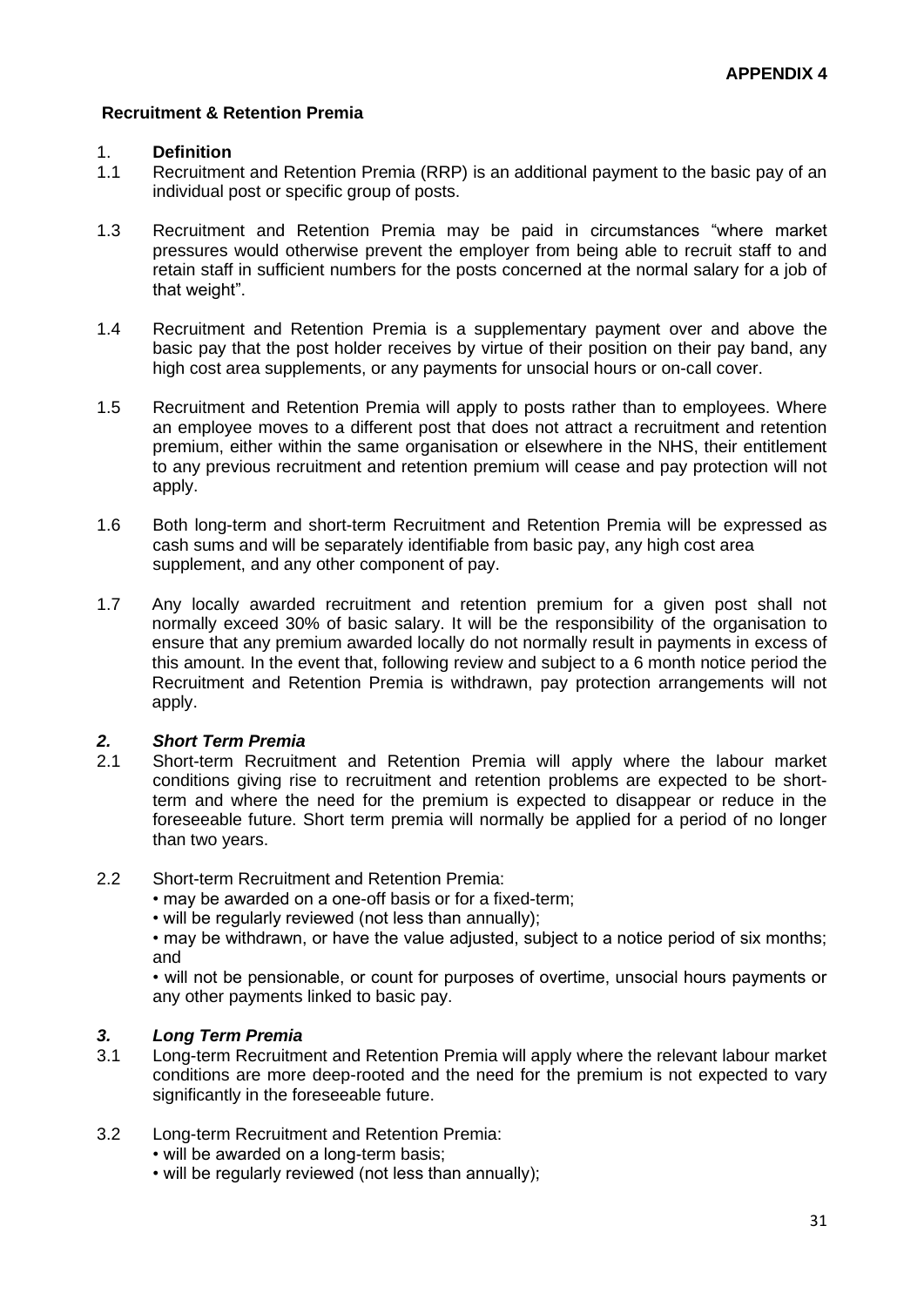• may be awarded to new staff at a different value to that which applies to existing staff; and

• will be pensionable, and will count for the purposes of overtime, unsocial hours payments and any other payments linked to basic pay.

## 4. **Procedure**

- 4.1 A recruitment and retention premia may be awarded on either a short-term or long-term basis, determined by principles outlined in the following paragraphs.
- 4.2 The application for the award of recruitment and retention premia can only be generated at Chief Executive Officer level.
- 4.3 A record of all recruitment and retention premia being paid will be retained, and a review of all premia will take place at least annually.
- 4.4 The organisation may use premium in two main ways; either through recruitment; or through a requirement to retain staff; based on the job within a locality or through a market shortage or a specific skill set, both of these may be applied in a long or short term capacity.
- 4.5 Recruitment and retention premia will be considered in cases where it is proven that adjustments to non pay benefits are unlikely to improve the situation and one or more of the following conditions apply:
	- There are documented labour market shortages within a defined geographical area;

• NHS employers locally have jointly agreed to pay supplements for designated posts and the organisation needs to remain competitive in the recruitment market for equivalent posts;

• There is a competitive non-NHS labour market where salary survey data indicates that enhancements to Agenda for Change evaluated pay rates would be required to attract and retain staff;

• Where there is consistent data showing high patterns of turnover, supported by exit interview data, indicating a direct link to dissatisfaction with pay levels.

- 4.7 If it is decided that the vacancy problem can be addressed most effectively only through payment of a recruitment and retention premium, management and staff side should decide in partnership whether the problem is likely to be resolved in the foreseeable future (in which case any premium should be short-term) or whether it is likely to continue indefinitely (in which case any premium should be long-term).
- 4.8 Before consideration is given to payment of Recruitment and Retention Premia to ensure retention of staff, management will ensure non-pay benefits (e.g. training and development) are sufficiently developed. Where possible local turnover rates should be compared with national rates. Regular analysis of exit interview data will be undertaken to assess how far pay is a factor in employees' decisions to leave the Authority.

If it is decided that a retention problem can be addressed most effectively only through payment of a recruitment and retention premium, the organisation will decide whether the problem is likely to be resolved in the foreseeable future (in which case any premium should be short-term) or whether it is likely to continue indefinitely (in which case any premium should be long-term).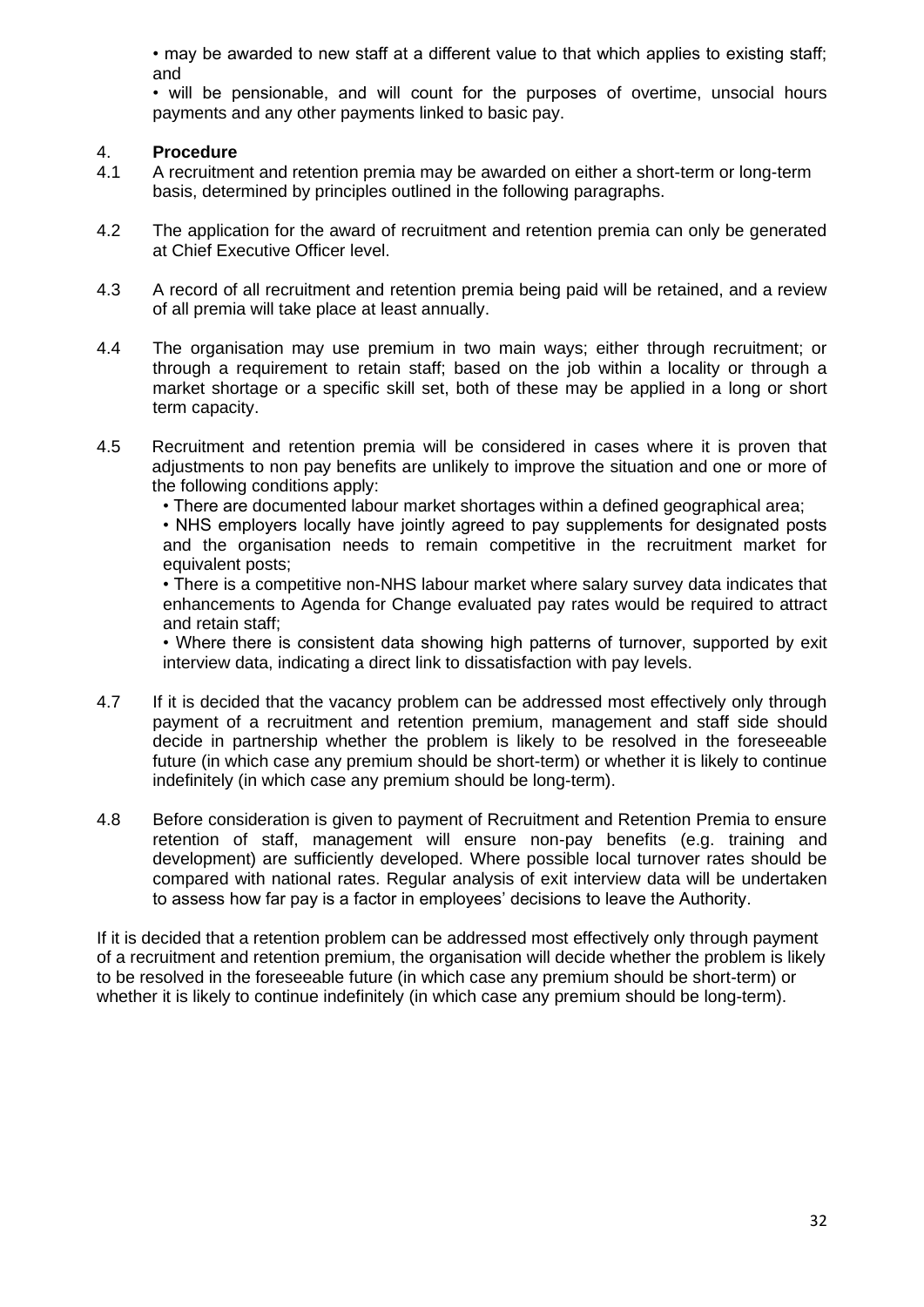#### **Disclosure of Criminal Background & Recruiting Ex-Offenders.**

#### 1. **Principles**

- 1.1 The organisation actively promotes equality of opportunity for all and welcomes applications from a wide range of candidates including those with criminal records. It undertakes not to discriminate unfairly against any subject of a Disclosure on the basis of conviction or other information received.
- 1.2 Disclosures are only requested after a risk assessment (Appendix 5) has indicated that it is proportionate and relevant to the post concerned. For those posts that require a disclosure all adverts, recruitment briefs and application forms will contain a statement indicating what level of disclosure will be required in the event of an individual being offered a position.
- 1.4 The CCG will only ask for details of 'unspent' convictions as defined in the Rehabilitation of Offenders Act 1974. However, the NEL CCG reserves the right, if necessary, to ask details about an applicant's entire criminal record for the purposes of some employment contracts and to potentially satisfy legal and public sector obligations**.**
- 1.5 The CCG works with HR Representatives who are registered with the DBS as the person authorised to handle Disclosures. HR Representatives have been trained to identify and assess the circumstances and relevance of offences and have received appropriate guidance and training in the relevant legislation relating to employment of ex-offenders..
- 1.6 The organisation will endeavour to discuss any matters revealed in a Disclosure with the person seeking employment, before withdrawing a conditional offer of employment.
- 1.7 The organisation may conduct an interview to enable an open and measured discussion to take place regarding any offences or other matters that might be relevant to the position. Failure to reveal information that is directly relevant to the position sought, could lead to the withdrawal of an offer of employment.
- 1.9 Having a criminal record will not necessarily bar a potential employee from working with the organisation. This will depend on the nature of the position and the circumstances and background of the offence(s).
- 1.10 The organisation complies fully with the DBS code of practice regarding the correct handling, use, storage, retention and disposal of Disclosures and Disclosure information. Disclosure information will be securely destroyed as soon as the relevant information has been noted.
- 1.11 The organisation complies fully with its obligations under the Data Protection legislation and other relevant legislation pertaining to the safe handling, use, storage, retention and disposal of Disclosure information.
- 1.12 No Disclosure information will be kept on personal files and where a Disclosure needs to be kept due to a dispute or because additional information has been supplied it will be kept separately and securely in a non-portable, lockable storage unit by our provider organisation.
- 1.13 Where Disclosure information has been kept, it will be securely destroyed once the dispute is resolved or a decision has been made regarding employment or at the latest after 6 months. Is the individual advised when this has been completed?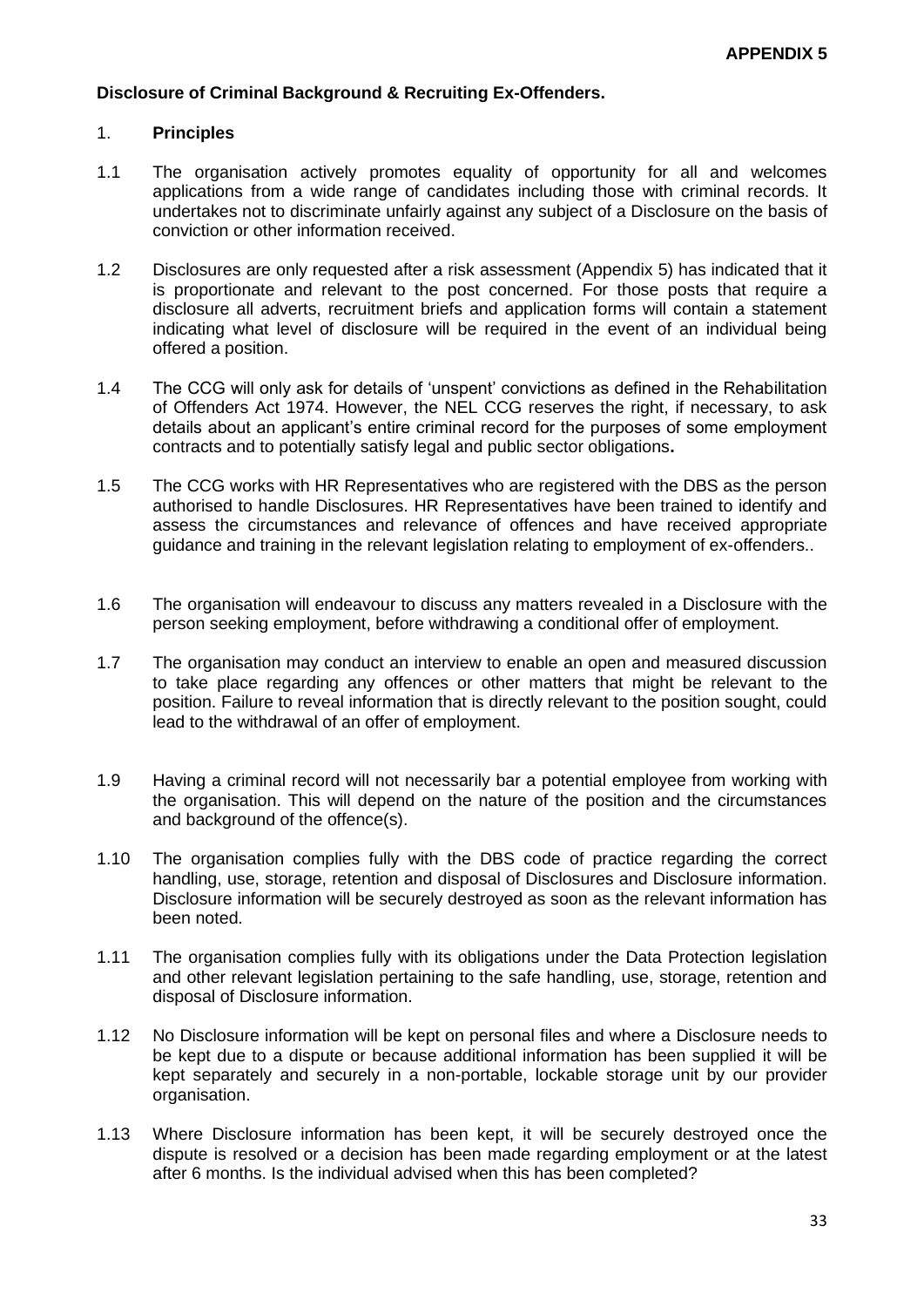- 1.14 Access to Disclosure information is strictly controlled and limited to those who are entitled to see it as part of their duties.
- 1.15 For record purposes only the organisation will keep the following information:
	- The name of the subject.
	- The level of the disclosure requested.
	- The position for which the Disclosure was requested.
	- The unique reference number of the Disclosure.
	- Details of the recruitment decision taken
- 1.16 In accordance with section 124 of the Police Act 1997, Disclosure information is only passed to those who are authorised to receive it in the course of their duties.
- 1.17 The HR team on behalf of the CCG will maintain a record of all people to whom Disclosure and Disclosure information has been revealed and the organisation recognises that it is a criminal offence to pass this information on to anyone who is not entitled to receive it.
- 1.18 Disclosure information is only used for the specific purpose for which it was requested and for which the applicant's full consent has been given.
- 1.19 The organisation will comply with all recommendations from DBS on the proper use and safekeeping of the disclosure information.

#### 2. **Procedure.**

- 2.1 Disclosure and Barring Service (DBS) the Body responsible for carrying out criminal records and barring checks to help employers make safer recruitment decisions and prevent unsuitable people from working with vulnerable groups, including children. It replaced the Criminal Records Bureau (CRB) and Independent Safeguarding Authority (ISA).
- 2.2 When recruiting for a vacancy the Recruiting Manager needs to indicate whether a DBS check is required on the request to advertise, and if so, at what level. Advice and guidance is available from the HR team.
- 2.3 The recruiting Manager must ensure the advert for the vacancy includes notification that it is essential that the successful applicant obtains a satisfactory DBS check and at what level that check must be, either standard, enhanced or enhanced with barred list information.
- 2.4 Once a conditional offer of employment has been made the applicant will be sent a link via email to the online Disclosure Application Form.
- 2.2 The completed online application form, together with completed identity verification form, must be returned to the HR Team. The identity verification form confirms that the Recruiting Manager has checked and verified the relevant identify documents. .
- 2.3 The Disclosure Application Form will be verified and submitted online for processing by the HR team.
- 2.4 If the Disclosure application contains information that may affect the appointment a HR representative will discuss this with the recruiting manager (in all instances), and the individual concerned where appropriate.
- 2.5 Where the information contained on the Disclosure Application form significantly impacts on a candidates ability, suitability and potential risk to undertake the post for which they have been appointed, any offer of employment must be withdrawn.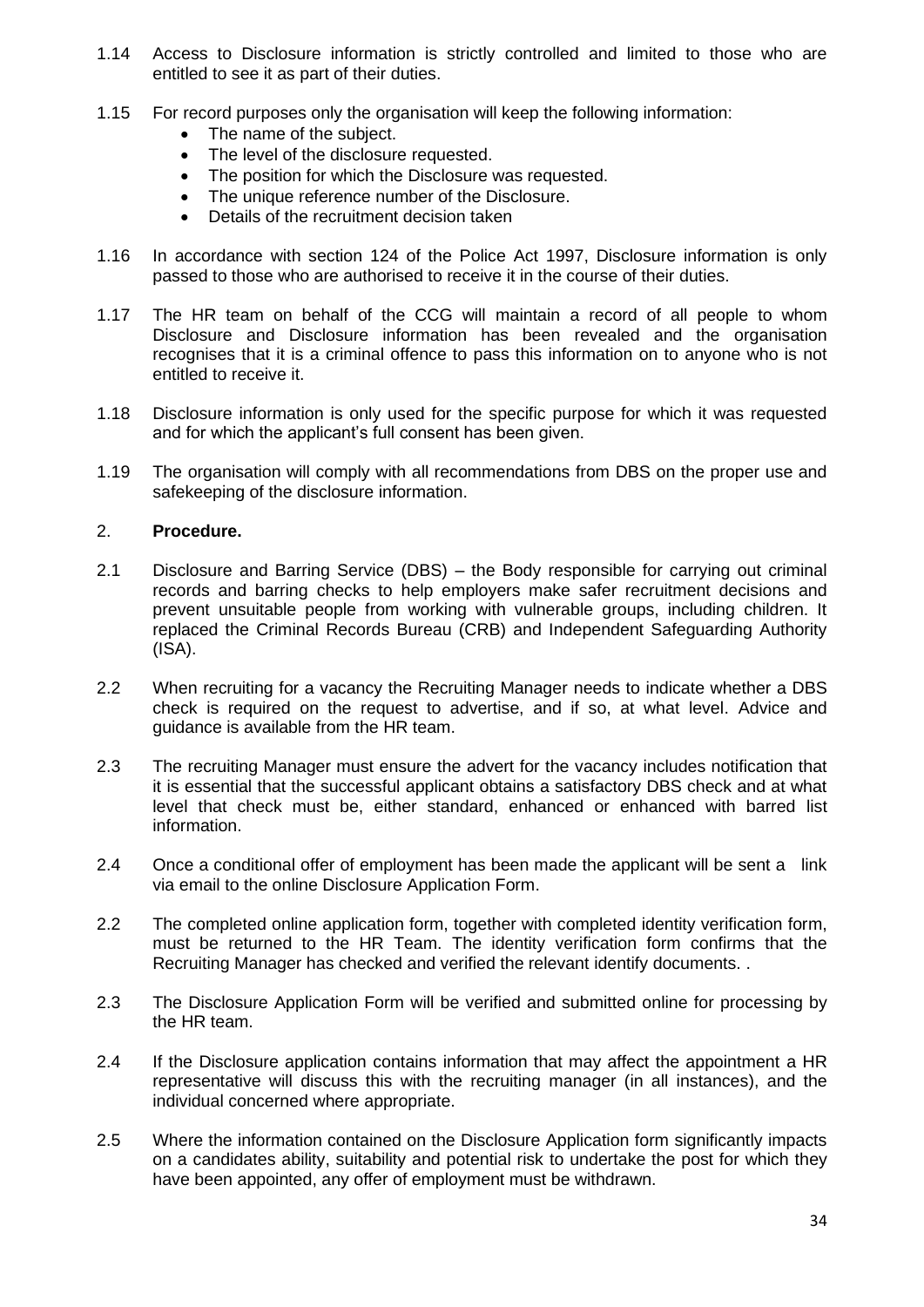2.6 The decision to withdraw an offer of employment must be confirmed both verbally and in writing to the candidate concerned. Advice must be sought from a HR Representative.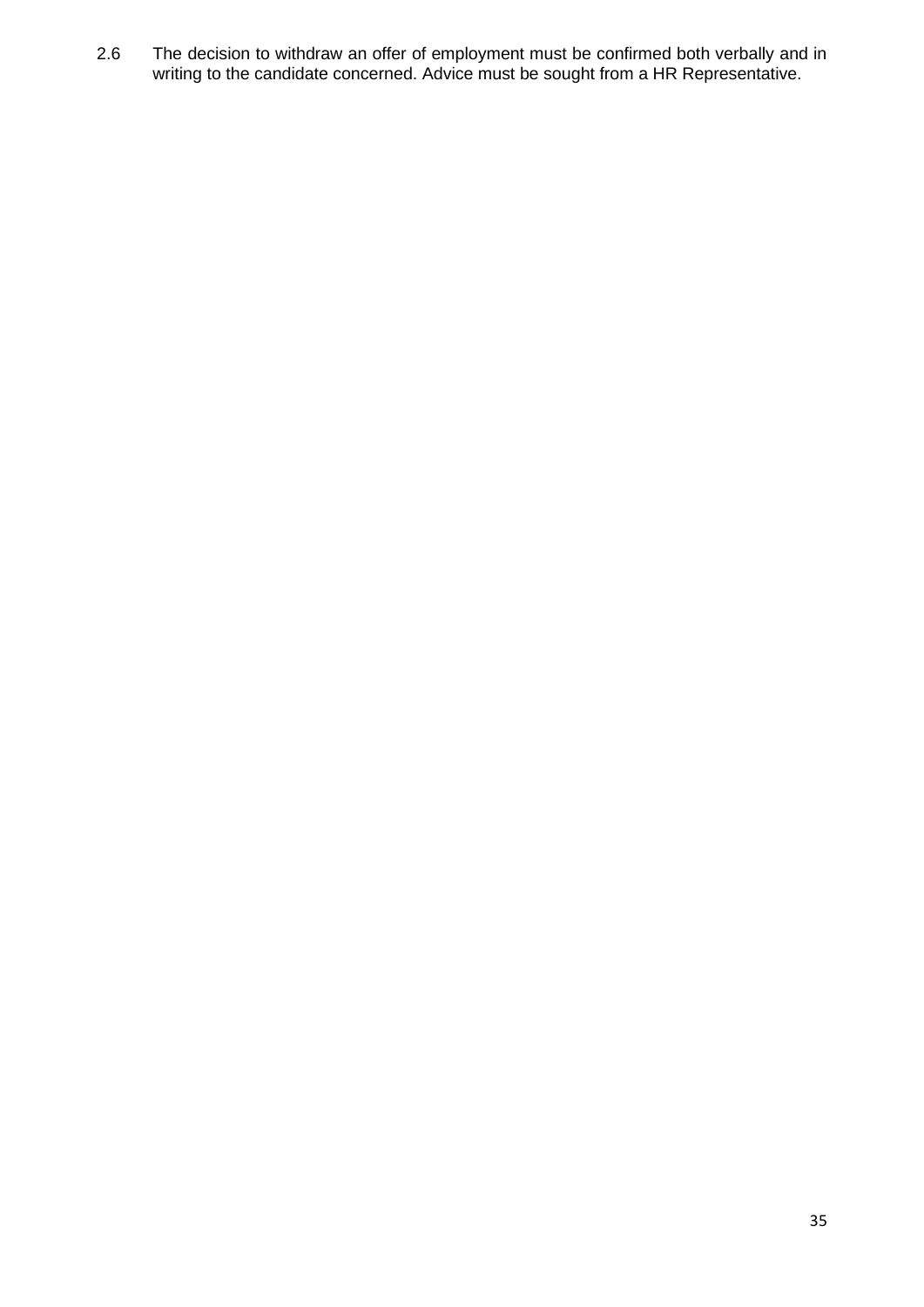# **Appendix 6**

# **Risk Assessment-Deciding if a DBS check is required**

| Will the job holder be required to work with children?<br>As per the access definition above.                                                                                               | Yes        | <b>No</b> |
|---------------------------------------------------------------------------------------------------------------------------------------------------------------------------------------------|------------|-----------|
| Will the job holder be required to work with vulnerable<br>adults? As per the access definition above.                                                                                      | <b>Yes</b> | <b>No</b> |
| Will the job holder have access to patient information?                                                                                                                                     | Yes        | <b>No</b> |
| Is the job holder required to be a member of the Legal<br>Profession and a recognised member of the Law<br>Society?                                                                         | <b>Yes</b> | <b>No</b> |
| Will the job holder be based at a location where they<br>may come in to contact with children or vulnerable<br>adults, such as a hospital or prison? As per the access<br>definition above. | Yes        | <b>No</b> |
| Will the job holder be regularly caring for children or<br>vulnerable adults? As per the access definition above.                                                                           | Yes        | <b>No</b> |
| Will the job holder be required to be a "named person"<br>for the Authority in respect of gaming, lottery or<br>entertainment licences?                                                     | <b>Yes</b> | <b>No</b> |

If the answer to any of these questions is YES, a DBS check will be required. See Appendices 3 and 5 for further information and level of check required.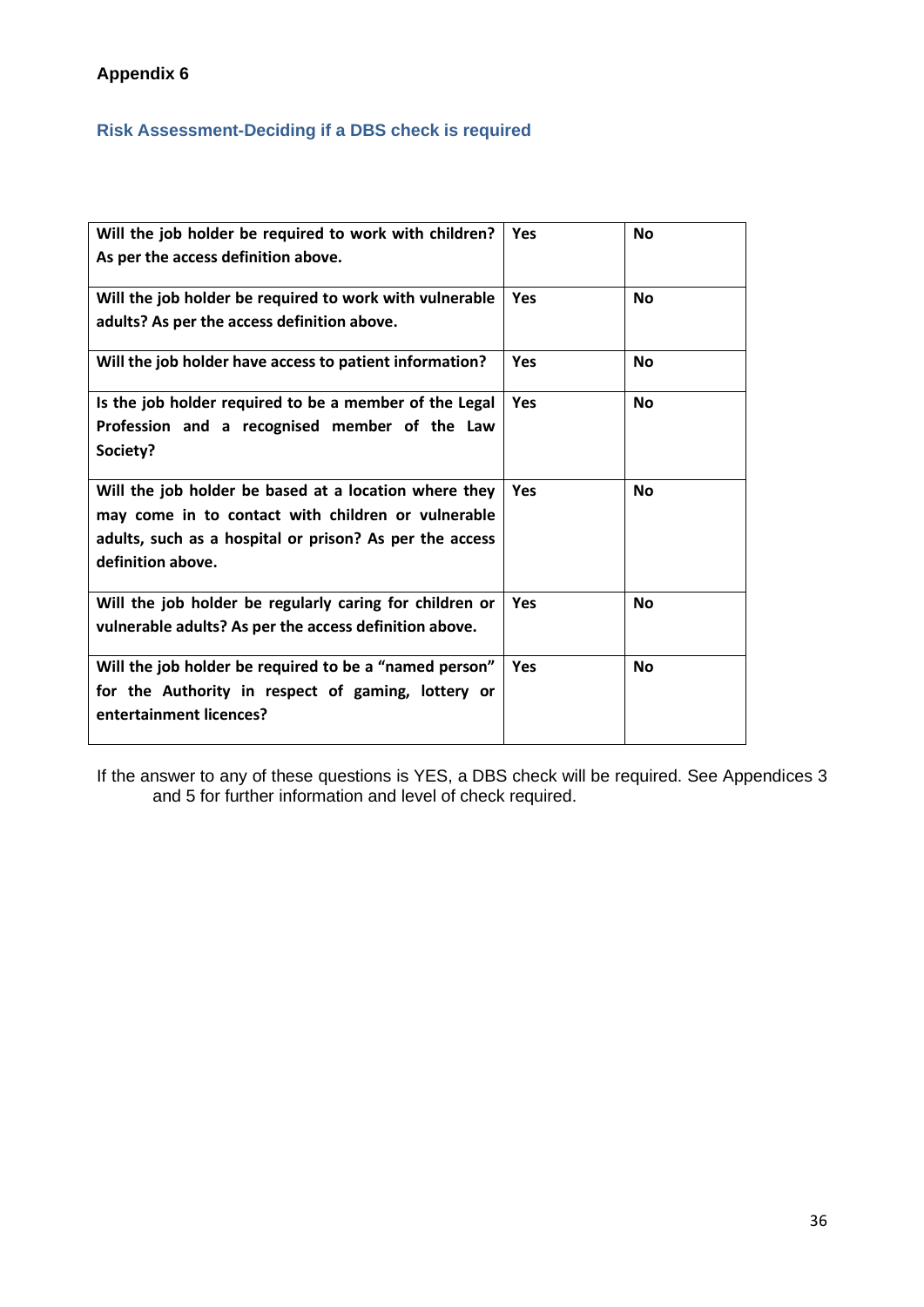## **Managing Personal Relationships**

#### 1. **Application**

- 1.1 Job applicants will be required to declare on their application any personal/work relationship.
- 1.2 The aim is to protect all staff of the organisation in situations where a personal relationship exists, or develops, so that staff cannot be accused of a conflict of interest, bias or be the subject of allegations from other staff or the organisation.
- 1.3 In the majority of situations where a line management relationship exists the organisation will not support staff working together where they have a close personal relationship as described.

#### 2. **Personal Relationships**

- 2.1 A personal relationship includes any relationship where a close family relationship exists, for example, mother, father, daughter, son, sister, brother (and including step and in-laws) partner, ex partner (including spouse or cohabitee), civil partner.
- 2.2 The scope of the term "personal relationship" applies to prospective staff who have a relationship with a current member of the organisation's staff, or where a relationship starts during employment with the organisation.

## 3. **Examples of Potential Conflict of Interest/Bias**

3.1 Situations where a personal relationship may expose staff to conflict of interest or bias include, but are not restricted to, the following: Perceived or alleged breaches of probity Unfair advantage/favoritism Breach of confidence/confidentiality Harassment or bullying. Employee relations issues or Any other issues perceived to be gained from the overlap of a personal and professional relationship.

### 4. **Personal Relationship between Staff with No Line Management Relationship**

- 4.1 This policy does not automatically prevent staff or prospective staff who have a personal relationship (described in section 2) from working together whilst employed by the organisation.
- 4.2 However, the existence of such a relationship must either be declared at the time of appointment/promotion or, if the relationship develops during their employment. Where there is a relationship this must be discussed with either their line manager or if more appropriate with a HR representative. Such a declaration will be strictly confidential.
- 4.3 Staff may normally continue to work together in the same team or department where this is appropriate, providing there is no conflict of interest and/or no line management relationship.

## 5. **Personal Relationship Between Staff With a Line Management Relationship.**

5.1 Where a personal relationship exists, a prospective member of staff will not be appointed into a post which results in a line management relationship with someone with whom they have a personal relationship.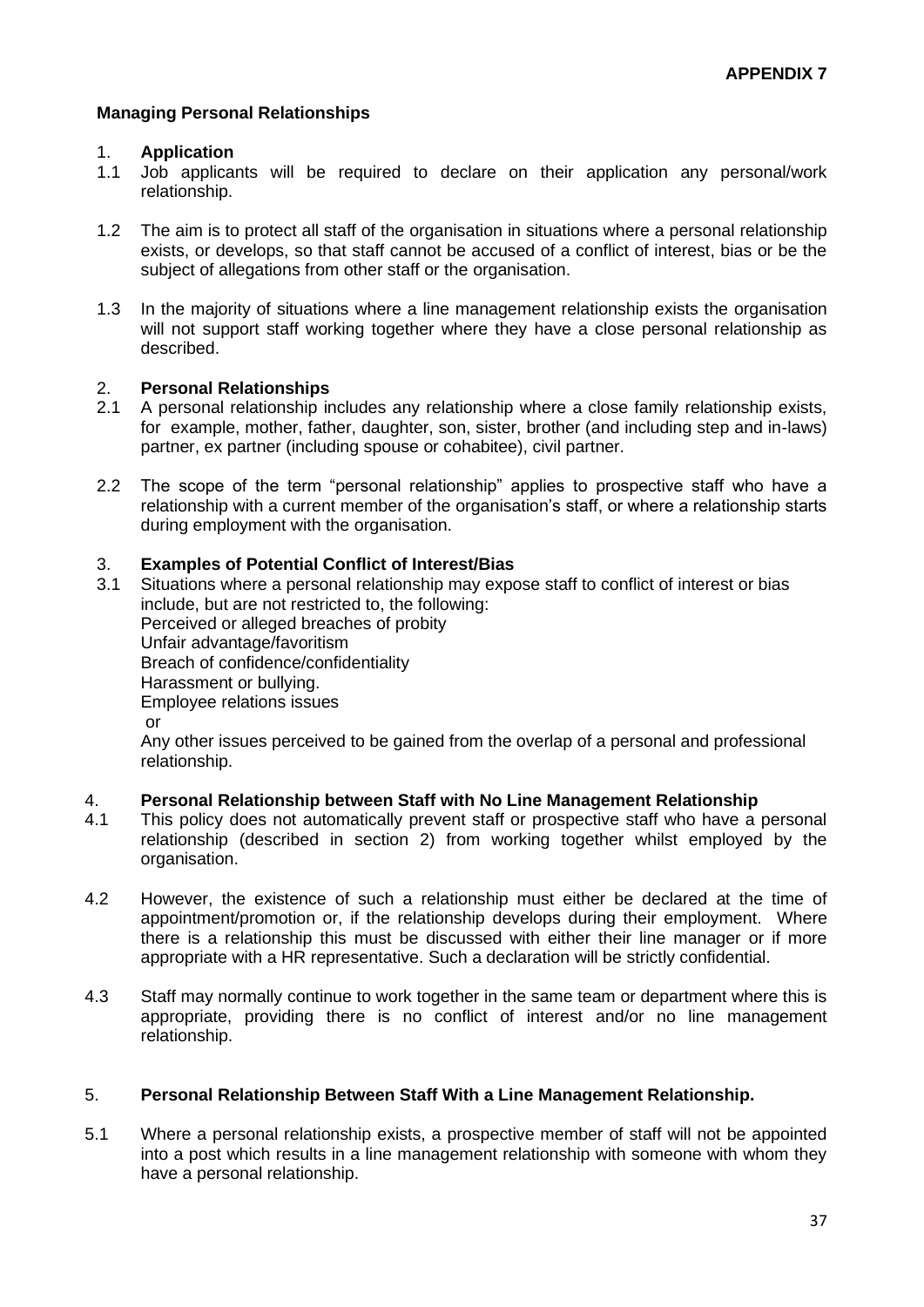5.2 Where a personal relationship develops whilst working for the organisation, members of staff who are in a line management or supervisory relationship at work must not be involved with recruitment, selection, promotion, appraisal, pay or any other management activity or process involving the other member of staff.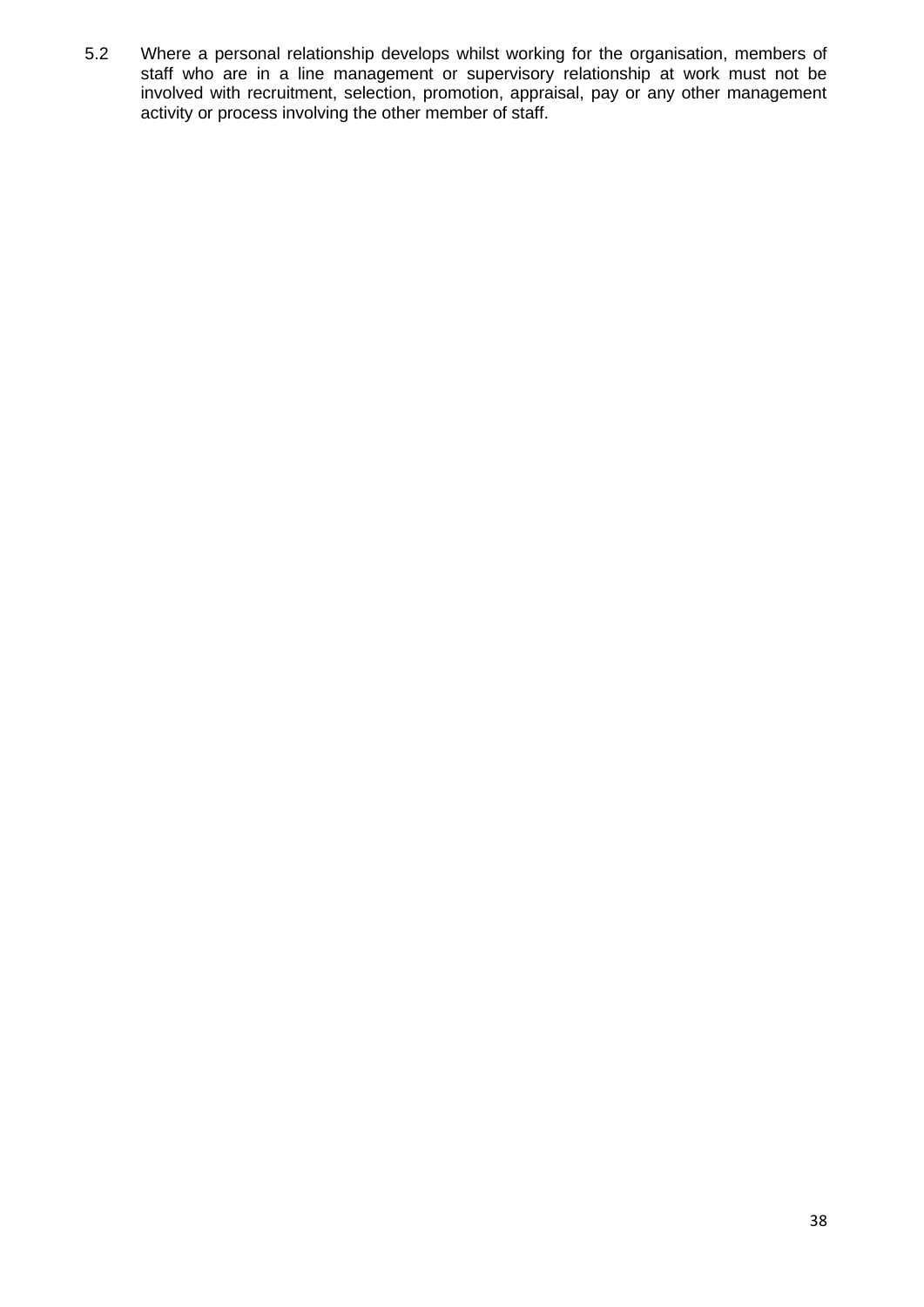# **Appendix 8**

# **DECLARATION OF SECONDARY EMPLOYMENT**

- 1. I do / do not (delete) have secondary employment / private practice (delete).
- 2. I undertake to notify any changes to my manager who will inform the People and OD Team without delay.

# **To be completed by the employee**

| <b>Signed</b>                 |  |
|-------------------------------|--|
|                               |  |
| Name (print)                  |  |
|                               |  |
| <b>Job Title</b>              |  |
|                               |  |
| <b>Department</b>             |  |
|                               |  |
| <b>Work Location</b>          |  |
|                               |  |
| Number of contracted hours    |  |
| per week for the organisation |  |
| <b>Date</b>                   |  |
|                               |  |

# **To be completed by the manager**

| <b>Name of Line Manager (print)</b> |  |
|-------------------------------------|--|
| <b>Job Title of Line Manager</b>    |  |
| <b>Date</b>                         |  |
| <b>Signature of Line Manager</b>    |  |

**Employee:** please complete the secondary / practice employment proforma overleaf before returning to the People and OD Team.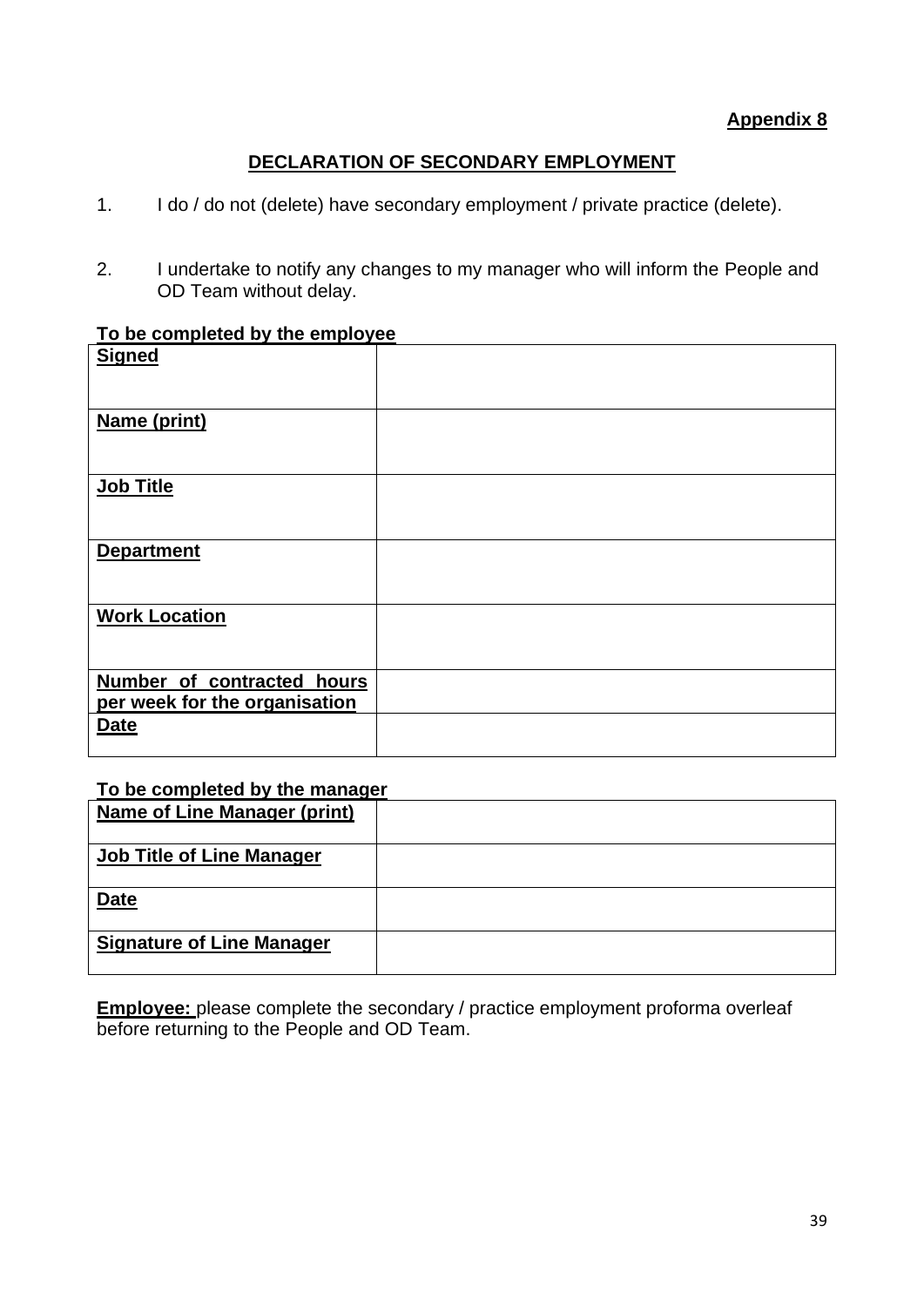# **DETAILS OF SECONDARY EMPLOYMENT (Strike through if not applicable)**

| <b>Name of Employer</b>                                                          |  |
|----------------------------------------------------------------------------------|--|
| <b>Nature of Employment</b>                                                      |  |
| <b>Average</b><br>week<br>hours<br>per<br>(average based on a 17<br>week period) |  |
| Date commenced                                                                   |  |

# **DETAILS OF PRIVATE PRACTICE (Strike through if not applicable)**

| <b>Name of Business</b>                                                              |  |
|--------------------------------------------------------------------------------------|--|
| <b>Nature of Business</b>                                                            |  |
| <b>Estimated average</b><br>hours<br>per week (average based on<br>a 17 week period) |  |
| <b>Date Commenced</b>                                                                |  |

# **Please return your complete form to**

Leedsccg.hrgeneral@nhs.net

# **Equality Impact Assessment**

| Title of policy                                        | <b>Recruitment and Selection Policy</b> |
|--------------------------------------------------------|-----------------------------------------|
| Names and roles of people completing the<br>assessment | Ian Corbishley HR Manager               |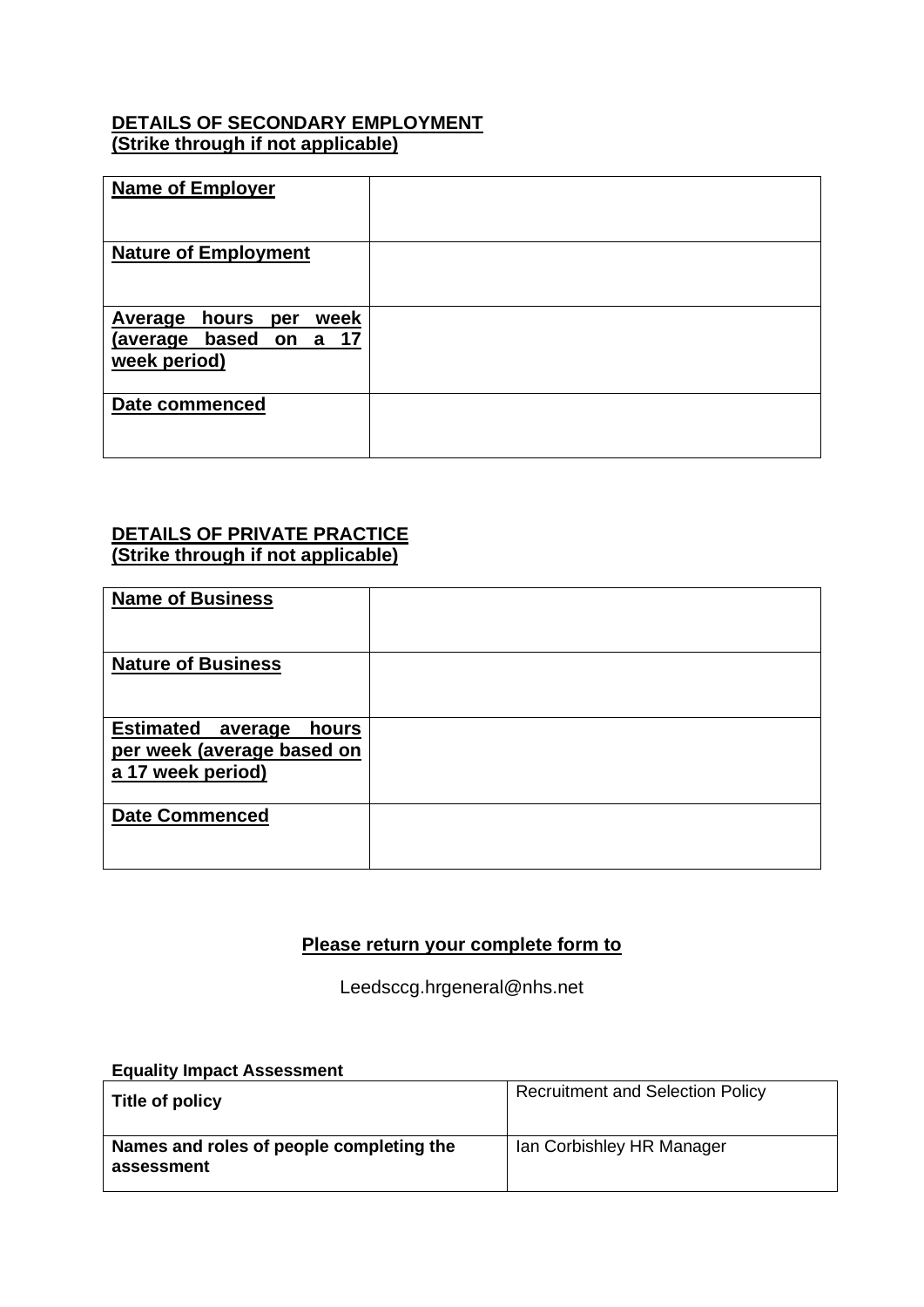| Date assessment completed | 12/09/20 |  |
|---------------------------|----------|--|
|                           |          |  |

| 1. Outline                              |                                                                                                                                                                                                                               |
|-----------------------------------------|-------------------------------------------------------------------------------------------------------------------------------------------------------------------------------------------------------------------------------|
| Give a brief summary of the policy      | Recruitment and Selection Policy is designed to<br>support managers in providing a fair, consistent<br>and effective approach to the recruitment of all<br>employees, in accordance with employment law<br>and best practice. |
| What outcomes do you want to<br>achieve | To ensure the policy complies with legislation and<br>takes place effectively, efficiently and fairly.                                                                                                                        |

# **2.Analysis of impact**

This is the core of the assessment, using the information above detail the actual or likely impact on protected groups, with consideration of the general duty to;

eliminate unlawful discrimination; advance equality of opportunity; foster good relations

|                   | Are there any likely<br>impacts?<br>Are any groups going to be<br>affected differently?<br>Please describe.                                                                                                             | Are these<br>negative<br>or<br>positive? | What action will be taken<br>to address any negative<br>impacts or enhance<br>positive ones?                                                    |
|-------------------|-------------------------------------------------------------------------------------------------------------------------------------------------------------------------------------------------------------------------|------------------------------------------|-------------------------------------------------------------------------------------------------------------------------------------------------|
| Age               | Yes, candidates of a younger<br>age may potentially be<br>adversely affected if the job<br>description states x amount<br>of years experience.                                                                          | Negative                                 | Job description templates<br>are in place which do not use<br>x years of experience in<br>terms of language.                                    |
| <b>Carers</b>     | <b>No</b>                                                                                                                                                                                                               |                                          |                                                                                                                                                 |
| <b>Disability</b> | Yes, disabled candidates who<br>meet the essential criteria are<br>guaranteed an interview<br>under the two ticks scheme.<br>Specialist access and<br>adjustments to the selection<br>process can also be<br>requested. | Positive                                 | The policy makes provisions<br>to support disabled<br>candidates and this is<br>integrated into recruitment<br>documentation and<br>procedures. |
| <b>Sex</b>        | <b>No</b>                                                                                                                                                                                                               |                                          |                                                                                                                                                 |